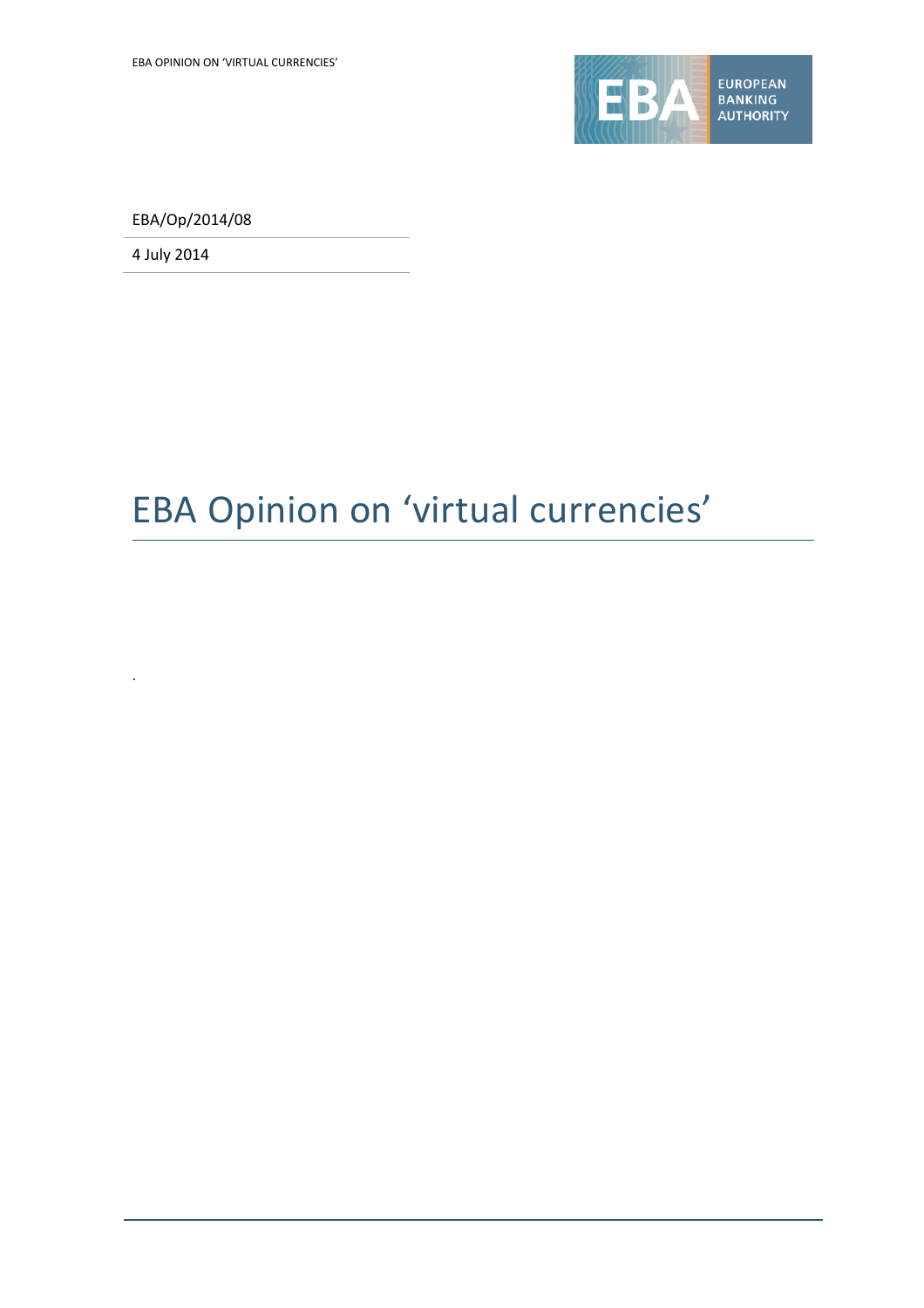

# **Contents**

| <b>Executive summary</b>                                         | 5  |
|------------------------------------------------------------------|----|
| <b>Background</b>                                                | 7  |
| Definition of virtual currencies and market participants         | 10 |
| Definition                                                       | 11 |
| Market participants                                              | 13 |
| <b>Potential benefits</b>                                        | 16 |
| <b>Economic benefits</b>                                         | 16 |
| Individual benefits                                              | 19 |
| <b>Risks, and their causal drivers</b>                           | 21 |
| Risks to users                                                   | 23 |
| Risks to non-user market participants                            | 29 |
| Risks to financial integrity                                     | 32 |
| Risks to payment systems and payment service providers in FCs    | 35 |
| Risks to regulatory authorities                                  | 36 |
| The proposed regulatory approach                                 | 38 |
| Summary of the key risk drivers                                  | 38 |
| A potential regulatory approach for the long term                | 39 |
| The immediate regulatory response for the short term             | 43 |
| Legal basis for this Opinion                                     | 44 |
| The rationale for a consistent regulatory response across the EU | 45 |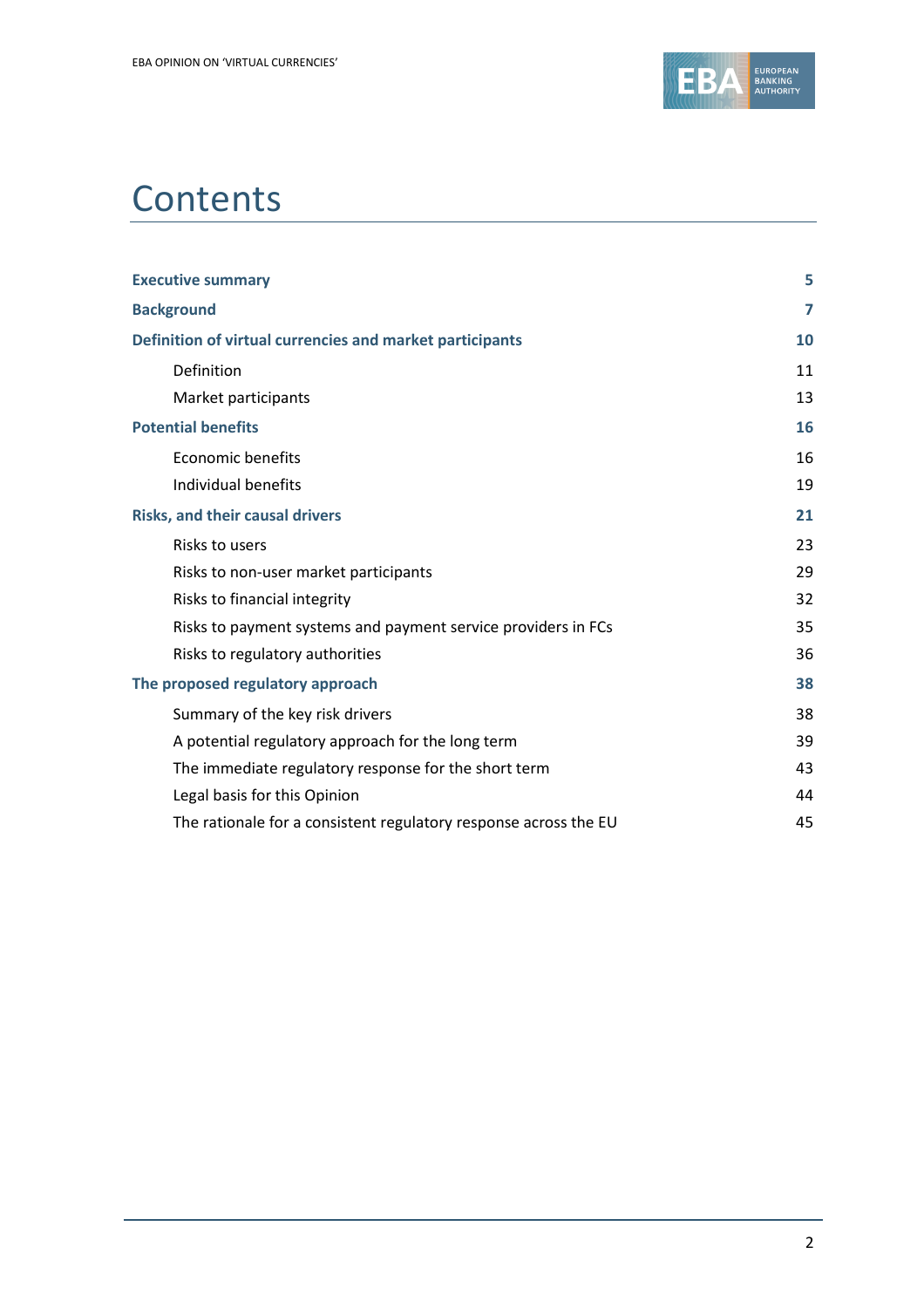

# List of figures

| Figure 1: Overview of risks |  |
|-----------------------------|--|

Figure 2: Overview of risk drivers 38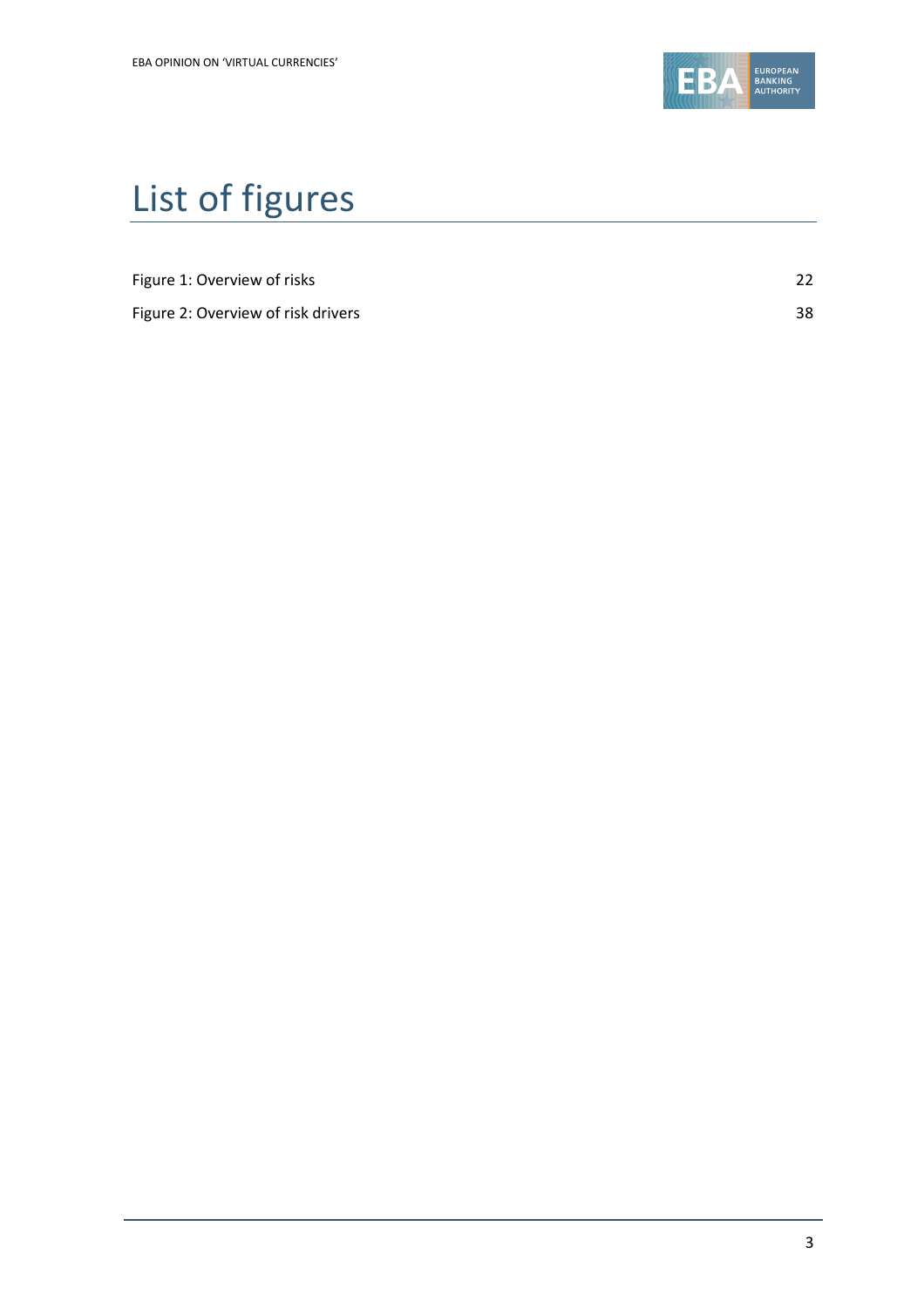

# Abbreviations

| <b>AMLD</b>  | <b>Anti-Money Laundering Directive</b>     |
|--------------|--------------------------------------------|
| <b>CIS</b>   | <b>Collective Investment Scheme</b>        |
| <b>DGSD</b>  | Deposit Guarantee Scheme Directive         |
| <b>EBA</b>   | European Banking Authority                 |
| <b>EMD</b>   | <b>Electronic Money Directive</b>          |
| <b>ETF</b>   | Exchange Traded Fund                       |
| e-wallet     | Electronic wallet                          |
| FC           | (Conventional) Fiat currency               |
| IOU          | I owe you                                  |
| <b>KYC</b>   | Know your customer (requirements)          |
| <b>MIFID</b> | Markets in Financial Instruments Directive |
| <b>PSD</b>   | <b>Payment Services Directive</b>          |
| <b>SEPA</b>  | Single Euro Payments Area                  |
| <b>VC</b>    | Virtual currency                           |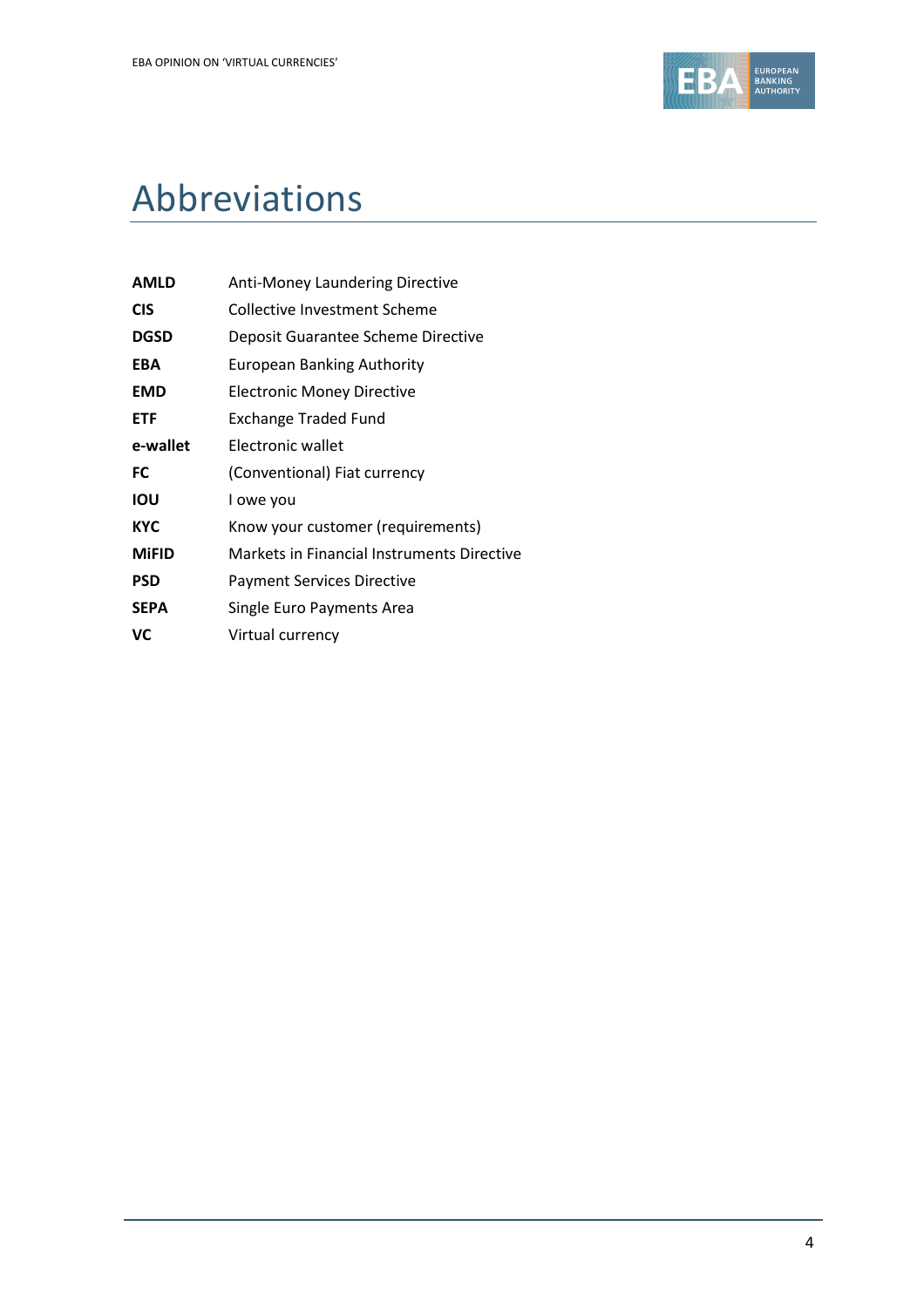

# Executive summary

One of the tasks of the EBA is to monitor new and existing financial activities and to adopt guidelines and recommendations with a view to promoting the safety and soundness of markets and convergence of regulatory practice. In September 2013, 'virtual currencies' emerged on the EBA's radar as one of the many innovations to monitor. Following three months of analysis, the EBA issued a public warning on 13 December 2013, making consumers aware that VC are not regulated and that the risks are unmitigated as a result.

The question that remained unaddressed at the time was whether VCs should or can be regulated. This EBA Opinion sets out the result of this assessment and is addressed to EU legislators as well as national supervisory authorities in the 28 Member States.

VCs are a digital representation of value that is neither issued by a central bank or a public authority, nor necessarily attached to a FC, but is accepted by natural or legal persons as a means of payment and can be transferred, stored or traded electronically. The main actors are users, exchanges, trade platforms, inventors, and e-wallet providers.

While there are some potential benefits of VCs, for example, reduced transaction costs, faster transaction speed and financial inclusion, these benefits are less relevant in the European Union, due to the existing and pending EU regulations and directives that are explicitly aimed at faster transactions speeds and costs and at increasing financial inclusion.

The risks, by contrast, are manifold. More than 70 risks were identified across several categories, including risks to users; risks to non-user market participants; risks to financial integrity, such as money laundering and other financial crime; risks to existing payment systems in conventional FCs, and risks to regulatory authorities.

Numerous causal drivers for these risks were identified too, as these indicate the regulatory measures that would be required to mitigate the risks. The risks include the fact that a VC scheme can be created, and then its function subsequently changed, by anyone, and in the case of decentralised schemes, such as Bitcoins, by anyone with a sufficient share of computational power; that payer and payee can remain anonymous; that VC schemes do not respect jurisdictional boundaries and may therefore undermine financial sanctions and seizure of assets; and that market participants lack sound corporate governance arrangements.

A regulatory approach that addresses these drivers comprehensively would require a substantial body of regulation, some components of which are untested. It would need to comprise, amongst other elements, governance requirements for several market participants, the segregation of client accounts, capital requirements and, crucially, the creation of 'scheme governing authorities' that are accountable for the integrity of a VC scheme and its key components, including its protocol and transaction ledge.

However, whilst such a 'long-term' regime is not in place, some of the more pressing risks identified will need to be mitigated in other ways. As an immediate response, the EBA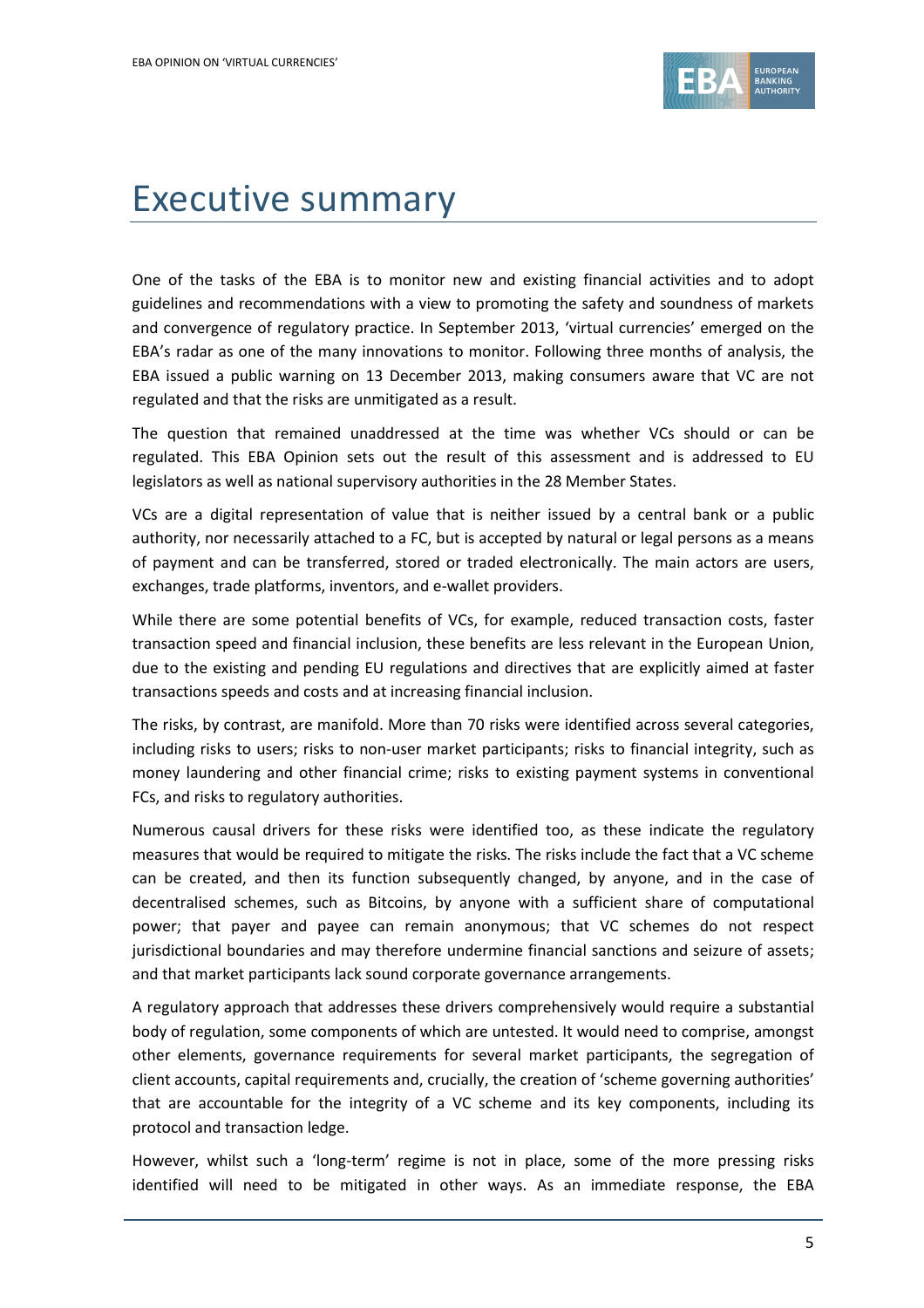

recommends that national supervisory authorities discourage credit institutions, payment institutions and e-money institutions from buying, holding or selling VCs.

The EBA also recommends that EU legislators consider declaring market participants at the direct interface between conventional and virtual currencies, such as virtual currency exchanges, to become 'obliged entities' under the EU Anti Money Laundering Directive and thus subject to its anti-money laundering and counter terrorist financing requirements.

This immediate response will 'shield' regulated financial services from VC schemes, and will mitigate those risks that arise from the interaction between VC schemes and regulated financial services. It would not mitigate those risks that arise within, or between, VC schemes themselves.

Other things being equal, this immediate response will allow VC schemes to innovate and develop outside of the financial services sector, including the development of solutions that would satisfy regulatory demands of the kind specified above. The immediate response would also still allow financial institutions to maintain, for example, a current account relationship with businesses active in the field of VCs.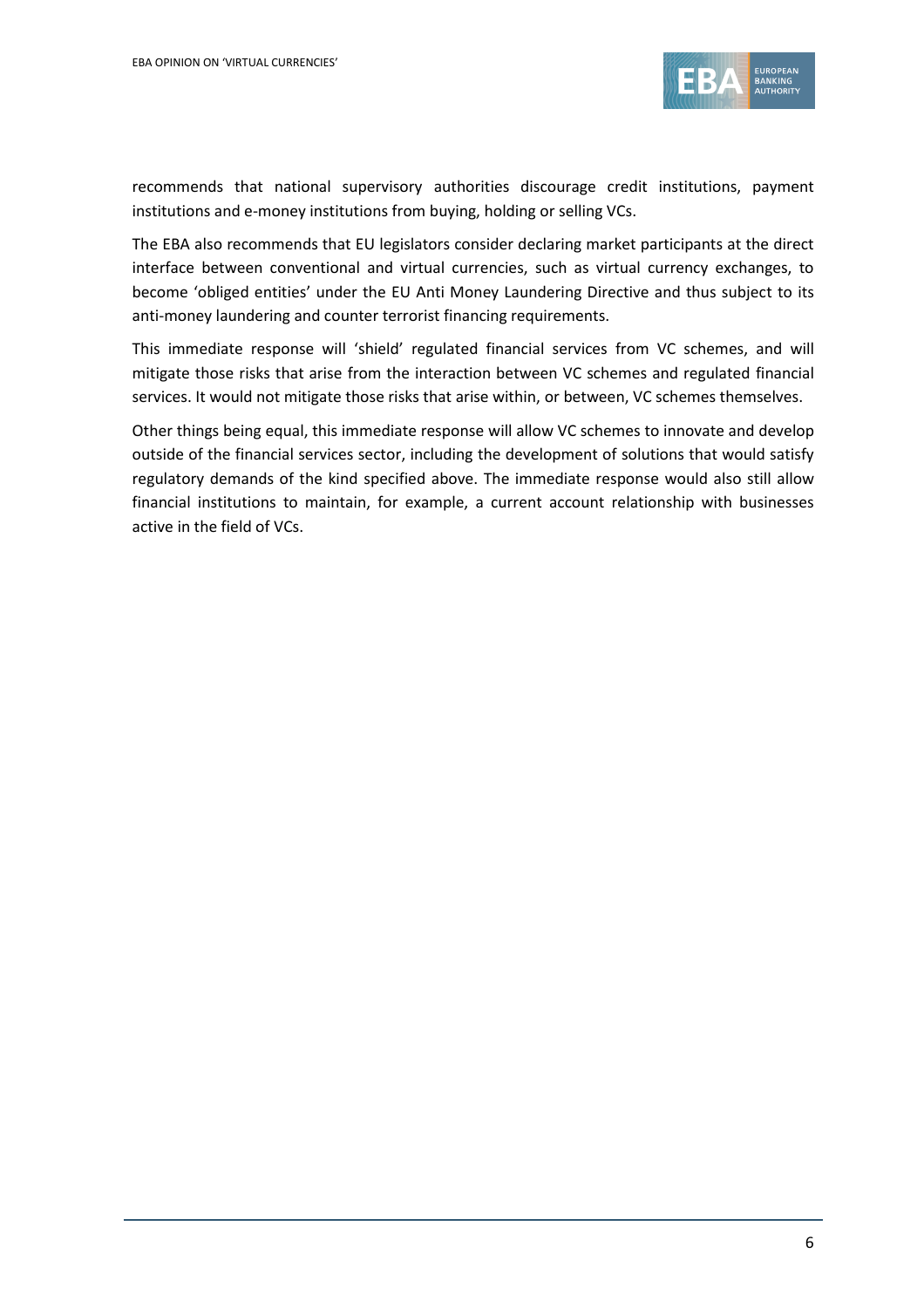

# Background

- 1. One of the tasks of the EBA, in accordance with Article 9 of its founding regulation, is to monitor new and existing financial activities and to adopt guidelines and recommendations with a view to promoting the safety and soundness of markets and convergence in regulatory practice.
- 2. In September 2013, virtual currencies (VCs) emerged as one of the many innovations the EBA was monitoring at the time. VCs are a digital representation of value that is neither issued by a central bank or public authority nor necessarily attached to a FC, but is accepted by natural or legal persons as a means of exchange and can be transferred, stored or traded electronically.
- 3. In their decentralised variant, VC schemes tend to be created online using powerful computer hardware, which allows users to 'mine' small amounts of the currency by solving deliberately complex algorithms. The increase in the supply of VC units in the decentralised VC schemes that exist is said to be fixed by a mathematical protocol. Only small amounts are released over time, and the computing power required to mine a unit increases over that time. Miners validate VC transactions and tend to operate anonymously, from anywhere in the world.
- 4. VC units can also be bought at exchanges using conventional FC, such as the euro, the pound sterling or the US dollar. VC units are held in personalised accounts known as an electronic wallet (e-wallet). Using this wallet, consumers can send VCs online to anyone else willing to accept them, or convert them back into FC. Each transaction is validated and recorded on a transaction ledger often referred to as a block chain.
- 5. At present, the size of all VC schemes is difficult to gauge, due to the uncertain reliability of the data sources. It is also unknown how many VC transactions are carried out, not as a means of payment but as a mere exchange between VC and FC. Using a generous interpretation, the number of global VC transactions has never exceeded 100 000 per day across the globe,<sup>1</sup> compared to approximately 295 million conventional payment and terminal transactions per day in Europe alone (i.e. credit transfers, direct debits, e-money transfers, cheques, etc.).<sup>2</sup>
- 6. In autumn 2013, however, the EBA noticed increased VC activity across EU Member States, with a growing number of VC schemes being launched, an increasing number of merchants, and a rising number of individuals using VCs, and Bitcoins in particular, not only as an

1

<sup>&</sup>lt;sup>1</sup> See for example, [http://blockchain.info/charts/n-](http://blockchain.info/charts/n-transactions?timespan=1year&showDataPoints=false&daysAverageString=7&show_header=true&scale=0&address)

[transactions?timespan=1year&showDataPoints=false&daysAverageString=7&show\\_header=true&scale=0&address](http://blockchain.info/charts/n-transactions?timespan=1year&showDataPoints=false&daysAverageString=7&show_header=true&scale=0&address)

<sup>&</sup>lt;sup>2</sup> Which are equivalent to EUR 94.5bn per year, se[e http://sdw.ecb.europa.eu/reports.do?node=1000001439](http://sdw.ecb.europa.eu/reports.do?node=1000001439)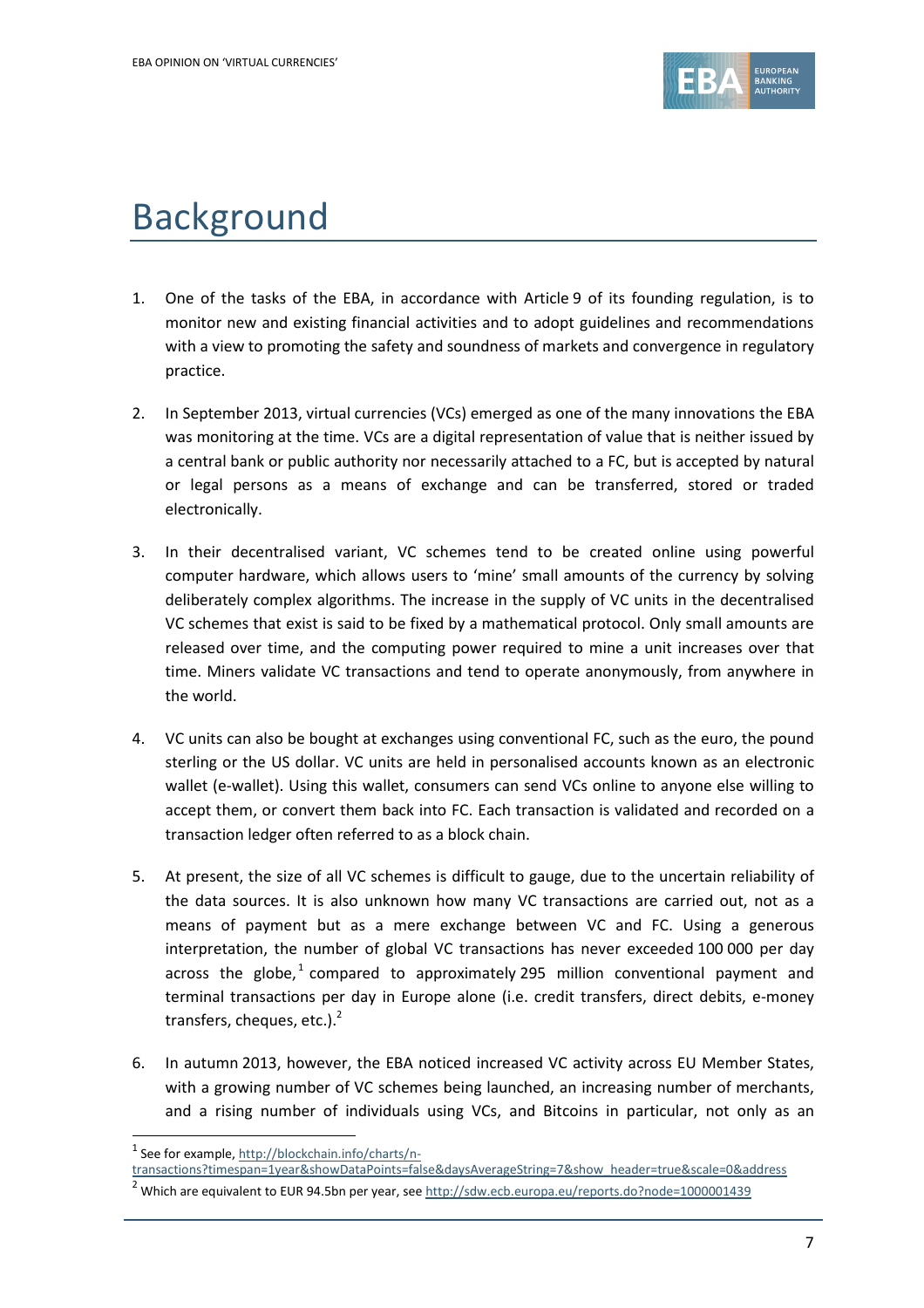

investment but as a means of paying for goods and services. Market participants were apparently drawn to VCs because of the benefits of being able to transfer VC units peer-topeer without the need for an intermediary. Given that the regulation of payment services and relevant EU directives – such as the Payment Services Directive (PSD) and the Electronic Money Directive (EMD) – fall into the EBA's scope of action, the EBA began assessing the phenomenon.

- 7. Following three months of analysis of the potential risks to individuals arising from using VCs, the EBA issued a public warning on 13 December 2013, making consumers aware that they may lose their money on an exchange, that their VC units may be stolen from their digital wallets, that they are not protected when using VCs as a means of payment, that the value of VCs has been very volatile, that transactions in VCs may be misused for criminal activities and that individuals holding VCs may be subject to unforeseen tax liabilities.<sup>3</sup>
- 8. In the months following the publication, several of the risks that had been highlighted in the warning started to materialise, as a market-leading exchange (Mt. Gox) had to close due to mismanagement, cyber-attacks and theft of a substantial amount of Bitcoins. As the most popular VC scheme at the time, the value of Bitcoins fluctuated wildly, and several jurisdictions changed the tax status of VCs.
- 9. However, VC schemes tend to have properties that are very similar to those provided by conventional payment service providers, as regulated and supervised by the EBA and the national supervisory authorities across the 28 EU Member States. The question yet to be addressed was whether VCs therefore should, or could be regulated.
- 10. The question was given further impetus because a few national jurisdictions, within the EU as well as beyond, began to take national approaches that deviated from one another. Some jurisdictions considered imposing requirements on specific VC market participants as specified in existing legislation or regulations, while others created new licensing requirements. Others still decided to ban financial institutions from interacting with VCs.
- 11. To find a solution to the issue of whether VCs can and ought to be regulated, the EBA carried out additional analysis during the first half of 2014, the results of which are presented in this EBA Opinion. The first chapter specifies a definition of VCs and identifies the main actors participating in the markets for VCs, such as users, exchanges, trade platforms, inventors, ewallet providers and others. This is followed by a chapter specifying the potential benefits, such as transaction costs, transaction speed and financial inclusion outside of the EU.
- 12. The report continues by identifying the main risks arising from VCs, separated into risks arising to individuals, to other market participants, to financial integrity, to existing payment systems in conventional FCs, and to regulatory authorities. Each of the 70+ risks identified is tentatively prioritised based on indicative judgements of the probability of their

1

<sup>3</sup> See<http://www.eba.europa.eu/-/eba-warns-consumers-on-virtual-currencies>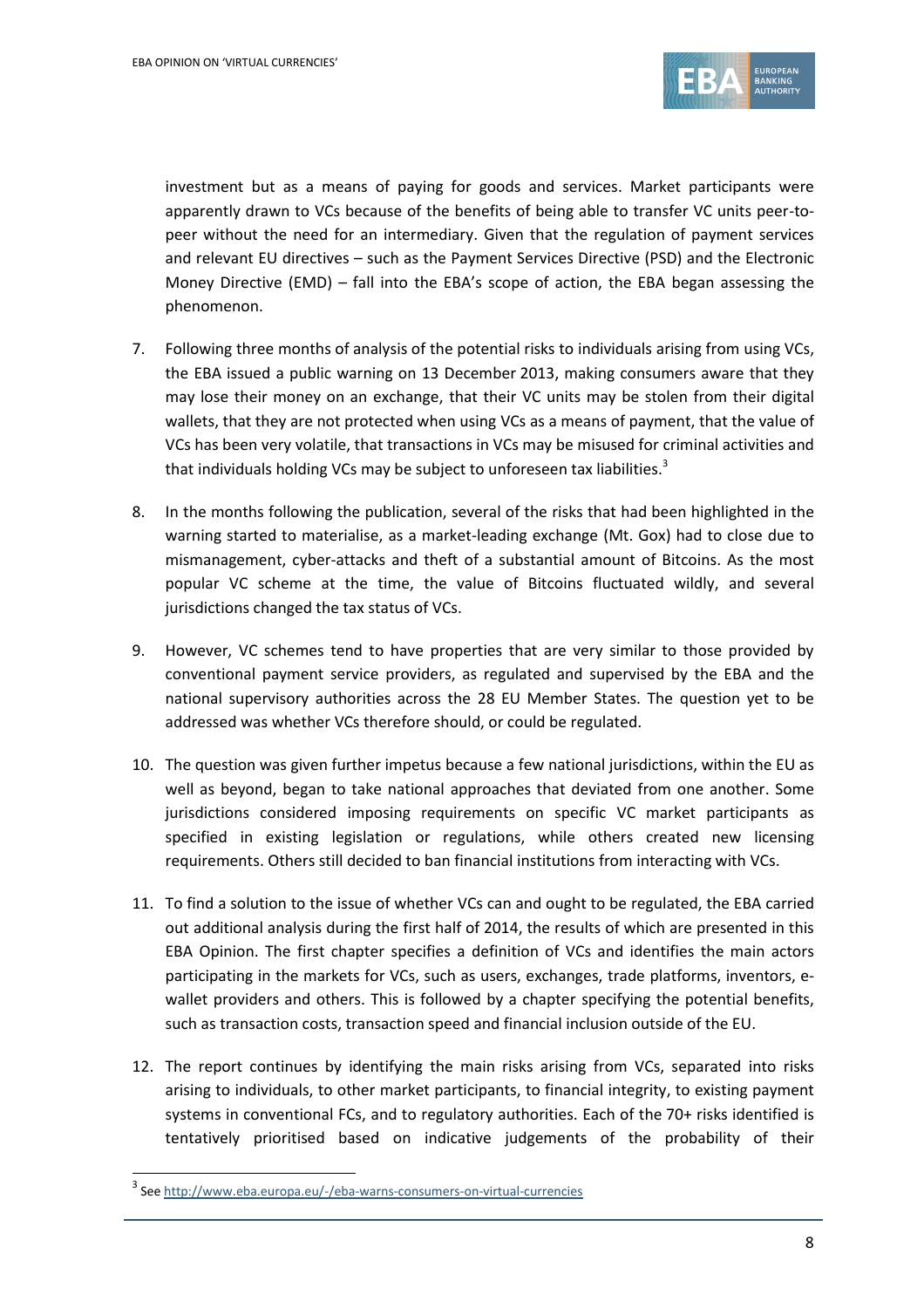

materialisation and the impact of this materialisation. The causal divers are also identified for each risk, as these will indicate the regulatory measures that would be required to mitigate the risk drivers.

13. The final chapter concludes by proposing an immediate regulatory response as well as a potential response for the long term.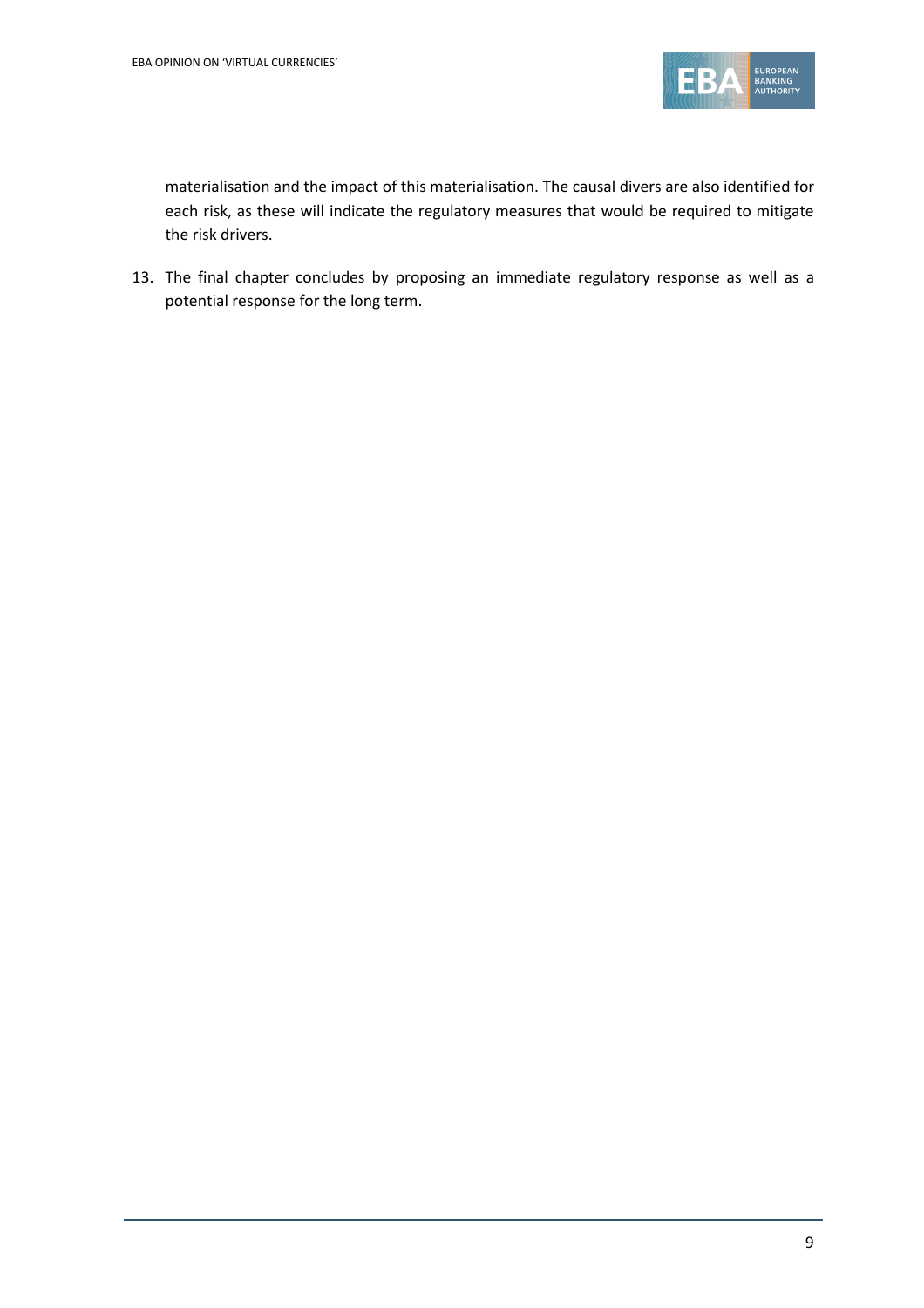

# Definition of virtual currencies and market participants

- 14. At the time of writing this report, more than 200 different VC schemes are said to be in circulation,<sup>4</sup> and many more are expected to be developed in the future, some of them with features that are not predictable at present. While this creates challenges when specifying definitions that are useful for the development of a regulatory approach, some differentiating features that should withstand the test of time can be identified nevertheless. These are specified in this chapter.
- 15. The same challenge arises when identifying the actors that participate in the market for VCs who would be the parties affected by any regulations developed. Many different types of actors are vying to be the first to offer innovative ancillary VC services of one kind or another, such as automated machines used to exchange VC against FC and vice versa, the possibility to revere charges, etc. It is uncertain which service offerings will emerge in the future, which ones will gain market acceptance and which underlying business models will therefore survive. Again, however, some key market participants with functions that create particular risks can be identified for regulatory purposes. These are also specified in this chapter.
- 16. Finally, it must be noted that VCs existed long before the more recent emergence of the decentralised VCs that this report focuses on. Early examples of centralised VCs that were not convertible to FCs (such as World of Warcraft Gold or frequent flyer miles), unidirectional convertible VCs (such as the former Facebook Credits or Linden Dollars) and bidirectional convertible centralised VCs (E-gold or Liberty Reserve). Originally, the desire for these currencies arose because members of a virtual community, such as a video game, were looking for a convenient way to reward the users, as well as to enable other financial transactions with the users.
- 17. Today, the size of all VC schemes, in aggregate as well as relative to conventional payment services, is difficult to gauge due to the uncertain reliability of the data sources. It is also unknown how many VC transactions are carried out, not as a normal payment but for a currency exchange between VC and FC. However, even if interpreted very generously, the number of Bitcoin transactions, which accounts for the vast majority of VC transactions, has never exceeded 100 000 per day across the globe, 5 compared to approximately 295 million conventional payment and terminal transactions (i.e. credit transfers, direct debits, e-money transfers, cheques, etc.) per day in Europe alone.<sup>6</sup>

 4 See, for example, <http://coinmarketcap.com/>

<sup>&</sup>lt;sup>5</sup> See for example, [http://blockchain.info/charts/n-](http://blockchain.info/charts/n-transactions?timespan=1year&showDataPoints=false&daysAverageString=7&show_header=true&scale=0&address)

[transactions?timespan=1year&showDataPoints=false&daysAverageString=7&show\\_header=true&scale=0&address](http://blockchain.info/charts/n-transactions?timespan=1year&showDataPoints=false&daysAverageString=7&show_header=true&scale=0&address)

<sup>&</sup>lt;sup>6</sup> Which are equivalent to EUR 94.5 billion per year, se[e http://sdw.ecb.europa.eu/reports.do?node=1000001439](http://sdw.ecb.europa.eu/reports.do?node=1000001439)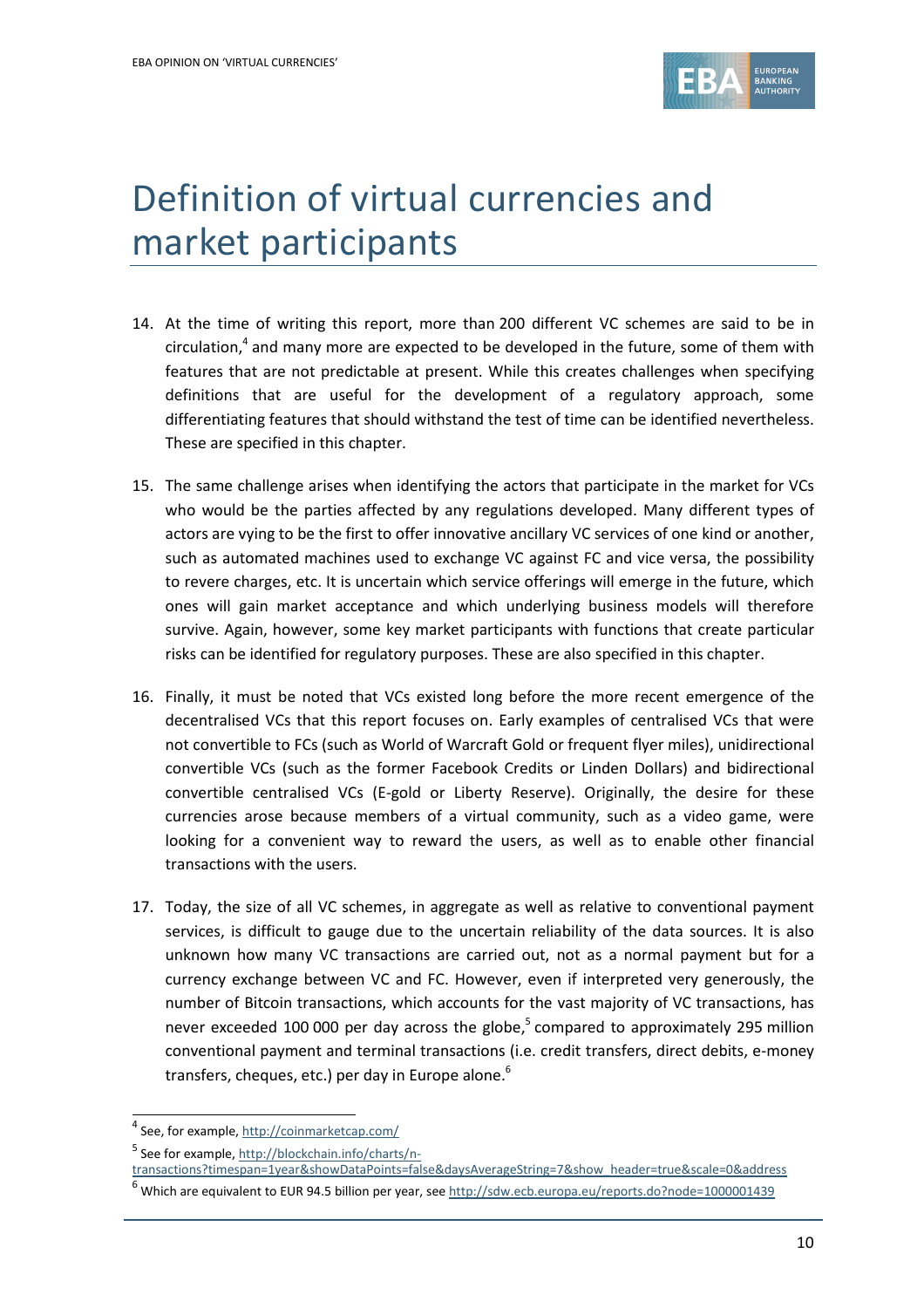

# Definition

- 18. This document concerns the phenomenon commonly referred to as 'virtual currencies'. As will become evident, the usage of the term 'currency' is misleading for several reasons, including the insinuation that it is therefore exchangeable against other currencies, which may not necessarily be the case. However, this document will not suggest a different denomination but, to reflect the common public usage of the term, will retain this term throughout the document.
- 19. VCs are defined as a digital representation of value that is neither issued by a central bank or public authority nor necessarily attached to a FC, but is used by natural or legal persons as a means of exchange and can be transferred, stored or traded electronically.<sup>7</sup> VCs can therefore be characterised along the distinguishing features specified below. Although some of the features resemble activities or products that are already within the remit of the EU E-Money Directive, these products are not intended to be included here, as e-money is a digital representation of FC, which VCs are not.

#### A digital representation of value

1

20. This part of the definition refers to the fact that the value is essentially represented in digital form. This does not exclude the possibility that it may also be physically represented, such as through paper printouts or an engraved metal object. The term 'digital representation of value' is close to the monetary concept of a 'unit of account' but includes the option to consider VCs as private money or a commodity. It also avoids making reference to a standard numerical unit of account for the measurement of value and costs of goods, services, assets and liabilities, which might (according to some views), imply that it needs to be stable over time.

## Not issued by a central bank or a public authority, nor necessarily pegged to a fiat currency

21. This element of the definition differentiates VCs from FC issued by central banks or public authorities. Currency issued by a central bank or public authority is considered FC, regardless of its (physical or digital) form. The difference between electronic money and a virtual currency is that the latter is not necessarily attached to a FC, i.e. it does not have a fixed value in a FC and, furthermore, is not necessarily fixed to be redeemed at par value by an issuer. Electronic money, by contrast, means electronically, including magnetically, stored monetary value as represented by a claim on the issuer, which is issued on receipt of funds

 $^7$  It is theoretically conceivable that a central bank or public authority might back a particular VC scheme. However, it can be reasonably argued that, in this case, the currency is no longer a virtual but a fiat currency.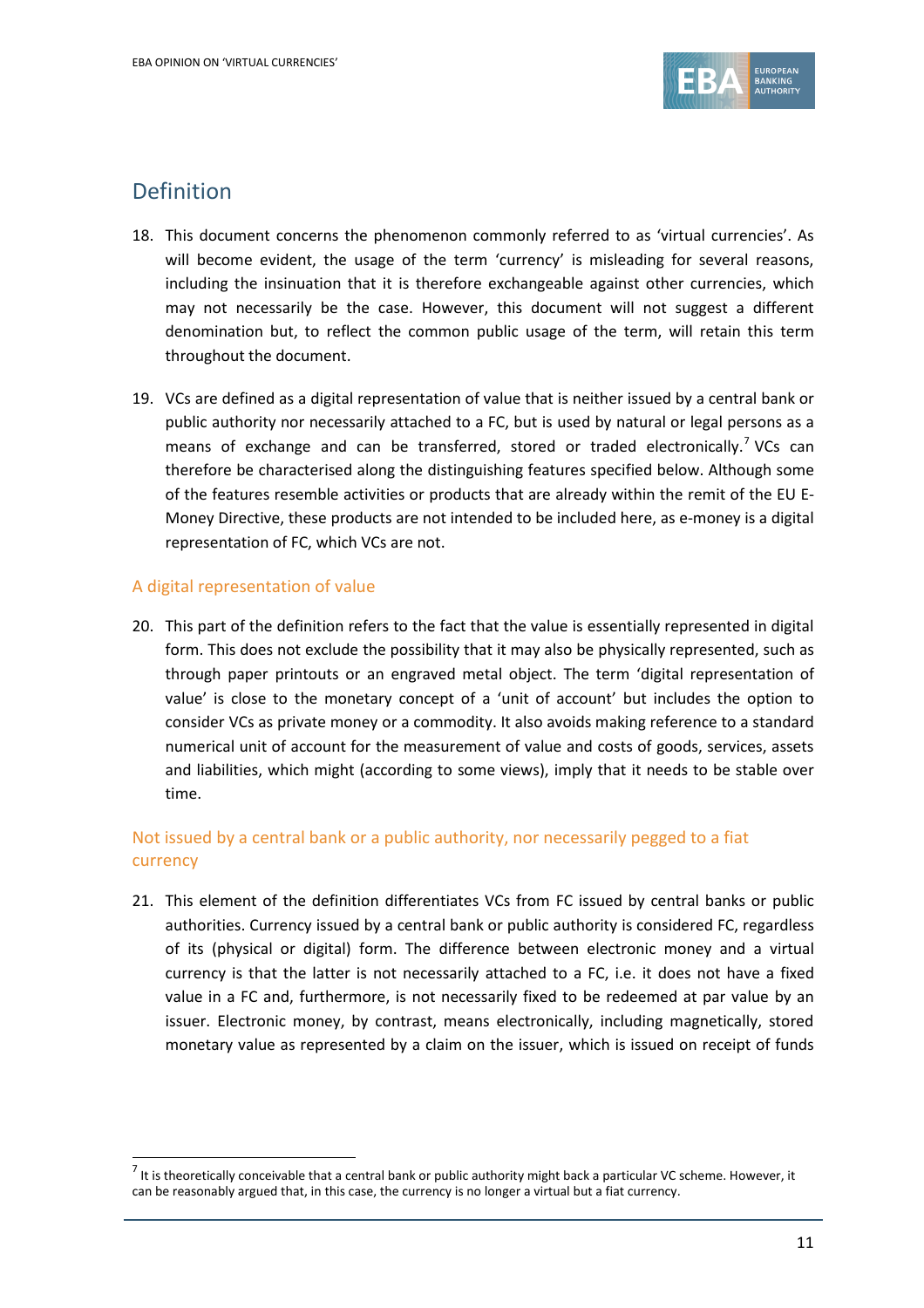

for making payment transactions, and which is accepted by a natural or legal person other than the electronic money issuer.<sup>8</sup>

#### Used by natural or legal persons as a means of payment

22. VCs can be used as a 'medium of exchange' to obtain goods and services from one holder, such as a private person or company, to another. This avoids the inconveniences of a barter system, i.e. the need for a coincidence of wants between the two parties involved in the transaction. How widely a VC scheme is accepted amongst market participants (i.e. its acceptance network) varies from scheme to scheme and could deliberately be designed to be for broader or for more limited use (e.g. for a specific community of individuals).

#### Can be transferred, stored and traded electronically

- 23. VCs can be (i) transferred from one user to another via electronic means, (ii) stored on an electronic device or server and (iii) traded electronically. However, it does not exclude physical transfers, the storage of copies in other forms (e.g. paper, minting and engraving) or that the VC is traded in other ways. Furthermore, the potential function of VCs as a 'store of value', i.e. that the value can be saved and retrieved in the future, does not necessarily imply that the value will remain stable over time and will not be subject to inflation or deflation.
- 24. The aim of the above definition is to distinguish VCs from (fiat) currency and, in particular, from e-money as digital representation of FC. In economic theory, money performs three different functions: (1) a unit of account, (2) a means of exchange and (3) a store of value. In principle, VCs could potentially fulfil one or more of the functions of money. However, the definition of VC above reflects the fact that these functions are, at least currently, not comparable in terms of quality, and are not always fulfilled at the same time as each other or to the same extent. Furthermore, from a regulatory perspective, inclusion of the term 'currency' in the denomination 'VC' is misleading as it implies the highest liquidity of the asset, wide or universal acceptance within its geography, as well as exchangeability with other (virtual and fiat) currencies, which may not necessarily be the case for every single VC scheme.
- 25. A number of additional characteristics can be identified for some of the VCs that currently exist, as outlined below. These are, however, not distinguishing features since either they do not apply to all VCs or it cannot be stated conclusively that they are applicable to all possible variant of VCs in the future.

#### No legal tender status

1

<sup>&</sup>lt;sup>8</sup> See Article 2.2 of the Electronic Money Directive (EMD), at [http://eur-lex.europa.eu/legal](http://eur-lex.europa.eu/legal-content/EN/TXT/?uri=CELEX:32009L0110)[content/EN/TXT/?uri=CELEX:32009L0110](http://eur-lex.europa.eu/legal-content/EN/TXT/?uri=CELEX:32009L0110)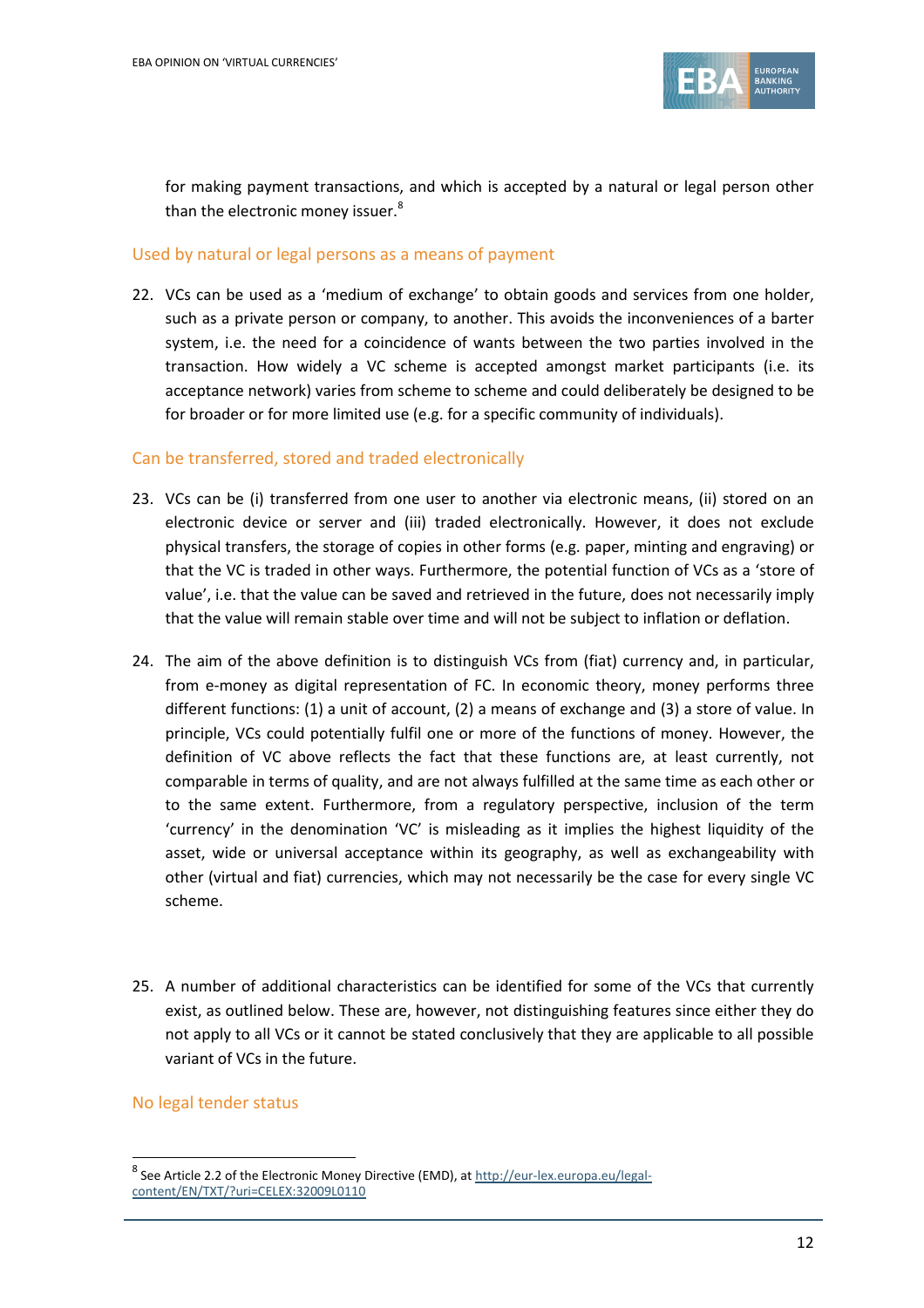

- 26. VCs are not legal tender, which means the following features are not fulfilled: (a) mandatory acceptance, i.e. that the creditor of a payment obligation cannot refuse currency unless the parties have agreed on other means of payment; (b) acceptance at full face value, i.e. the monetary value is equal to the amount indicated; and (c) that the currency has the power to discharge debtors from their payment obligations.
- 27. Currently, no VC has legal tender status in any jurisdiction, but it is theoretically possible that a VC might be declared legal tender in some jurisdictions in the future. However, this is unlikely to happen in an EU/EEA member state, and if it was issued by a public authority, it would cease to be a decentralised VC and would instead become a FC backed by a central authority.<sup>9</sup>

#### Central versus decentralised scheme

28. Some VCs are issued and controlled by an individual or a group of individuals, while other VC schemes are issued and operated in a decentralised manner.

#### **Convertibility**

29. Some VCs are convertible (or open) and, therefore, can be exchanged back-and-forth for fiat money at an exchange rate, whereas others are non-convertible (or closed), i.e. are specific to a particular community and cannot be exchanged for fiat money under the rules governing its use.

#### Non-redeemable

30. This refers to the observation that, unlike electronic money, a VC, particularly in its decentralised variant, does not represent a claim on the issuer.

## Market participants

31. While at present a broad list of potential VC actors can be identified, not all of them necessarily need to be regulated. The more probable addressees for regulation are specified below.

#### Users

1

32. A user is a person or legal entity that obtains VC and uses it to purchase real or virtual goods or services, or to send remittances in a personal capacity to another person (for personal use), or who hold the VC for other purposes, such as an investment. Typically users can obtain VC in one of the following three ways:

 $^9$  The legal tender status of euro banknotes and coins is laid down by Article 128 (ex-Article 106 of the EC Treaty) of the Treaty on the Functioning of the European Union (TFEU). Exclusive right to authorise the issue of banknotes and approve coin volume issuance within the European Union is given to the European Central Bank. It would be necessary to amend the TFEU if a VC were declared legal tender.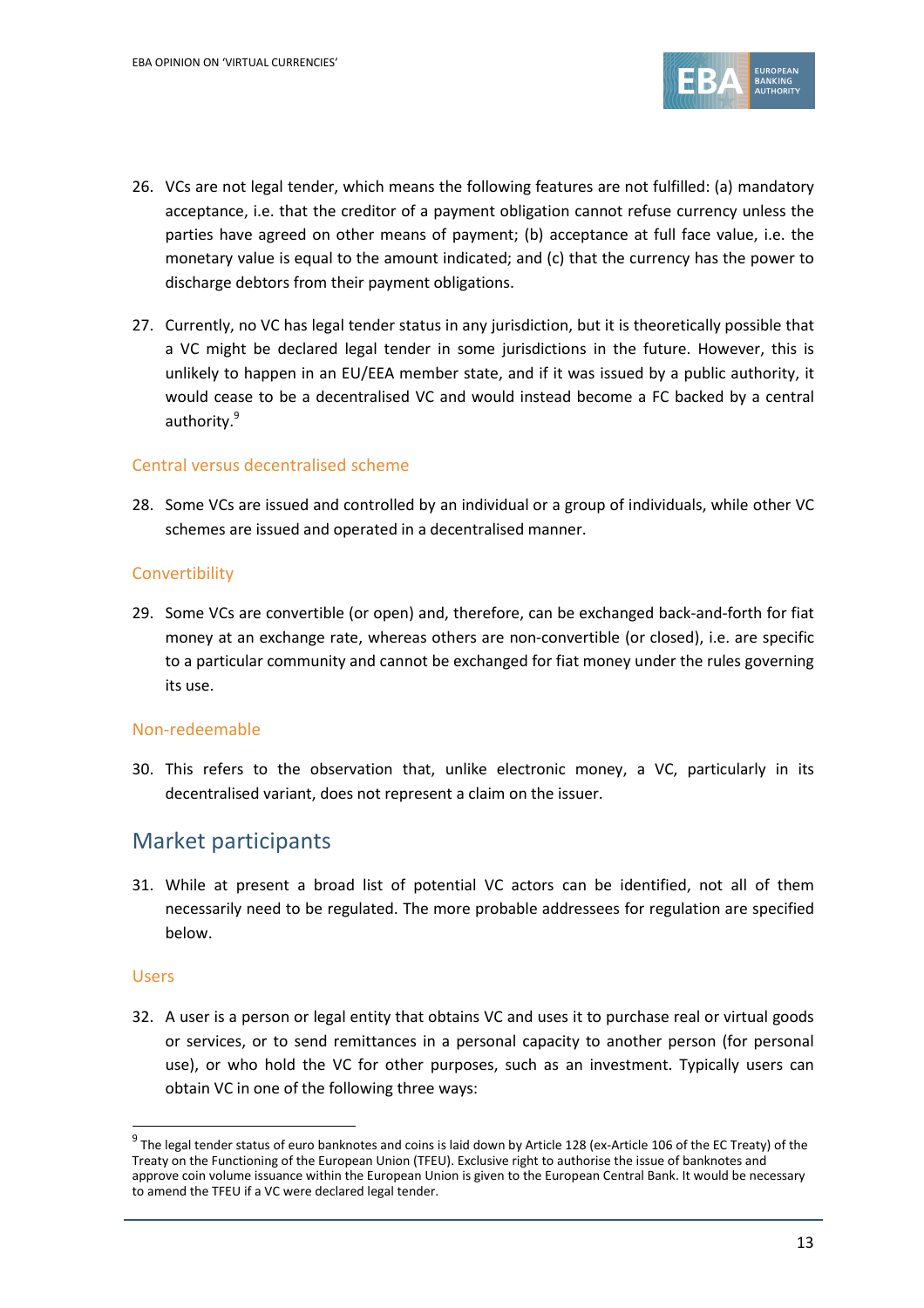

- obtaining VC, for example through an exchange (or, for most centralised VCs, directly from the entity governing the scheme) using FC or some other VC;
- engaging in specific activities, such as responding to a promotion, completing an online survey, 'mining' (running special software to solve complex algorithms to validate transactions in the VC system); and/or
- receiving VC from the scheme governing entity, the issuer or another user who is acting for purposes other than his or her trade, business or profession.

#### **Merchants**

33. A merchant is a user in a trade, business or professional role who accepts VCs in exchange for goods and services.

#### Scheme governance authorities

34. A scheme governance authority is a legal person establishing and governing the rules for the use of a VC scheme, maintaining a central payment ledger, and who is responsible for the integrity of the scheme. In a centralised VC scheme, the scheme governance authority is also the issuer and therefore also has the authority to withdraw the VC from circulation. $^{10}$ 

#### Exchange

- 35. An exchange is a person or entity engaged in the exchange of VC for FC, funds or other brands of VC. Exchanges may generally accept a wide range of payments, including cash, credit transfers, credit cards and other VCs. Comparable to traditional currency exchanges, the larger VC exchanges provide an overall picture of the changes in a VC's exchange price and its volatility.
- 36. Some exchanges may offer services to their clients, such as conversion services for merchants who accept VCs as payment, but fear a depreciation risk and would immediately like to convert any incoming VC-payments into a (national) fiat money of their choice.

#### Trade platforms

1

37. Trade platforms function as market places: they bring buyers and sellers of VCs together by offering them a platform on which they can offer and bid for VCs. Some trade platforms may even help their clients to locate merchants in their vicinity.

#### Processing service providers

<sup>10</sup> The concept of governance authority is derived from the European Central Bank, *Harmonised oversight approach and oversight standards for payment instruments,* February 2009. Here the governance authority is described as being accountable for the overall functioning of the scheme that promotes the (initiation of the) payment instrument in question, and for ensuring that all the actors involved comply with the scheme's rules. Moreover, it is responsible for ensuring the scheme's compliance with oversight standards.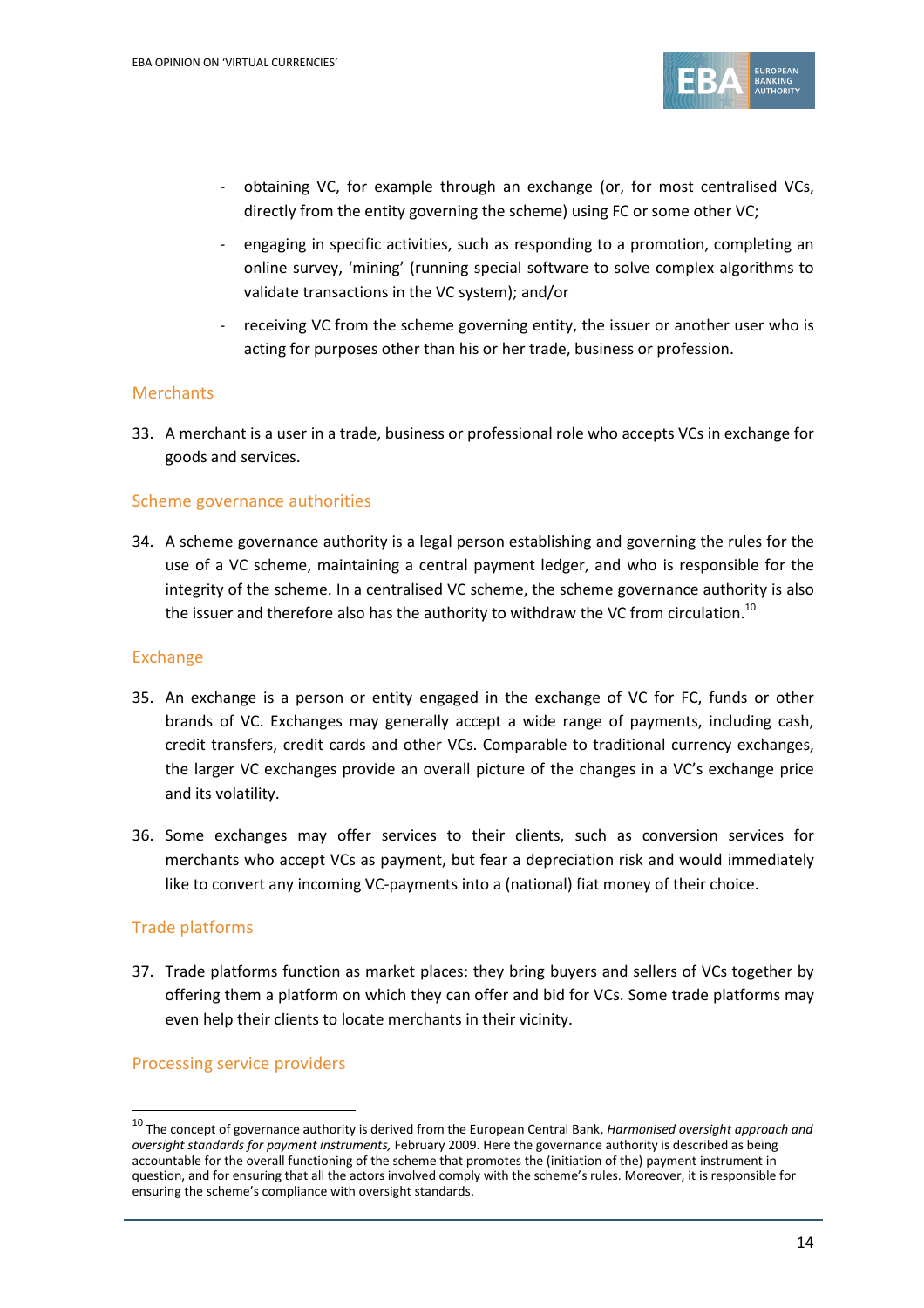

38. A processing service provider is an entity that facilitates the transfer of VC units from one user to another, usually through the means of information technology. In decentralised VC schemes, the provision of these services is sometimes rewarded by granting VC units to the provider, an activity that is referred to as 'mining' l.

#### Wallet providers/custodians

39. Users may hold their VC accounts on their own devices or entrust a wallet provider to hold and administrate the VC account (an e-wallet) and to provide an overview of the user's transactions (via a web or phone-based service). With some VCs, the services entrusted to the wallet service provider may include the custody of the user's public and private key. Wallets can be stored both online ('hot storage') and offline ('cold storage'), the latter of which increases the safety of the balance by protecting the wallet.

#### Inventors

40. An inventor is a person, or a group of people, who created or originated the concept of a particular VC and its underlying code and protocol.

#### Technical service providers

41. A technical service provider is a third party providing additional (non-core) technical services that interact with the VC scheme through, for example, software applications, or to enable mining pool access.

#### Information providers

42. An information provider makes available information on VC-related exchange rates, news feeds and other data.

#### Miners

43.In decentralised VC schemes, miners solve deliberately complex algorithms to obtain small amounts of VC units. Miners tend to operate anonymously, from anywhere in the world, and validate VC transactions. When a group of miners controls more than half the total computational power used to create VC units, the group is potentially in a position to interfere with transactions, for example by rejecting transactions validated by other miners.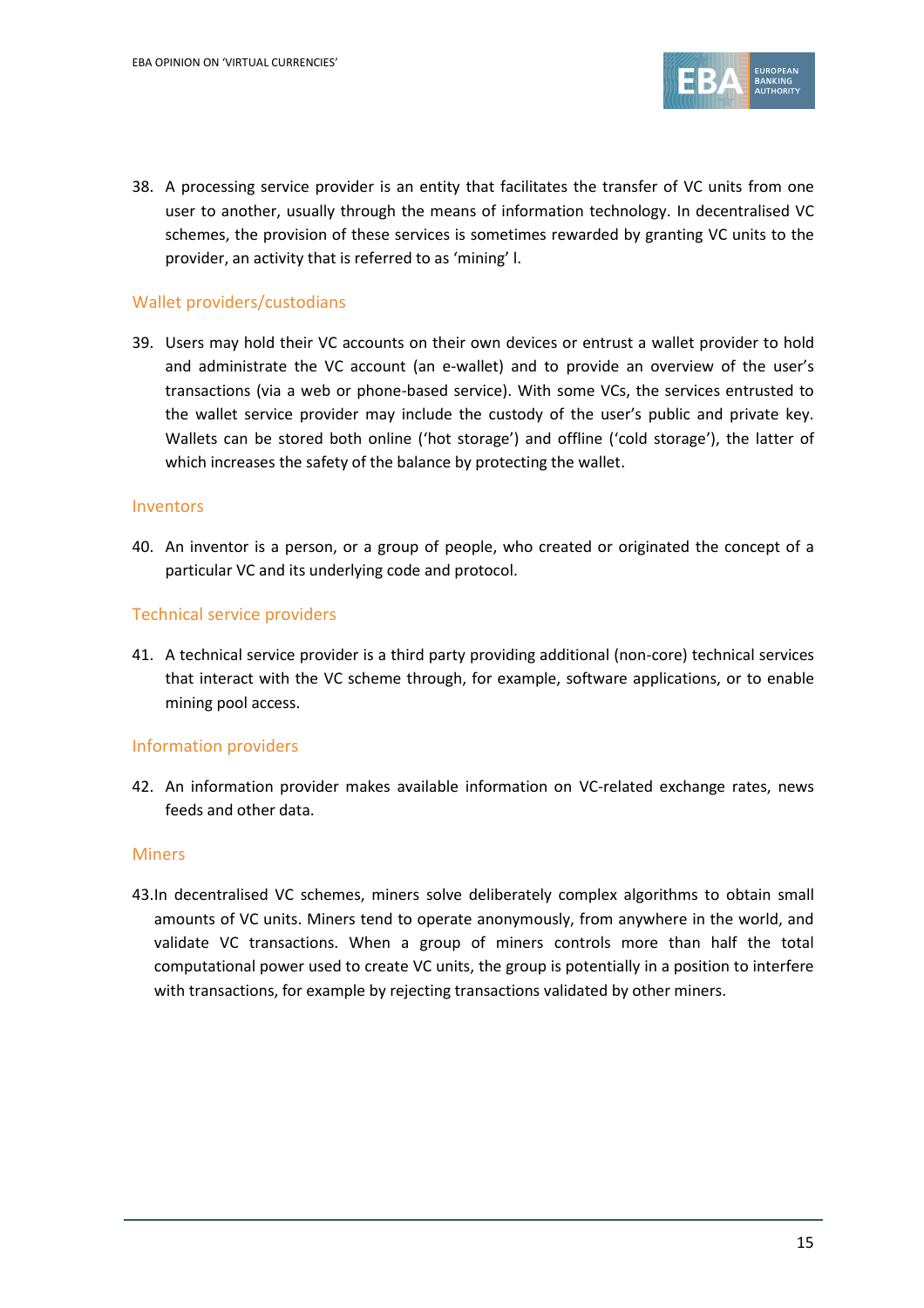

# Potential benefits

- 44. Supporters of VCs attribute numerous advantages to VC schemes. Some of these are more conceptual (such as financial inclusion), while others are more practical (e.g. transaction speed) or financial (e.g. lower transaction costs) in nature. What unites most of the advantages is that, at this stage of the development of VCs, many remain hypothetical, as the advantages have often not (yet) materialised.<sup>11</sup>
- 45. Listed below are the advantages that can conceivably be characterised as potential 'benefits', i.e. that could be objectively identified against a benchmark as an advancement for at least some market participants or for society more widely. Some of these benefits incur associated risks, which are also highlighted.

## Economic benefits

#### Transaction costs

1

- 46. Due to the absence of intermediaries, VC transactions can currently be achieved at lower costs than other means of payment, such as payment cards or bank transfers. This is partly due to the absence of any regulatory requirements that would guarantee the safety of those means. VCs can also be less expensive for merchants as payees as well as for payers to whom transaction costs may be partially passed on. Although reliable and independent data on the exact costs of VC transactions is difficult to ascertain, some anecdotal suggestions have been made that average transaction fees on the Bitcoin network tend to be less than 0.0005 BTC, or 1% of the transaction amount.<sup>12</sup>
- 47. This compares with 2%-4% for traditional online payment systems or an estimated 8%-9% for remittance without involving bank accounts via money transmitters.<sup>13</sup> Transactions within or between VC schemes are also not subject to the exchange fees applied to conversions for transactions with third countries, therefore providing further potential for cost savings, (although conversion fees would typically apply as and when VC are exchanged against FC or vice versa). The increase in competition for transaction services may also have a costreducing effect on the costs of conventional transactions in FC.

 $11$  An exception may be regarding those market participants who have already taken advantage of the significant exchange rate volatility of VCs, or the anonymity feature that allows them to escape surveillance, purchase illegal goods, evade taxes, commit other forms of crime or avoid seizure of their assets. However, these are not considered to be benefits.

<sup>12</sup> Brito, J., *Beyond silk road: potential risks, threats, and promises of virtual currencies*, Testimony before the Senate Committee on homeland security and governmental affair, 18 November 2013, p. 11.

<sup>13</sup> Wu, R., *Why we accept Bitcoin*, Forbes, 13 February 2014, at

[http://www.forbes.com/sites/groupthink/2014/02/13/why-we-accept-bitcoin/,](http://www.forbes.com/sites/groupthink/2014/02/13/why-we-accept-bitcoin/) and World Bank, *Remittance Prices Worldwide,* 2014.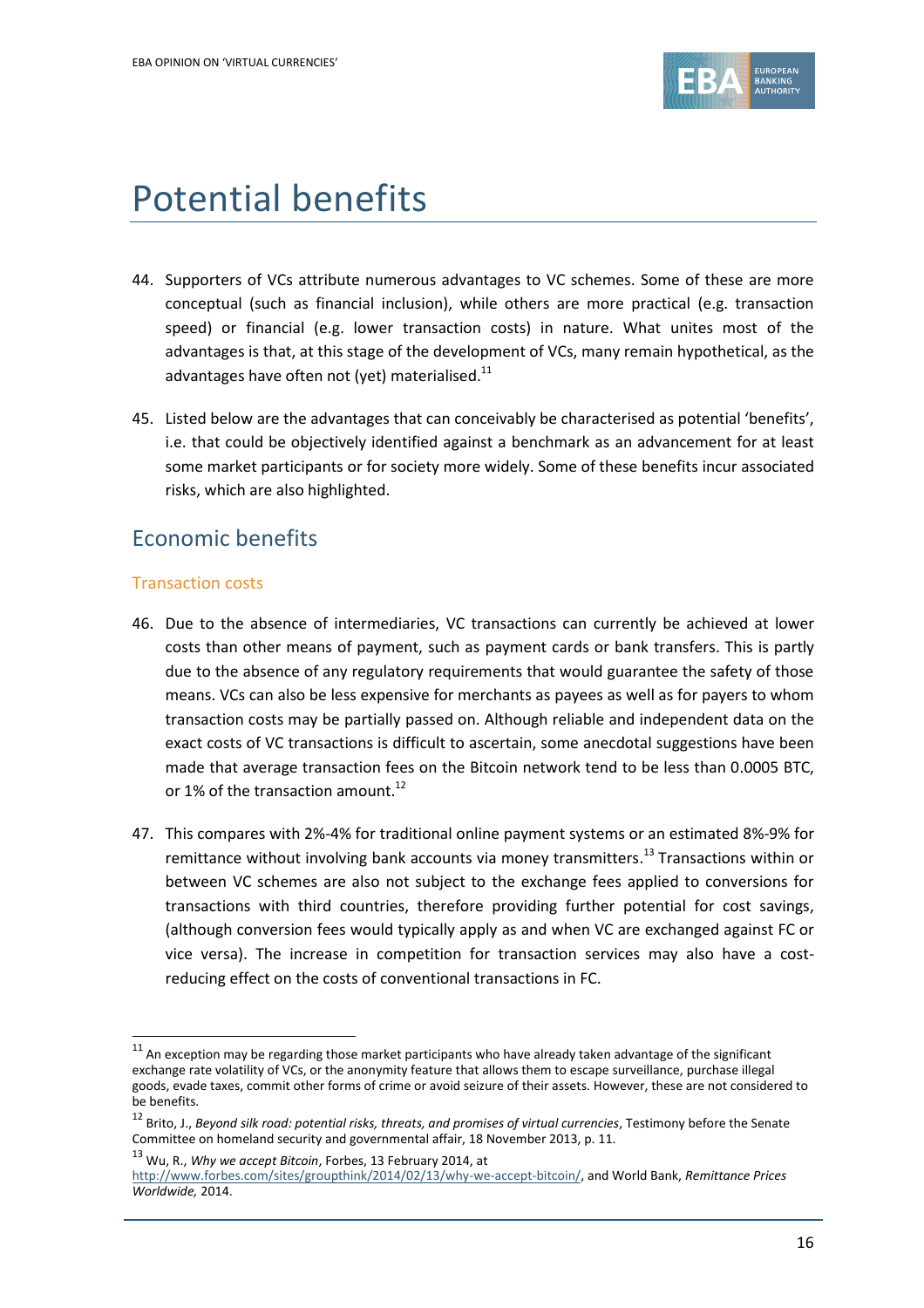

- 48. Unsurprisingly, the low transaction costs, as well as the high divisibility of VC units, make VC schemes a particularly attractive way to effect micropayments.
- 49. However, several caveats need to be made about these alleged benefits. Firstly, the cost advantages are not guaranteed, as miners of popular decentralised VCs such as Bitcoins currently tend to be compensated by both transaction fees and a share in recently mined VC units. It is reasonable to assume that, as the number of newly issued VC units decreases over time, miners will have to rely more on transaction fees to recoup their investment of processing power. It is therefore reasonable to assume that transaction fees will increase in the future.
- 50. Secondly, most merchants that accept VCs tend to convert them immediately into their local FC,<sup>14</sup> an activity that also incurs costs (estimated to be 1% of the amount to be exchanged).<sup>15</sup> Thirdly, the higher fees for other means of payment transactions are partly due to the regulatory requirements imposed on the regulated entities that provide them, as a result of security measures, corporate governance, internal control measures, prudential requirements and more. Should VCs schemes be regulated as a financial service, associated (although perhaps not identical) costs will inevitably impact upon VC service providers as well. These compliance costs will negate at least some of the cost advantages that VC systems are currently enjoying.
- 51. Finally, and most importantly, the cost differentials between FC and VC transactions referred to above are much less pronounced in the Member States of the European Union that are part of the Single Euro Payments Area (SEPA). The SEPA is the EU's payment-integration initiative for the simplification of bank transfers in euros. As of spring 2014, the SEPA consists of 34 countries, including the 28 EU member states. Furthermore, the EU regulation on the equality of charges for cross border payments eliminates the differences in charges for crossborder and national payments in euros.<sup>16</sup> As a result, the costs arising for payers and payees when making cross-border transactions through conventional payment services is already low or, indeed, free, therefore significantly reducing the cost advantages of VCs in Europe.

#### Transaction processing time

1

52. Transactions using VCs can potentially be settled faster than those of FCs.<sup>17</sup> For Bitcoins, the total process time is said to be between 10 and 60 minutes. It is claimed that, on average, a new block is added every 10 minutes to the blockchain transaction ledger. In this respect, VC payments appear to compare favourably with credit transfers or card payments, particularly for payments between different currency areas. Also, processing VC payments takes place on a 24/7 basis, unlike payments made through traditional payment systems. However, for

<sup>14</sup> Krohn-Grimberghe, A. en C. Sorge, *Practical aspects of the bitcoin system*, Paderborn, Universität Paderborn, 2013.

<sup>15</sup> UBS, *Bitcoin and Banks. Problematic currency, interesting payment system,* 24 March 2014.

<sup>16</sup> See Regulation(EC) No 924/2009 a[t http://ec.europa.eu/internal\\_market/payments/crossborder/](http://ec.europa.eu/internal_market/payments/crossborder/)

<sup>&</sup>lt;sup>17</sup> 'Virtual Currencies: The Legal and Regulatory Challenges', Global Forum on Law, Justice and Development and held at the World Bank's headquarters in Washington, DC on 14 June 2013.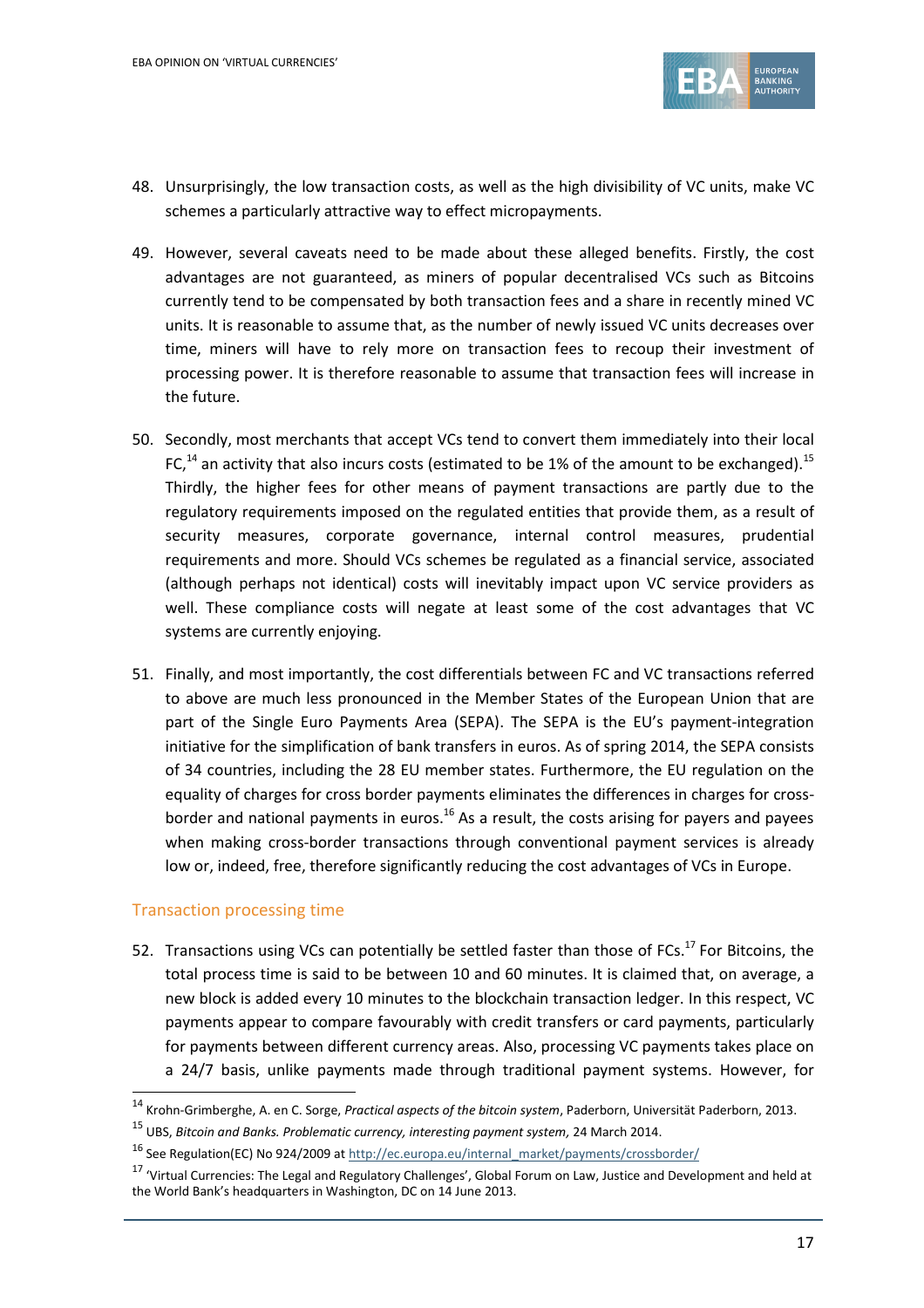

similar reasons as explained above, these benefits are reduced for the 34 countries of the SEPA agreement, because the payee needs to be credited, at latest, by the next business day. Moreover, a number of countries around the world have already established several settlement cycles per day or even 24/7 real-time payment services. Furthermore, regarding card payment transactions, real-time authorisation transaction systems guarantee the payment to the payee.

### Certainty of payments received

- 53. VC schemes allow merchants to avoid having to refund transactions, particularly those that are based on an alleged non-fulfilment of a contract. In conventional FC payment systems in some jurisdictions, merchants have been reported to complain about large numbers of consumer-initiated payment charge backs that were based on false claims that a product had not been delivered.<sup>18</sup>
- 54. The downside of this benefit is that, for payers, the irrevocability of transactions does not allow consumers to be protected against error or fraud resulting from the merchant or other actors. These and other risks arising from the non-reversibility feature of VCs are specified in the subsequent chapter.

### Contributing to economic growth

55. Compared to traditional payment systems with established business actors, VCs have spawned new types of businesses that did not exist before. The use of decentralised VCs offers various new business opportunities. For example, the activity of mining has spawned the development of specialised mining hardware, specialised server farms, commercial mining services such as mining pools, as well as demand for safe storage capacities. Further business opportunities have arisen for exchanges and trade platforms, due to the need to convert VCs into FCs and vice versa. The main focus of innovation opportunities is the IT sector although they may also arise in the financial services sector.<sup>19</sup>

#### Financial inclusion outside the EU

1

- 56. In jurisdictions where financial services are not widely available, where users have a high risk profile, where the national currency is not convertible into other FC, where financial services are too expensive for individuals, or where the administrative burden for obtaining an account is high, VC schemes provide an alternative way for individuals to achieve the same end: accessing commerce and effecting payment transactions.
- 57. However, this potential benefit is likely to be much less pronounced in the European Union, as directives such as the Payment Accounts Directive, adopted in April 2014 will provide

<sup>18</sup> Brito, J., *Beyond silk road: potential risks, threats, and promises of virtual currencies*, Testimony before the Senate Committee on homeland security and governmental affairs, 18 November 2013, p. 10.

<sup>19</sup> UBS, *Bitcoin and Banks. Problematic currency, interesting payment system,* 24 March 2014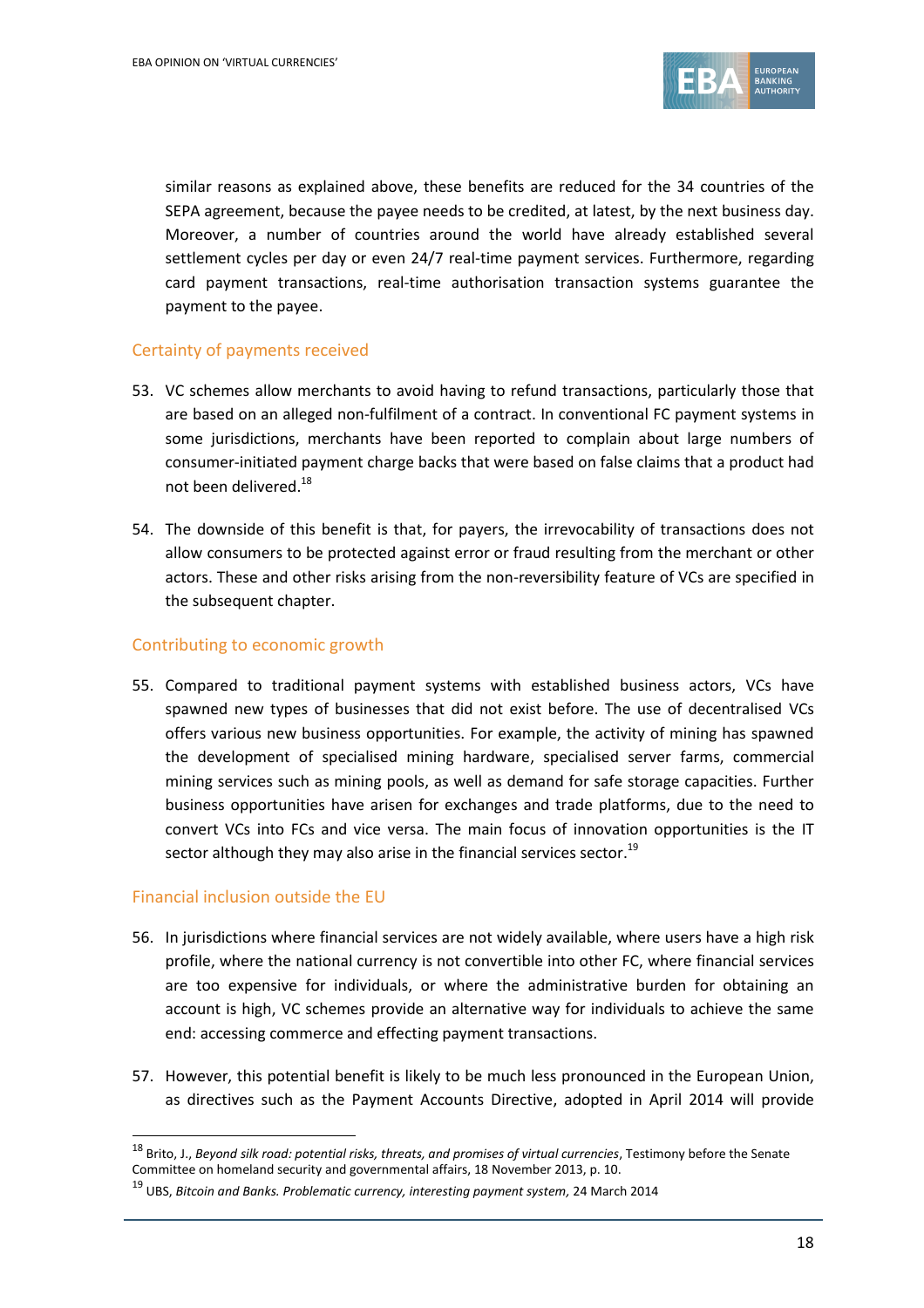

cheap basic bank accounts for all citizens in the EU.<sup>20</sup> In contrast to VC, these accounts offer consumer protection and are subject to safeguarding requirements. The potential benefit is therefore more likely to advantage non-EU countries, especially in the case of money remittances, as VCs offer a less expensive alternative to conventional remittances that cost, on average, 8.36% of the amount sent.<sup>21</sup> Less developed countries may also benefit, for example by linking VC services to mobile payment services, allowing users to exchange their currency into Bitcoins via mobile phone.

58. However, this alleged benefit comes at a price, because VC schemes allow individuals, entities and jurisdictions that are subject to embargos or financial sanctions to circumvent those restrictions and participate in international trade and finance. Sanctions tend to be imposed on jurisdictions, and are therefore excluded from international finance because of a deliberate policy decision by a sovereign state or an intergovernmental organisation such as the EU or the UN, with a view to promote humanitarian or other political objectives. Consequently, the potential benefit also constitutes a significant risk of undermining an important policy tool of sovereign states, which is further explained in the chapter on risks below.

## Individual benefits

## Security of personal data

59. VC payment transactions do not require the provision of personal or sensitive data, unlike credit card data or passwords in the case of conventional payment methods. In this sense, VC units can be considered to be like cash: whoever possesses them also owns them, removing a source of potential identity theft.<sup>22</sup>

## Limited interference by public authorities

- 60. Some supporters of VCs consider FCs to be an untrustworthy means of payment due to governments' or central banks' power to control, and allegedly abuse, the supply of money denominated in that currency.<sup>23</sup>
- 61. However, while from a philosophical viewpoint, some people may argue that a system based on a central bank with the authority to influence money supply is not ideal, it does not automatically mean that a superior alternative is to have money supply set by an algorithm, as in decentralised VC schemes. On the contrary, as examined in great detail in the risks section below, the substantial exchange rate volatility illustrates that the depreciation of VC

1

<sup>&</sup>lt;sup>20</sup> Se[e http://ec.europa.eu/internal\\_market/finservices-retail/inclusion/index\\_en.htm](http://ec.europa.eu/internal_market/finservices-retail/inclusion/index_en.htm)

<sup>21</sup> World Bank, *Remittance Prices Worldwide*, March issue, 2014

<sup>&</sup>lt;sup>22</sup>Wu, R., Why we accept Bitcoin, Forbes, 13 February 201[4 http://www.forbes.com/sites/groupthink/2014/02/13/why](http://www.forbes.com/sites/groupthink/2014/02/13/why-we-accept-bitcoin/)[we-accept-bitcoin/.](http://www.forbes.com/sites/groupthink/2014/02/13/why-we-accept-bitcoin/)

<sup>23</sup>ECB, *Virtual Currency Schemes*, 2012, p. 22, box 2, at

<http://www.ecb.europa.eu/pub/pdf/other/virtualcurrencyschemes201210en.pdf>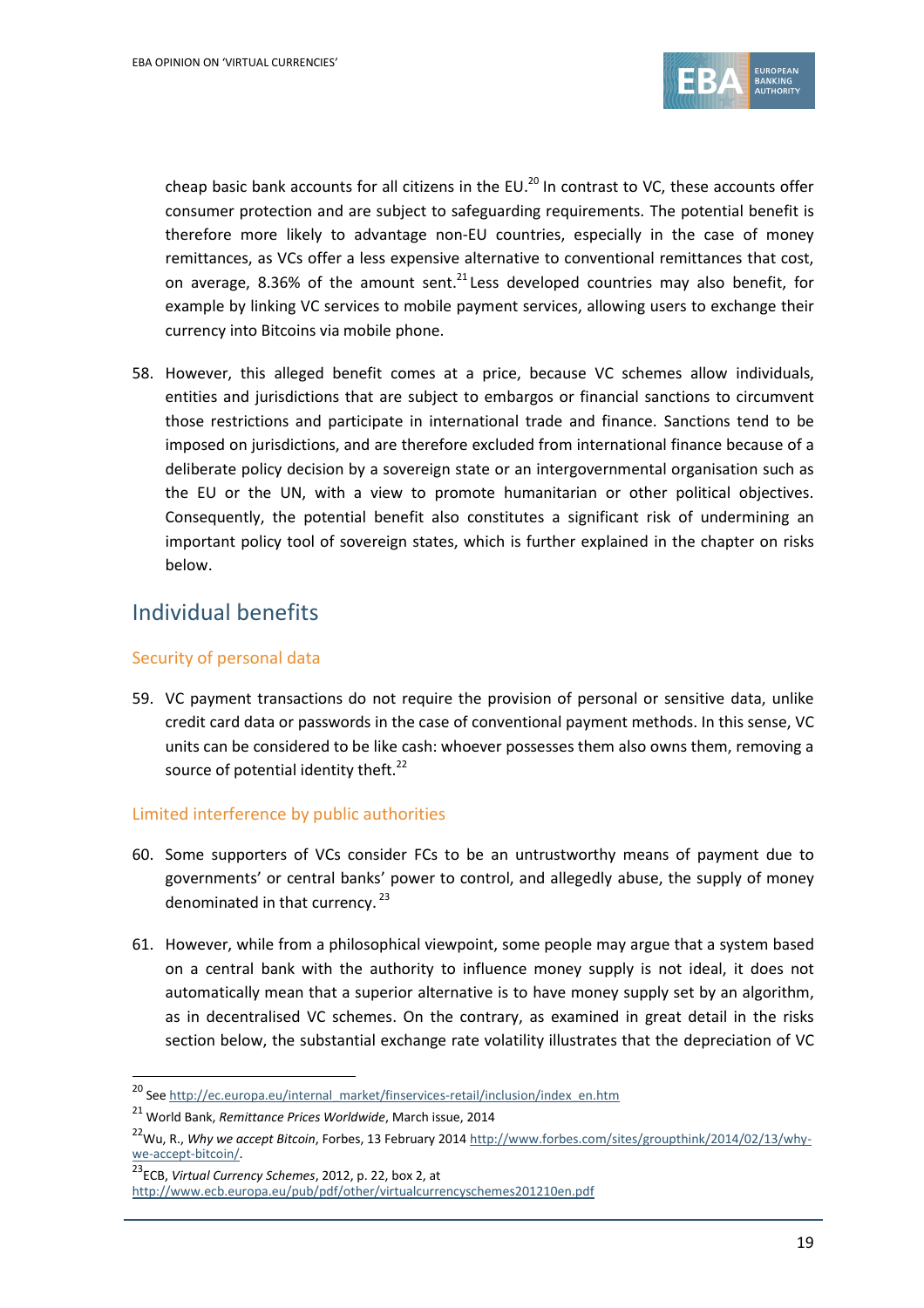

units can be significantly greater in magnitude, and can also be much less predictable. The algorithm, protocol and transaction ledger might also be manipulated or might not be designed in good faith.

62. In summary, many of the potential benefits are likely to materialise outside the EU, in regions where the payment infrastructure may be less developed or less trustworthy.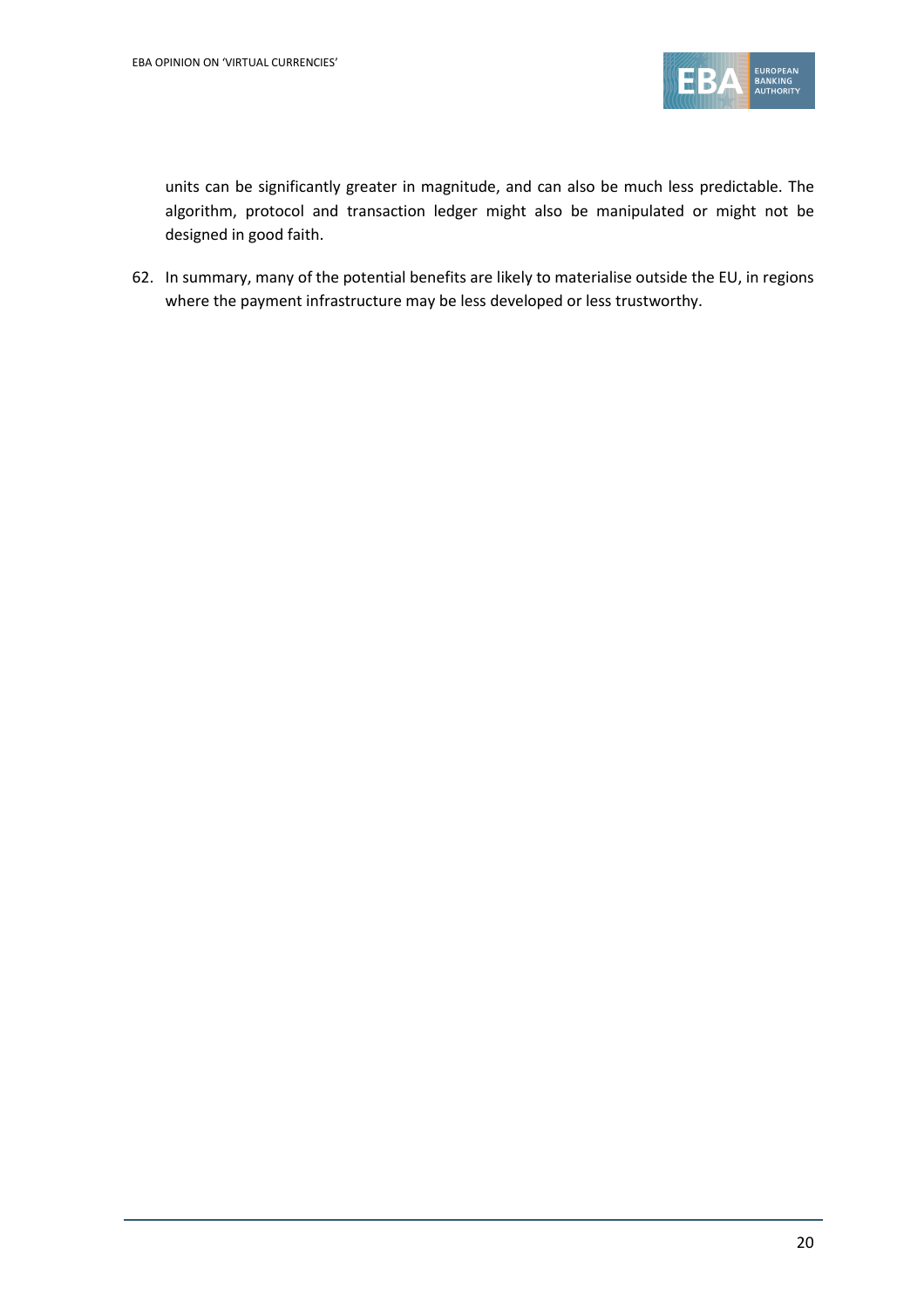

# Risks, and their causal drivers

- 64. The main objective of a financial regulator is to identify risks arising from financial activities, prioritise them, and take mitigating action, if required. This chapter lists the risks that can arise from VCs and clearly identifies the bearer of the particular risk, the impact on the risk bearer in the event that the risk materialises, and the conditions needed for the risk to materialise. The causal drivers of the risks are also identified, as these will indicate the regulatory or supervisory measures that would need to be taken to mitigate the risks.
- 65. Finally, the risks are ranked into low, medium and high, in the interests of pursuing efficient and effective regulatory or supervisory intervention. However, the ranking is tentative because the phenomenon of VCs being assessed has not existed for a sufficient amount of time for there to be quantitative evidence available of the existing risks, nor is this of the quality required for a robust ranking.
- 66. Instead, the ranking is based on a tentative and preliminary assessment of factors such as the probability of a risk to materialise, the severity of the impact should the risk materialise, and an assessment of the anecdotal evidence available, such as bankruptcies of specific exchanges, cases of VC theft, etc.
- 67. Approximately 70 risks can be identified as arising from VCs. Some of these are similar, if not identical, to risks arising from conventional financial services or products, such as payment services or investment products, while others are specific to VCs. In the following, the risks are separated into risks to users, (indicated by the prefix A); risks to other market participants, (B); risks to financial integrity, (C); risks to payment systems in FCs, (D); and risks to regulators, (E). Where useful, a risk category may be further divided into sub categories. The risks are also numbered to facilitate additional analysis in subsequent chapters. An overview of all the risks is provided in Figure 1.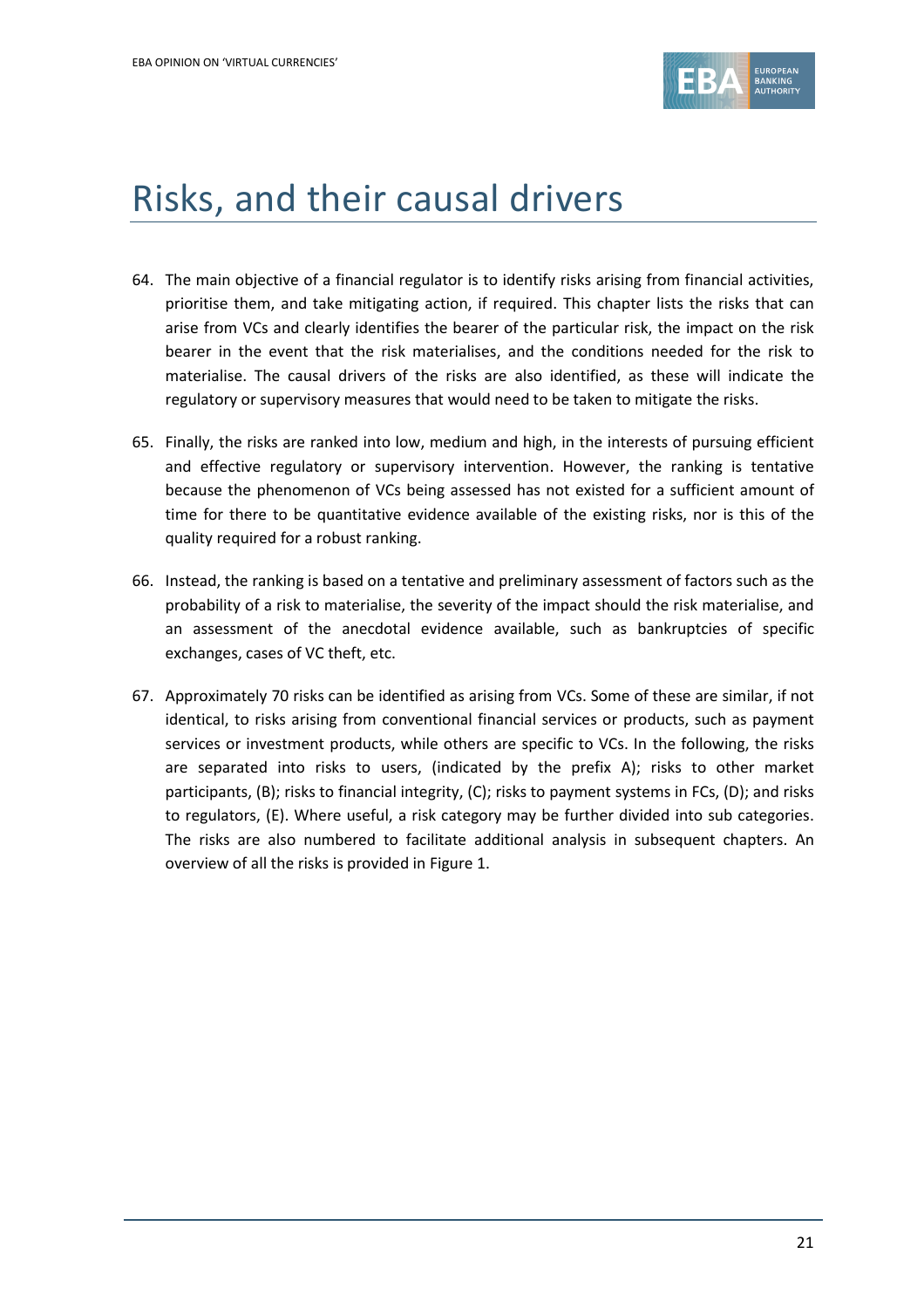## Figure 1: Overview of risks

|                             |                                                     | ID         | <b>Risk description</b>                                                                                                                            | Rank        |
|-----------------------------|-----------------------------------------------------|------------|----------------------------------------------------------------------------------------------------------------------------------------------------|-------------|
|                             |                                                     | A01        | User suffers loss when an exchange is fraudulent                                                                                                   | <b>High</b> |
|                             |                                                     | A02        | User suffers loss when an ostensible exchange is not a genuine exchange                                                                            | <b>High</b> |
|                             |                                                     | A03        | User experiences drop in value of VCs due to (significant and unexpected) exchange rate fluctuation                                                | <b>High</b> |
|                             |                                                     | A04        | User holding VCs may unexpectedly become liable to tax requirements                                                                                | <b>Med</b>  |
|                             |                                                     | A05        | User who is a member of a VC mining pool does not get fair share of mined VC units from<br>a mining consortium                                     | Low         |
|                             |                                                     | A06        | User suffers loss when buying VCs that do not have the VC features that the user expects                                                           | <b>Med</b>  |
|                             |                                                     | A07        | User's computing capacity is abused for the mining benefit of others                                                                               | Low         |
|                             |                                                     | A08        | User suffers loss due to changes made to the VC protocol and other core components                                                                 | <b>High</b> |
|                             | General risks, irrespective of                      | A09        | User is not in a position to identify and assess the risks arising from VCs                                                                        | Low         |
|                             |                                                     | A10        | User is in violation of applicable laws and regulations                                                                                            | <b>Med</b>  |
|                             |                                                     | A11        | User loses VC units through e-wallet theft or hacking                                                                                              | <b>High</b> |
|                             |                                                     | A12        | User loses VC units when exchange gets hacked                                                                                                      | <b>High</b> |
|                             |                                                     | A13        | User's identity may be stolen when providing identification credentials to access VCs                                                              | <b>High</b> |
|                             |                                                     | A14        | Market participants suffer losses due to unexpected application of law that renders contracts<br>illegal/unenforceable                             | <b>Med</b>  |
|                             |                                                     | A15        | Market participants suffer losses due to delays in the recovery of VC units or the freezing of<br>positions                                        | <b>High</b> |
| Risks to users              |                                                     | A16        | Market participants suffer losses due to counterparties/intermediaries failing to meet contractual<br>settlement obligations                       | <b>High</b> |
|                             |                                                     | A17        | Market participants suffer losses of VC units held in custody by others                                                                            | <b>Med</b>  |
|                             |                                                     | A18        | Market participants suffer losses through information inequality regarding other actors                                                            | <b>Med</b>  |
|                             |                                                     | A21        | User suffers loss when counterparty fails to meet contractual payment or settlement obligations                                                    | <b>High</b> |
| ₹                           |                                                     | A22        | User experiences fraud or loss of FC when using VC cash machines                                                                                   | <b>Med</b>  |
|                             | When used as a means of                             | A23        | User has no guarantee that VCs are accepted by merchants as a means of payment on a permanent<br>basis                                             | <b>High</b> |
|                             |                                                     | A24        | User suffers loss when VC payment they have made to purchase a good is incorrectly debited from<br>their<br>e-wallet                               | <b>High</b> |
|                             |                                                     | A25        | User is not able to convert VCs into fiat currency, or not at a reasonable price                                                                   | <b>High</b> |
|                             |                                                     | A26        | User is unable to access VCs after losing passwords/keys to their e-wallet                                                                         | <b>High</b> |
|                             |                                                     | A27        | User is not able to access VCs on an exchange that is a 'going concern' (i.e. has the resources to<br>operate)                                     | High        |
|                             |                                                     | A28        | User is not able to access VCs on an exchange that has gone out of business (i.e. does no longer have<br>resources to operate)                     | <b>High</b> |
|                             |                                                     | A41        | User suffers loss as a result of VC prices being manipulated                                                                                       | <b>High</b> |
|                             | When used as an<br>investment                       | A42        | User investing in regulated financial instruments (e.g. derivatives, SPS, CIS) using<br>unregulated VCs suffers unexpected loss                    | <b>Med</b>  |
|                             |                                                     | A43        | User is misled by unreliable exchange rate data                                                                                                    | <b>Med</b>  |
|                             |                                                     | A44        | User suffers loss when investing in fraudulent VC investment schemes                                                                               | <b>Med</b>  |
|                             |                                                     | A45        | User is exposed to significant price volatility within very short time frames                                                                      | <b>Med</b>  |
|                             |                                                     | A46        | User cannot execute the VC exchange at the expected price                                                                                          | <b>Med</b>  |
|                             |                                                     | A47        | User is exploited by a VC Ponzi scheme                                                                                                             | <b>Med</b>  |
|                             |                                                     | <b>B11</b> | Exchange is operationally unable to fulfil payment obligations denominated in VCs or FCs                                                           | <b>Med</b>  |
|                             | Specific<br>exchan<br>ges                           | <b>B12</b> | Exchange is not in control of its operation                                                                                                        | <b>Med</b>  |
| B) Risks to non-user market |                                                     | <b>B13</b> | E-wallet provider faces loss should their refund policies be abused to hedge<br>currency transactions                                              | <b>Med</b>  |
|                             |                                                     | <b>B21</b> | After accepting VC for payment, merchant is not reimbursed                                                                                         | <b>Med</b>  |
|                             |                                                     | <b>B22</b> | Unlike a FC, the merchant cannot be certain that they can spend the VCs received                                                                   | <b>Med</b>  |
|                             | Specific<br>mercha<br>nts                           | <b>B23</b> | The merchant cannot be certain of the FC purchasing power of the VCs they have received                                                            | <b>Med</b>  |
| participants                |                                                     | <b>B24</b> | Merchant faces compensation claims from customers if transactions have been wrongly debited                                                        | <b>Med</b>  |
|                             |                                                     | <b>B31</b> | Wallet provider loses e-wallets provided for individuals                                                                                           | <b>High</b> |
|                             |                                                     | <b>B32</b> | Scheme governance authority fails to meet payment and other obligations                                                                            | <b>High</b> |
|                             | participants<br>Specific to<br>some other<br>market | <b>B33</b> | Scheme governance authority is subject to unexpected civil/criminal liability that brings the VC<br>scheme to a halt                               | <b>Med</b>  |
|                             |                                                     | <b>B34</b> | E-wallet provider faces compensation claims from customers if functionality of wallet is<br>compromised or fails to provide expected functionality | <b>Med</b>  |



| C) Risks to financial integrity                  | laundering and<br>terrorist financing                                                                                                                                                                                                 | CO <sub>1</sub>  | Criminals are able to launder proceeds of crime because they can deposit/transfer VCs anonymously                                                                                  | <b>High</b> |
|--------------------------------------------------|---------------------------------------------------------------------------------------------------------------------------------------------------------------------------------------------------------------------------------------|------------------|------------------------------------------------------------------------------------------------------------------------------------------------------------------------------------|-------------|
|                                                  |                                                                                                                                                                                                                                       | CO <sub>2</sub>  | Criminals are able to launder proceeds of crime because they can deposit/transfer VCs globally,<br>rapidly and irrevocably                                                         | <b>High</b> |
|                                                  | Money                                                                                                                                                                                                                                 | CO <sub>3</sub>  | Criminals/terrorists use the VC remittance systems and accounts for financing purposes                                                                                             | <b>High</b> |
|                                                  |                                                                                                                                                                                                                                       | CO <sub>4</sub>  | Criminals/terrorists disguise the origins of criminal proceeds, undermining the ability of enforcement<br>to obtain evidence and recover criminal assets                           | <b>High</b> |
|                                                  |                                                                                                                                                                                                                                       | CO <sub>5</sub>  | Market participants are controlled by criminals, terrorists or related organisations                                                                                               | <b>High</b> |
|                                                  |                                                                                                                                                                                                                                       | C11              | Criminal uses VC exchanges to trade illegal commodities and abuse regulated financial sector at point<br>of entry                                                                  | <b>High</b> |
|                                                  |                                                                                                                                                                                                                                       | C12              | Restorative justice of victims of crime is hindered by criminal using VCs to avoid seizure of assets,<br>confiscation and financial sanctions                                      | <b>High</b> |
|                                                  |                                                                                                                                                                                                                                       | C13              | Criminal can use VCs for anonymous extortion                                                                                                                                       | <b>High</b> |
|                                                  |                                                                                                                                                                                                                                       | C <sub>14</sub>  | Criminal organisations can use VCs to settle internal or inter-organisational payments                                                                                             | <b>Med</b>  |
|                                                  |                                                                                                                                                                                                                                       | C <sub>15</sub>  | VCs make it more feasible for individuals to engage in criminal activity                                                                                                           | <b>High</b> |
|                                                  | Financial crime risks                                                                                                                                                                                                                 | C16              | Hacking of VC software, wallets or exchanges allows a criminal to implicate others in the criminal<br>activities they commit                                                       | <b>Me</b>   |
|                                                  |                                                                                                                                                                                                                                       | C17              | Criminals, terrorist financiers and even entire jurisdictions are able to avoid seizure of assets,<br>confiscation, embargos and financial sanctions (incl. those imposed by IGOs) | <b>Med</b>  |
|                                                  |                                                                                                                                                                                                                                       | C18              | Criminals are able to create a VC scheme                                                                                                                                           | <b>High</b> |
|                                                  |                                                                                                                                                                                                                                       | C19              | Tax evaders are able to obtain income in VCs, outside monitored FC payment systems                                                                                                 | <b>Med</b>  |
| D) Risks to<br>payment<br>systems in FCs         |                                                                                                                                                                                                                                       | D01              | Payment service providers (PSPs) that use FC and also provide VC services suffer losses due laws that<br>render VC contracts illegal                                               | Low         |
|                                                  |                                                                                                                                                                                                                                       | D <sub>0</sub> 2 | PSPs that use FC and also provide VC services fail due to liquidity exposures in their VC operations                                                                               | Low         |
|                                                  |                                                                                                                                                                                                                                       | D <sub>03</sub>  | PSPs that offer VC payment services suffer loss of reputation when VC payments fail, because they<br>gave the impression that VCs were regulated                                   | <b>Med</b>  |
|                                                  |                                                                                                                                                                                                                                       | D <sub>04</sub>  | Businesses in the real economy suffer losses due to disruptions in financial markets that were caused<br>by VC assets blocked, delayed, etc.                                       | Low         |
|                                                  |                                                                                                                                                                                                                                       | E01              | Regulators decide to regulate VCs but the chosen regulatory approach fails                                                                                                         | <b>Med</b>  |
|                                                  | Reputation<br>risks                                                                                                                                                                                                                   | E02              | Regulators do not regulate VCs but the viability of regulated financial institutions is compromised as a<br>result of their interaction with VCs                                   | <b>Med</b>  |
|                                                  |                                                                                                                                                                                                                                       | E03              | Regulation and supervision of conventional financial activities is circumvented by unregulated<br>'shadow' activities that incur the same risks                                    | <b>Med</b>  |
|                                                  | 명의                                                                                                                                                                                                                                    | E11              | Regulator is subject to litigation as a result of introducing regulation that renders pre-existing<br>contracts illegal/unenforceable                                              |             |
|                                                  |                                                                                                                                                                                                                                       | E21              | Should the regulator decide to regulate VCs more leniently than FCs, an unequal playing field in the<br>market for payment services will emerge                                    | <b>Med</b>  |
| Risks to regulatory authorities<br>$\widehat{w}$ | Risks to<br>competition<br>objectives                                                                                                                                                                                                 | E22              | If an unequal playing field is retained, the intensity of competition in the market for FC payment<br>services diminishes as providers exit FC markets                             | <b>Med</b>  |
|                                                  |                                                                                                                                                                                                                                       | E23              | Regulators prevent potential new entrants to payment services market if the regulatory approach to<br>VCs is excessive                                                             | <b>Med</b>  |
|                                                  | o adoss p<br>issuing FC (out<br>issuing FC (out)<br>Should VCs gain widespread acceptance, central bank as issuer of FC can no longer steer the<br>E31<br>economy, as the impact of its monetary measures become difficult to predict |                  | Low                                                                                                                                                                                |             |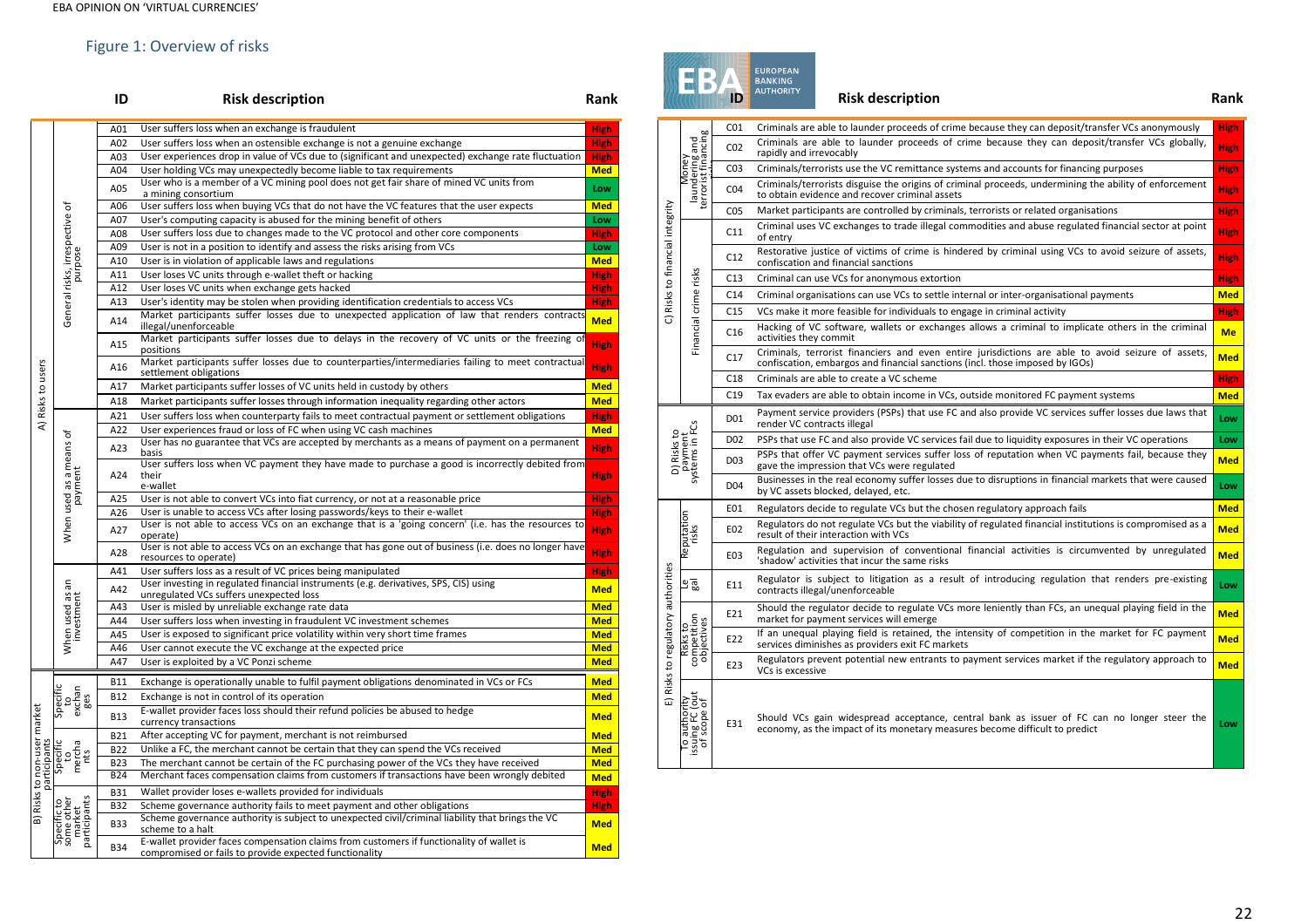

## Risks to users

68. VCs create numerous risks for users, and natural persons in particular. Some of these arise irrespective of the intended usage and purpose of holding or buying VCs, while others are specific to VCs used as a means of payment or as an investment.

#### **Risks that arise irrespective of intended usage**

69. The user risks in this category exist because of the technology underlying VCs and their general features.

#### User suffers loss when an exchange acts fraudulently (A01)

70. This risk arises when the conduct of employees of an exchange falls short of reasonable expectations by consumers; the exchange is not legally incorporated in a jurisdiction and cannot therefore be subjected to regulatory requirements; the corporate governance responsibilities of the exchange's senior management are unclear; and/or its business activities are not subject to an independent audit. The priority of this risk is high.

## User suffers loss when the exchange they interact with does not exchange VC against FC (A02)

71. The risk can arise because anyone can anonymously create (and subsequently change the functioning of) a VC scheme. Anyone can set up and call themselves an exchange, and exchanges may not necessarily be registered entities subject to licensing or authorisation requirements. The priority of this risk is high.

## User experiences drop in value of VCs due to significant or unexpected exchange rate fluctuation (A03)

72. Several different drivers can create this risk, including that VC markets, and the price formation therein, are relatively opaque, and that the VC price formation on exchanges can easily be manipulated, including by a concerted effort of a small number of large VC holders. Denial of service attacks may prevent processing of transactions, which can further exacerbate the problem. Finally, in the case of decentralised VC, there is, by design, no central authority that could intervene to stabilise exchange rates. The priority of this risk is high.

#### User holding VCs may unexpectedly become liable to tax requirements (A04)

73. The legal and regulatory treatment of VCs is unclear and inconsistent, as is their tax treatment. The taxable event and geographic location of the taxable event may also be unclear. This may potentially lead authorities to treat VCs as property, forcing users to track and pay capital gains. The priority of this risk is medium.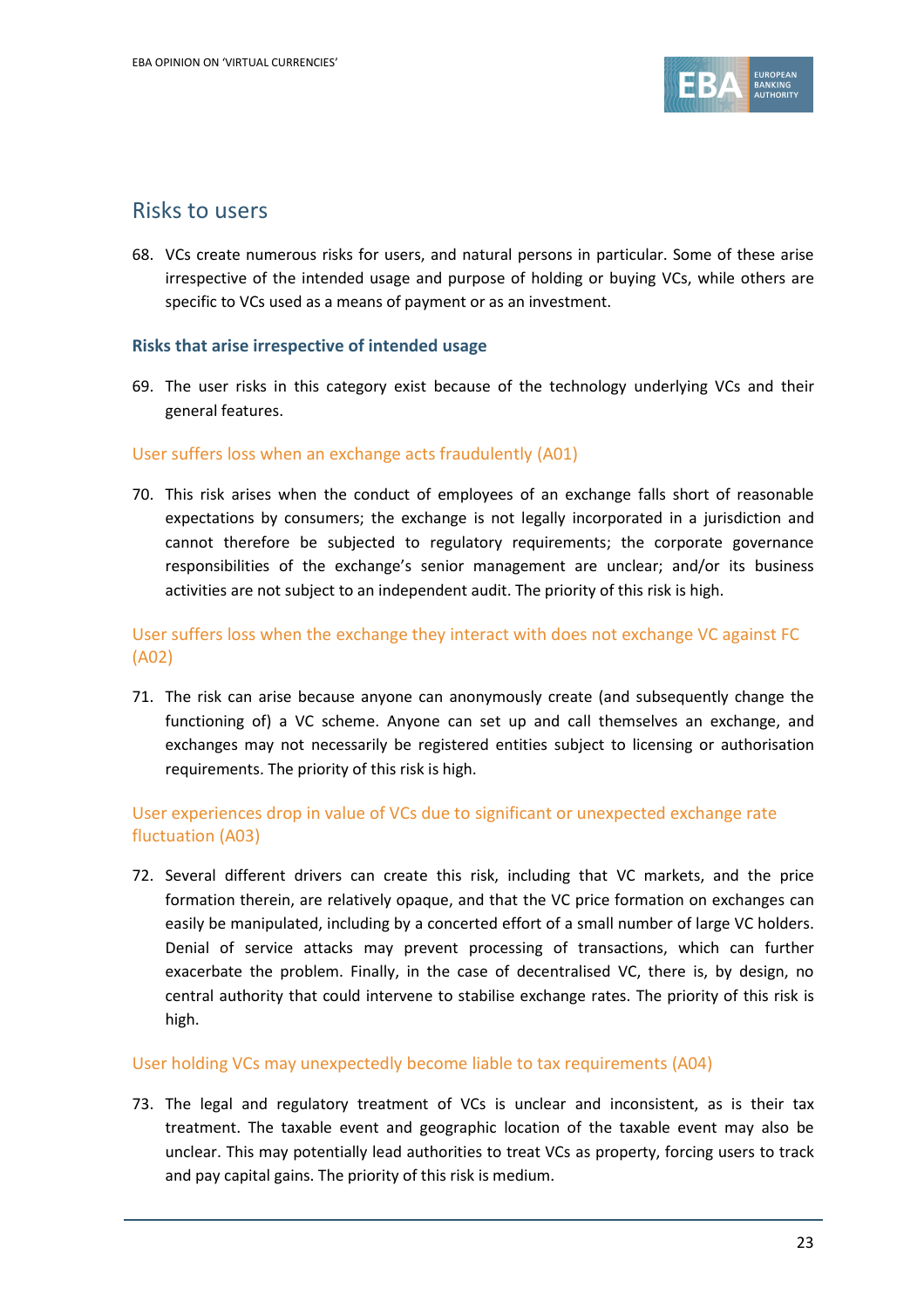

## As a member of a VC mining pool, a user does not receive a fair share of mined VC units (A05)

- 74. The mining of VCs requires increased computing power over time, often exceeding that of a single computer. Users therefore have an incentive to mine VC units by pooling their computing capacity in a consortium. However, a fair distribution of the mined units (or the equivalent in converted FC) to which each member is entitled might be subject to manipulation by the mining pool owner. Similarly, members might be exposed to other forms of unequal treatment, due to a lack of transparency in business practices.
- 75. Any automated, IT-based distribution mechanism may, in turn, be subject to errors, fraud and hacking, as is the verification of transactions that mining initially requires. No refund rights exist either, through which disadvantaged users would otherwise be compensated, nor can an incorrect distribution of VC units be revoked, as VC transactions are irreversible by design. The priority of this risk is low.

## User suffers loss when buying VCs that do not have the VC features that the user expects (A06)

76. The inevitable lack of standards and definitions found in innovative products and services makes it difficult for users to gauge the features of a particular VC scheme. The units of the VC scheme bought may even transpire to be different from the expected scheme. The risk arises because anyone can anonymously create (and subsequently change the functioning of) a VC scheme, any computer file can be misrepresented as a VC and any scheme name can be given to that file, including the name of an existing, genuine VC. Once the user detects the misrepresentation, they will be unable to reverse their decision as VC transactions are not reversible, the counterparties are anonymous, no legal contracts exist, and no complaints procedures are in place. The risk is of medium priority.

#### User's computing capacity is abused for the mining benefit of others (A07)

77. The mining and exchange of VCs is dependent on access to the internet and the processing power of personal computers (PCs), of which ever more is required over time to mine a VC unit. Both the internet and the PC have an unfavourable track record of protection against malware and other forms of hacking, making it feasible for a user's PC to be infiltrated and its computing capacity to be misused for the mining benefit of others. The priority of the risk is low.

#### User suffers loss due to changes made to the VC protocol or other key components (A08)

78. The risk arises because anyone can anonymously create (and subsequently change the functioning of) a VC scheme. The software protocol that controls the VC scheme is not subject to any independent standards and can be changed once a majority of miners agree. These changes may accidently introduce errors, or miners may not necessarily act in good faith. The priority of the risk is high.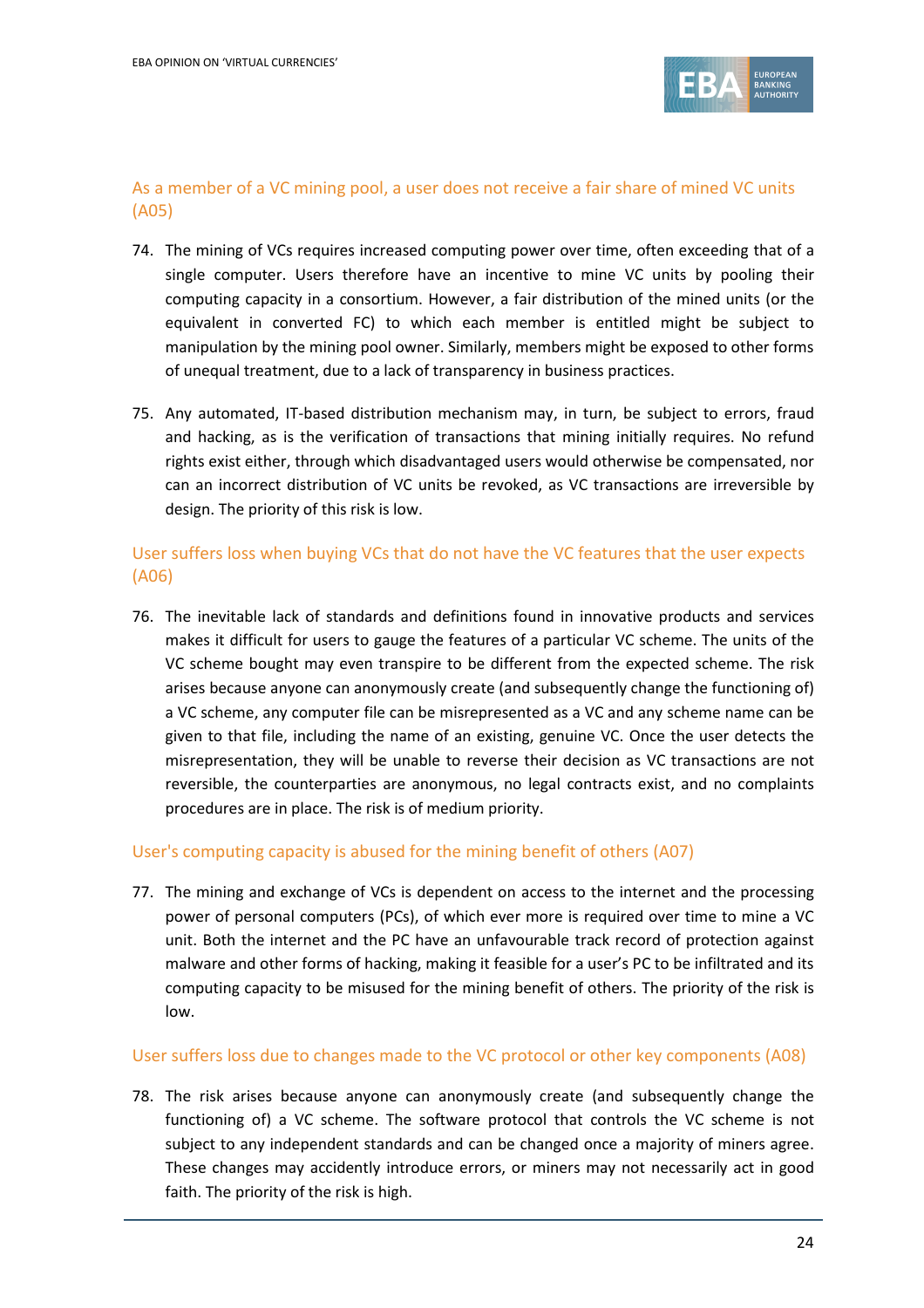

#### User is not in a position to identify and assess the risks arising from using VCs (A09)

79. The decentralised and unregulated nature of VCs makes it difficult for users to access independent and objective information that would explain the risks arising from holding VCs. Some users may also have unfair information advantages, and the emergence of new VCs will affect the incumbents, and their prices, in unpredictable ways. The priority of the risk is low.

#### User is in violation of applicable laws and regulation (A10)

80. The regulatory and legal treatment of VCs is unclear and authorities may change their views unexpectedly, at short notice, and the view may not be communicated sufficiently. The priority of the risks is medium.

#### User suffers loss through e-wallet theft, hacking or soft/hardware malfunction (A11)

81. The risk arises because e-wallets are software that are stored on the user's computer or mobile devices. Those devices might suffer from malfunction as might the software itself. Furthermore, their encryption can be hacked, and unlike a conventional FC, this is possible from anywhere in the world. In many VC schemes, the e-wallet is stored unencrypted, making it an even easier target for hacking or theft. Furthermore, the user has no refund right after fraud because there are no safeguards in place, such as a deposit protection scheme for conventional accounts, and because lost or stolen coins cannot be distinguished from unused coins. The priority of the risk is high.

#### User suffers loss when exchange is hacked (A12)

82. An exchange may temporarily hold users' VC units but can be hacked. A user may suffer losses because of insufficient security measures implemented by the exchange, because the VC units were held in a separate account, because no own funds are available that could be used to repay users, because the user has no refund rights and because the transaction cannot be reversed. The risk priority is high.

#### User's identity may be stolen when providing identification credentials (A13)

83. Some VC schemes require users to identify themselves on the internet or at VC cash machines when buying/selling VCs, through passport scans, iris scans or finger printing. However, these identification measures are not subject to regulations or data protection laws, nor is the underlying IT software subject to safety standards. As a result, the user has no guarantee that the credentials they provided will be processed securely and only used for the intended purpose. Similar risks also arise for conventional payment transactions. The priority of the risk is high.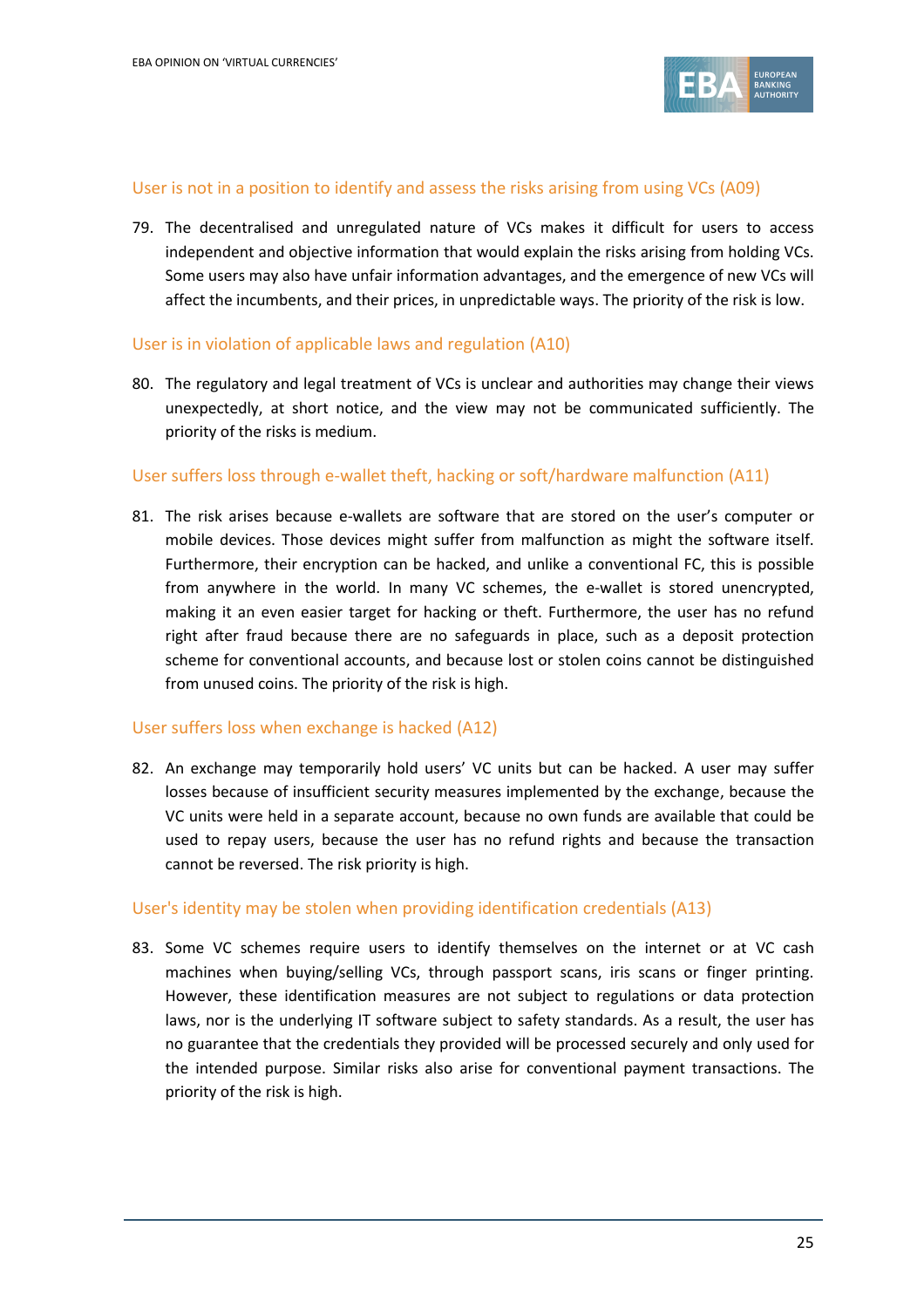

## Market participants suffer losses due to unexpected application of laws that render contracts illegal or unenforceable (A14)

84. Until governmental and regulatory authorities have formed an opinion on VCs, legal uncertainty remains over any contractual relationships that market participants may have forged. Once authorities have formed a view, these legal contracts may be rendered illegal or unenforceable. The priority of the risk is medium.

## Market participants suffer losses due to delays in the recovery of VC units or the freezing of VC positions (A15)

85. The risk arises due to the anonymity of (some) counterparties, the decentralised set-up of VC schemes, the fact that counterparties have insufficient own funds, and that VC markets become temporarily illiquid. The priority of the risk is high.

## Market participants suffer losses due to counterparties/intermediaries failing to meet contractual settlement obligations (A16)

86. The risk arises due to the anonymity of (some) counterparties, which can undermine the enforcement of any legal contracts that may exist, the lack of 'payment vs. payment' procedures, the lack of settlement finality, the decentralised set-up of VC schemes, the fact that counterparties have insufficient own funds, and that VC markets become temporarily illiquid. The priority of the risk is high.

#### Market participants suffer losses of VC units held in custody by others (A17)

87. The risk arises because the custodian is insolvent, behaves negligently or fraudulently, lacks adequate governance arrangements to oversee transactions, fails to keep adequate records, or has inadequate own funds to repay creditors. Also, transactions are not reversible. The priority of the risk is medium.

## Market participants suffer losses through information inequality regarding other market participants (A18)

88. The anonymity of some market participants and the lack of technological accessibility for others facilitate information inequality and insider know-how that are benefit the former and are to the detriment of the latter. The priority of the risk is medium.

#### **Risks that arise when using VCs as a means of payment**

## User suffers loss when counterparty fails to meet contractual payment or settlement obligations (A21)

89. The risk arises because anyone can anonymously create (and subsequently change the functioning of) a VC scheme, no legal contract exists between the counterparties that could be enforced, the counterparties are not known to one another due to their anonymity, the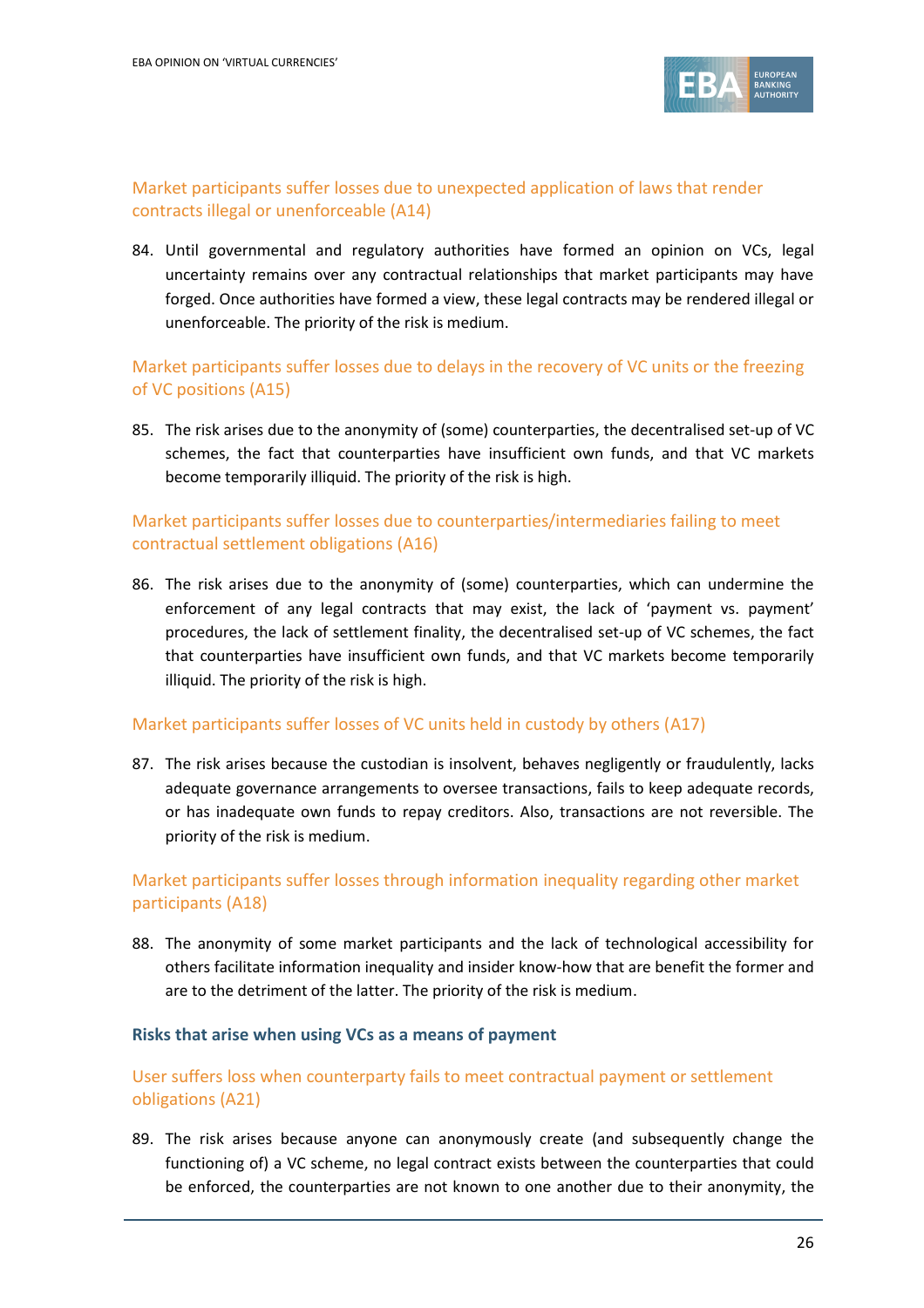

counterparties have insufficient own funds to meet payment obligations, the payment service is not sufficiently reliable, the underlying IT security infrastructure is fragile, and no settlement finality exists. The priority of the risk is high.

#### User experiences loss of FC units when using a VC cash machine (A22)

90. When exchanging VCs for FCs at a VC cash machine, users cannot guarantee that the VC or FC units will be correctly credited to their benefit. This is because VC cash machines are not subject to harmonised technical specifications, nor are they subject to licensing requirements, and, when error or fraud occurs, VC transactions are not reversible. No effective complaints or redress procedures are in place either. The priority of the risk is medium.

## User has no guarantee that VCs are accepted by merchants as a means of payment on a permanent basis (A23)

91. The risk arises because merchants are required to accept only legal tender in notes and coins, but they are not required to accept non-legal tender such as VCs. Furthermore, merchants may decide to vary the acceptance of alternative VCs over time, switching between various VC schemes. Merchants may also deem the overall costs and risks of VCs too high or too uncertain. The priority of the risk is high.

## User suffers loss when the VC payment they have made to purchase a good is incorrectly debited from their e-wallet (A24)

92. The risk arises because no authority oversees the settlement process: instead the process is based on trust. Furthermore, if an error is detected, the transaction is irreversible, e-wallets may be hacked to conceal the error and no effective complaints and redress procedures are in place. The priority of the risk is high.

#### User is not able to convert VCs into FC, or not at a reasonable price (A25)

93. The risk can arise, for example, at an exchange where illiquid markets, low market depth, a lack of market makers and a non-fluid exchange can prevent arbitrageurs to operate and provide liquidity. More fundamentally, the risk can also arise because anyone can anonymously create (and subsequently change the functioning of) a VC scheme. The priority of the risk is high.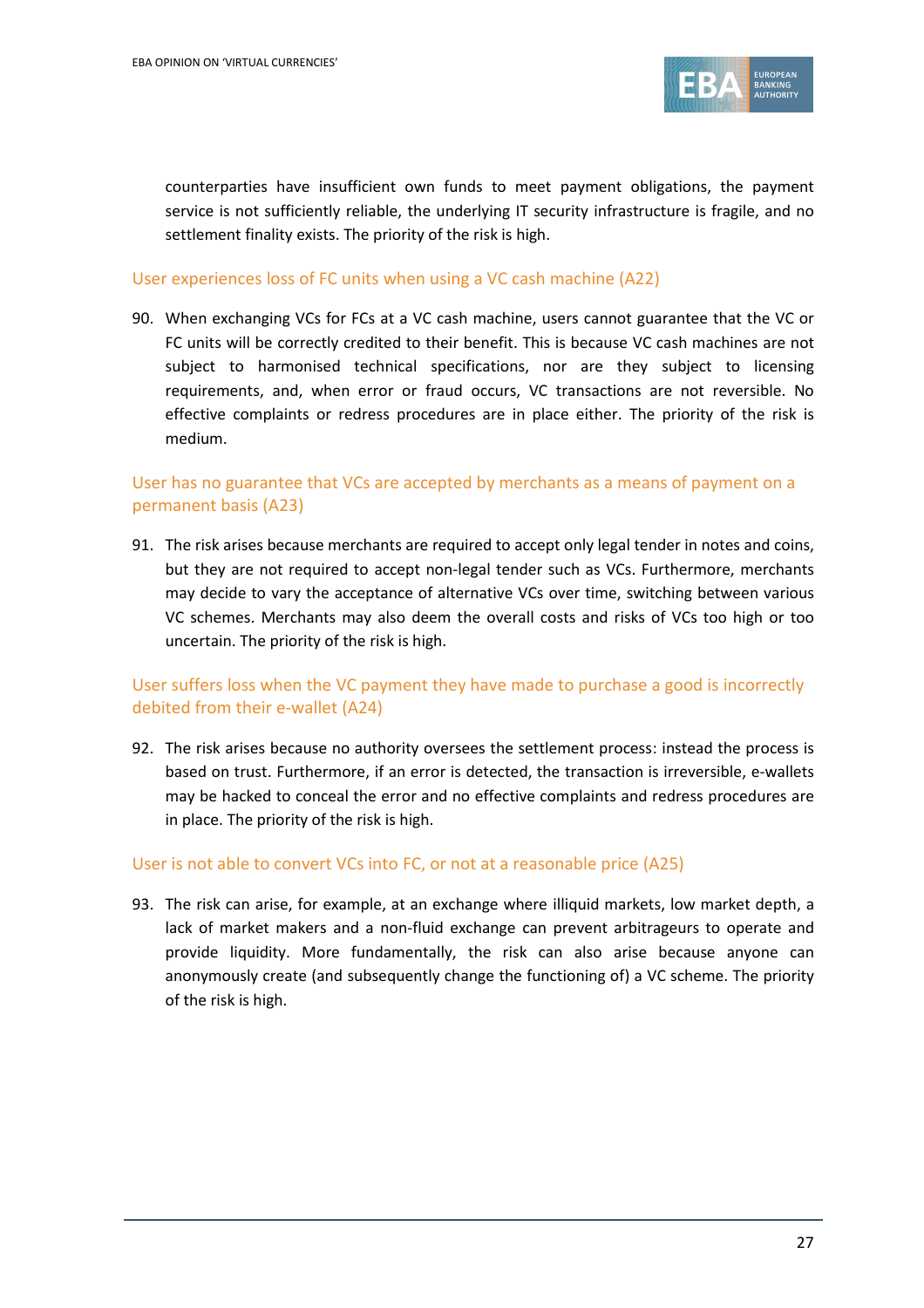

#### User cannot access their VCs after losing password/keys to their e-wallet (A26)

94. Unlike losing the password to your bank account, credit card or debit card, no central administrative entity may exist that could re-issue passwords. Additionally, no identity is attached to the e-wallet through which ownership could be proven. E-wallets can be hacked and no effective complains or redress procedures are in place. Although dependent on the amount at stake, the risk is deemed to be of high priority.

#### User cannot access their VCs on an exchange that is a going concern (A27)

95. The user may temporarily store their VC units on an exchange that is a 'going concern' i.e. is still functioning without an immediate threat of liquidation. However, they may find themselves unable to access them, because the exchange is not bound by any legal contract and is not subject to regulatory conduct and security requirements. The exchange can block the transfer of VC funds, FC funds or both, or may suffer from a lack of own funds. Furthermore, the transfers are not reversible. Although dependent on the amount at stake, the risk is of high priority.

#### User cannot access their VCs on an exchange that has gone out of business (A28)

96. Once an exchange has gone out of business, i.e. no longer has the resources needed to operate, users suffer because the exchange may have held insufficient own funds to satisfy the demands of its VC creditors, and the VC units may not have been held in a separate account in their name, but in that of the exchange instead. Furthermore, the status of VC creditors during bankruptcy proceedings and unwinding is also unclear. Whatever the causal drivers, users will have no right to be compensated for losses, nor are they protected by a scheme similar to a deposit guarantee scheme for conventional bank accounts. The priority of the risk is high.

#### **Risks when using VCs as an investment**

97. Individuals may use VCs not only as a means of payment for goods and services but also as an investment. The investment may take the form of holdings in VC units themselves or in investment products such as exchange traded funds (ETFs) or contracts for difference (CFD) that use VCs as an underlying asset. The risks arising from these activities are listed below.

#### User suffers loss as a result of VC prices being manipulated (A41)

98. The risk arises because of the low depth of VC markets; the ability of concerted action, by a small number of large VC holders, to undermine price formation; the general opaqueness of VC markets; and the absence of any central authority that could intervene to stabilise price formation. The priority of the risk is high.

User investing in regulated financial instruments using unregulated VCs as an underlying suffers unexpected loss (A42)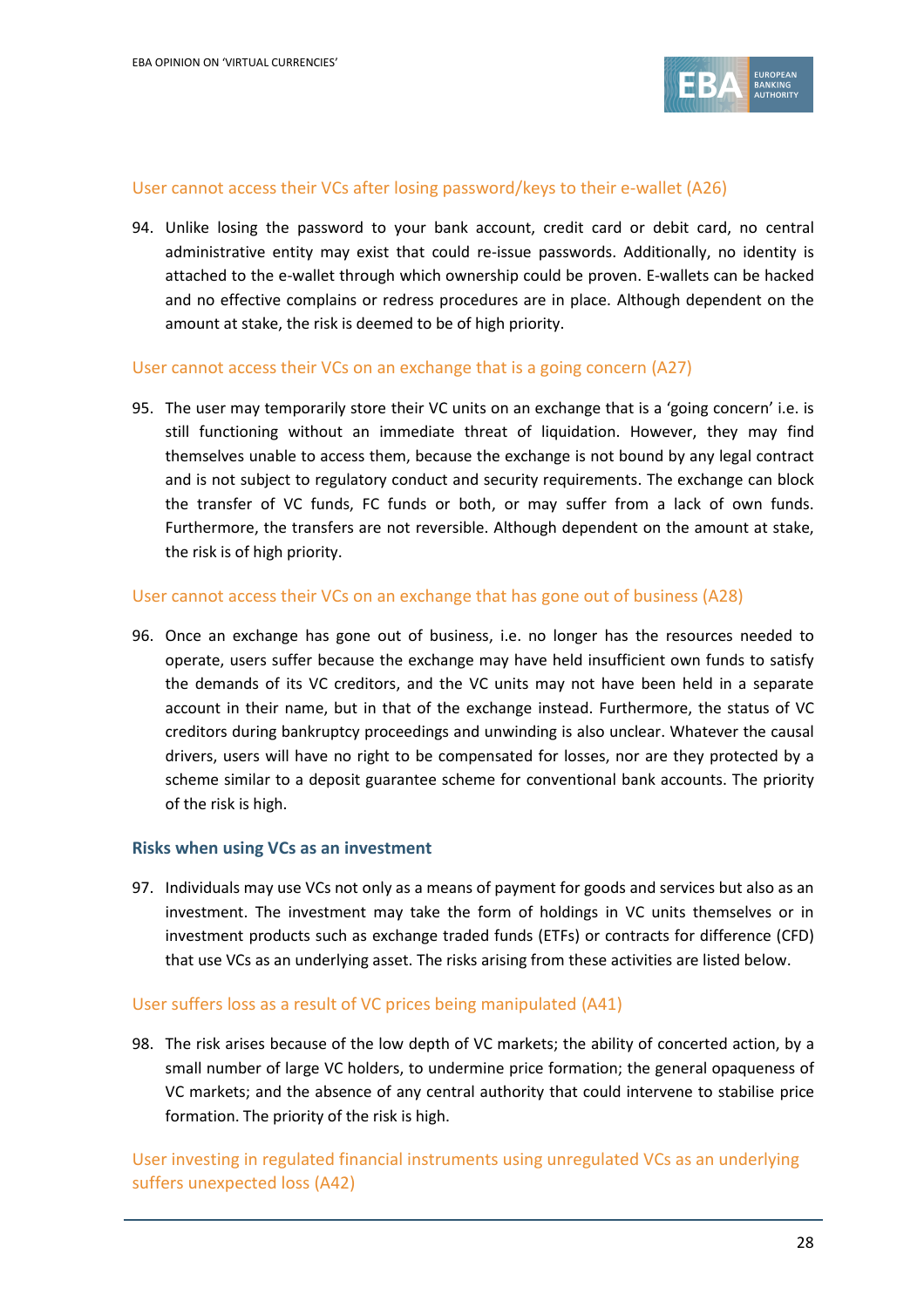

99. The risk arises because the lack of regulation of the underlying amplifies any risk taken on by purchasing the regulated investment product, such as a collective investment scheme (CIS), derivative or structured products. In addition, the investment products are highly complex, the returns are uncertain, and the underlying is opaque. The priority of the risk is medium.

#### User is misled by unreliable exchange rate data (A43)

100. The risk arises because the trading, market activity, market making, settlement and clearing on exchanges across the world are not subject to independent standards that would usually ensure there are reliable and consistent exchange rates. Furthermore, price formation in VC markets is opaque and subject to manipulation, and the execution of buy and sell orders lacks transparency. The priority of the risk is medium.

### User suffers loss when investing in a fraudulent or Ponzi VC investment scheme (A44)

101. The risk arises because the individuals involved in the underlying asset can conceal their identity and are therefore not subject to any probity requirements, nor are they required to disclose the risks to which the investor is exposed, etc. Furthermore, the nature of VCs leaves investors more vulnerable to abuse by a Ponzi scheme based on VCs than other, regulated forms of investments. Finally, the user may have no access to redress schemes. The risk is of medium priority.

#### User is exposed to significant price volatility within very short time frames (A45)

102. The risk arises because the trading, market activity, market making, settlement and clearing on exchanges across the world are not subject to independent standards that would usually ensure there are reliable and consistent exchange rates. Instead, the price of a unit of a particular VC scheme depends on the extent to which it is adopted and accepted as mainstream, which is uncertain. Furthermore, the market depth (i.e. the size of an order needed to move the market price by a given amount) is low, price formation in VC markets is opaque and subject to manipulation, and the execution of buy and sell orders lacks transparency. The priority of the risk is medium.

#### User cannot execute the VC exchange order at the expected price (A46)

103. The risk arises because VC exchanges tend to be cash poor. As a result, investors may find it difficult to sell the VCs when they want to, so as to prevent a loss or to make a profit. Furthermore, the low market depth gives rise to an increased execution risk, (i.e. that the order is not executed at the price expected by the user).

## Risks to non-user market participants

104. Risks also arise to other, non-user market participants, such as exchanges, trade platforms, ewallet service providers, merchants and others. Some of the risks apply to all participants, while others are specific to only one of them.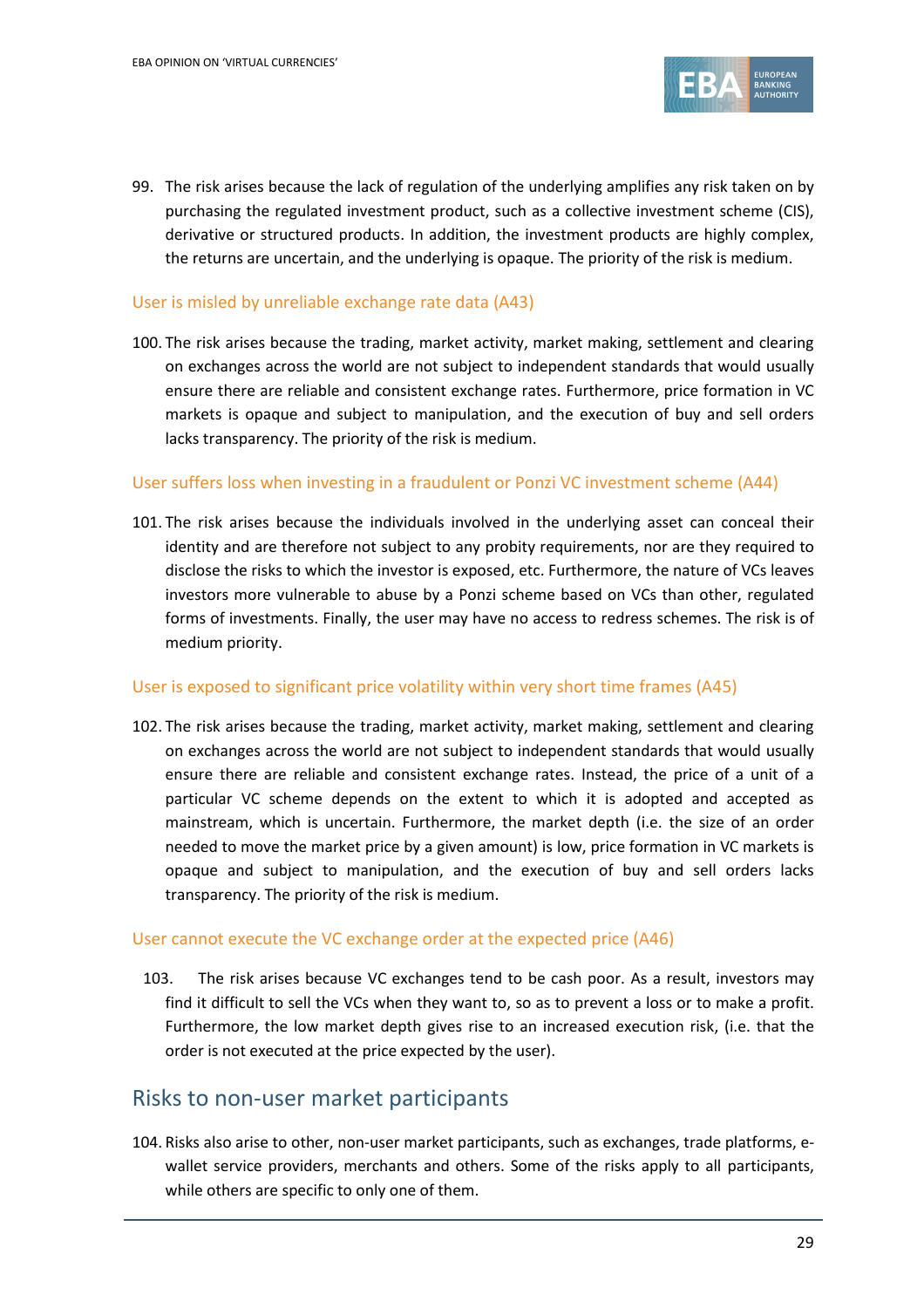

#### **Risks specific to exchanges**

#### Exchange is unable to fulfil payment obligations denominated in VCs or FCs (B11)

105. The risk affects the exchange and, consequently, also affects its creditors, because the exchange lacks adequate governance arrangements to oversee transactions, fails to keep adequate records, or possesses inadequate funds to repay creditors. Additionally, the particular VC that is being exchanged, and the underlying protocol that controls it, could be technologically faulty or compromised, or the IT environment at the exchange itself could lack reliability or security. If the problem occurs once the exchange has defaulted, the risk arises because of insufficient financial safeguards against default and inadequate business continuity arrangements. The priority of the risk is high.

### Exchange is not in control of its own operation (B12)

106. The risk affects exchanges and, consequently, also affects their creditors, because the exchange lacks adequate governance arrangements to oversee transactions, fails to keep adequate records, and operates within an IT environment that lacks safeguards against hacking and loss of control. The priority of the risk is medium.

## Exchange suffers loss if refund policies are abused to hedge currency exchange transactions (B13)

107. If the exchange offers refund policies for VC transactions as a way to mitigate against one or more of the above risks, it may suffer losses as a result of other market participants abusing the policy to hedge VC currency exchange rate risks. The risk arises because of the high exchange rate volatility, and a transaction potentially taking a long time to be completed. The priority of the risk is medium.

#### **Risks specific to merchants**

#### After accepting VCs for payment, the merchant is not reimbursed (B21)

- 108. The risk arises because of the 'double-spending problem': unlike FC that has a physical representation in coins and notes, VC units are only digital files. Therefore, the act of spending a VC unit does not remove its data from the ownership of the original holder.
- 109. Electronic payment systems in FC prevent double-spending by having a central authoritative source that follows rules for authorising each transaction. By design, no central authority exists in a VC scheme. To prevent double-spending, VC schemes tend to use a decentralised system with separate nodes that follow the same protocol. The authenticity of each transaction is verified by adding it to a transaction ledger, called the block chain, which is to ensure that the inputs for the transaction have not previously been spent.
- 110. However, there is no guarantee that a particular VC scheme uses this verification approach, nor is it certain that if this approach is used, it is completed securely and is not compromised,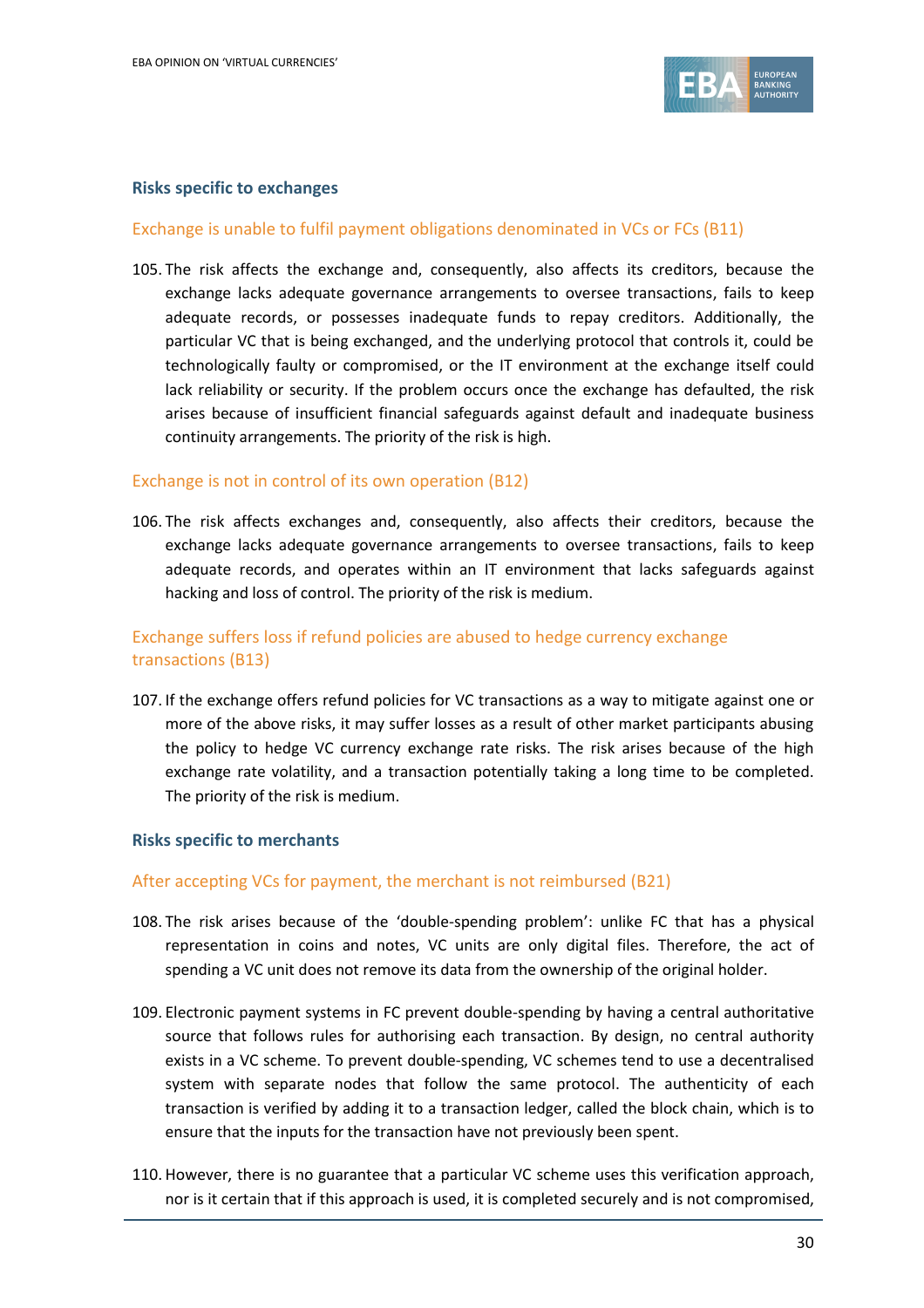

for example through 'blocking' individual users from the VC network. The priority of the risk is medium.

### Unlike a FC, the merchant cannot be certain that they will be able to spend the VCs received (B22)

111.Once the merchant receives units that are denominated in a particular VC, there is no guarantee they will be able to spend them, for example, to pay invoices. VCs are not legal tender and therefore do not have to be accepted by other merchants, nor will the merchant be able to pay their tax liabilities in VCs. Acceptance of VCs depends entirely on the voluntary consent by other market participants, who may decide to vary the acceptance of alternative VCs over time, switching between various VC schemes. There is also no central authority that would act as a redeemer of last resort. The priority of the risk is medium.

## The merchant cannot be certain of the FC purchasing power of the VCs they have received (B23)

112. The exchange rate between VC and FC fluctuates significantly, often within very short periods of time, and often due to unpredictable events, such as technological innovations or platform seizures. The purchasing power of a VC unit regarding goods and services denominated in a FC is therefore difficult to predict and exposes the merchant to exchange rate fluctuations. The priority of the risk is medium.

## Merchant faces compensation claims from customers if transactions have been wrongly debited (B24)

113. E-wallet providers, exchanges, trade platforms and most other VC market participants are not regulated, and do not have a physical presence. Therefore, the VC scheme is not regulated either. Should an error emerge in a VC transaction, the aggrieved market participants may be left in a situation whereby the merchant is the only participant to whom a complaint and compensation claims could be addressed. More fundamentally, the risk arises because anyone can anonymously create, and subsequently change the functioning and core components of, a VC scheme. The priority of the risk is medium.

#### **Risks specific to miscellaneous non-user market participants**

#### E-wallet provider loses e-wallet provided to individuals (B31)

114. E-wallets are digital files and therefore are not only susceptible to hacking and other security breaches but, unlike conventional wallets, can be stolen from anywhere in the world. Furthermore, the digital nature of e-wallets generates significant economies of scale, which in turn facilitates large-scale theft through internet hacking. The priority of the risk is high.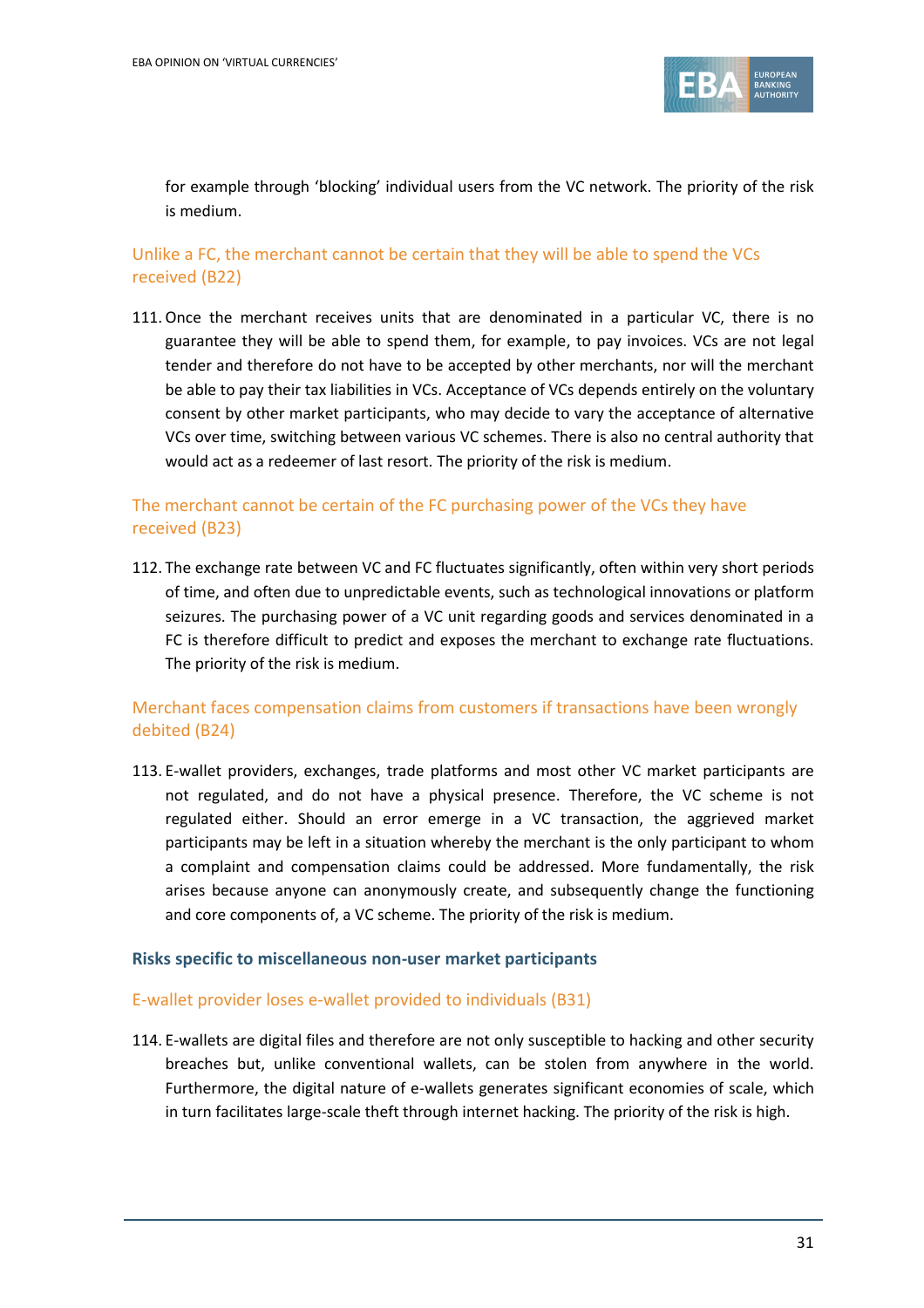

#### Administrator of a (centralised) VC fails to meet payment and other obligations (B32)

115. The risk arises to the administrator and, therefore, indirectly to its creditors. This is because an administrator of a centralised VC is in control of the VC scheme and its rules, but may change the rules, act without integrity, lack adequate and secure IT infrastructure and governance arrangements to oversee transactions, fail to keep adequate records, possess inadequate funds to repay creditors, or act with insufficient integrity (possibly leading to civil or criminal liability that leads to the discontinuation of the VC service). Should the risk materialise once the administrator has defaulted, the causal drivers are insufficient financial safeguards against default and inadequate business continuity arrangements. The priority of the risk is high.

## E-wallet provider faces compensation claims from customers if the functionality of wallet is compromised or fails to provide expected features (B33)

116. The risk arises because of negligence on the part of the e-wallet service provider, inadequate governance arrangements, insufficient recordkeeping and lack of operational capacity. Additionally, e-wallet providers are not necessarily subject to legally binding terms and conditions with the user who holds the e-wallet. The user may therefore be misled about the functionality of its features, suffer a loss and will then seek to claim compensation from the e-wallet provider. The priority of the risk is medium.

## Risks to financial integrity

117. Risks to financial integrity comprise risks of money laundering and terrorist financing, as well as financial crime. While the risks across these two categories are manifold, their causal drivers are often very similar and are primarily related to the anonymity and borderless nature of VCs, and the fact that anyone can create a VC, including criminals and terrorists.

#### **Money laundering and terrorist financing risks**

## Criminals are able to launder proceeds of crime because they can deposit and transfer VCs anonymously (C01)

118. The risk arises because senders and recipients can carry out VC transactions on a peer-topeer basis that do not require personal identification as there are no names attached to wallet addresses. Furthermore, there is no intermediary that could notify authorities of suspicious transactions. The priority of the risk is high.

## Criminals are able to launder proceeds of crime because they can deposit and transfer VCs globally, rapidly and irrevocably (C02)

119. The risk arises because, as a means of payment, VC schemes are not confined to, and are accepted across, jurisdictional borders. VC transactions require nothing more than internet access, the VC infrastructure is often spread across globe, making it difficult to intercept transactions, and VC transactions tend not to be reversible. The priority of the risk is high.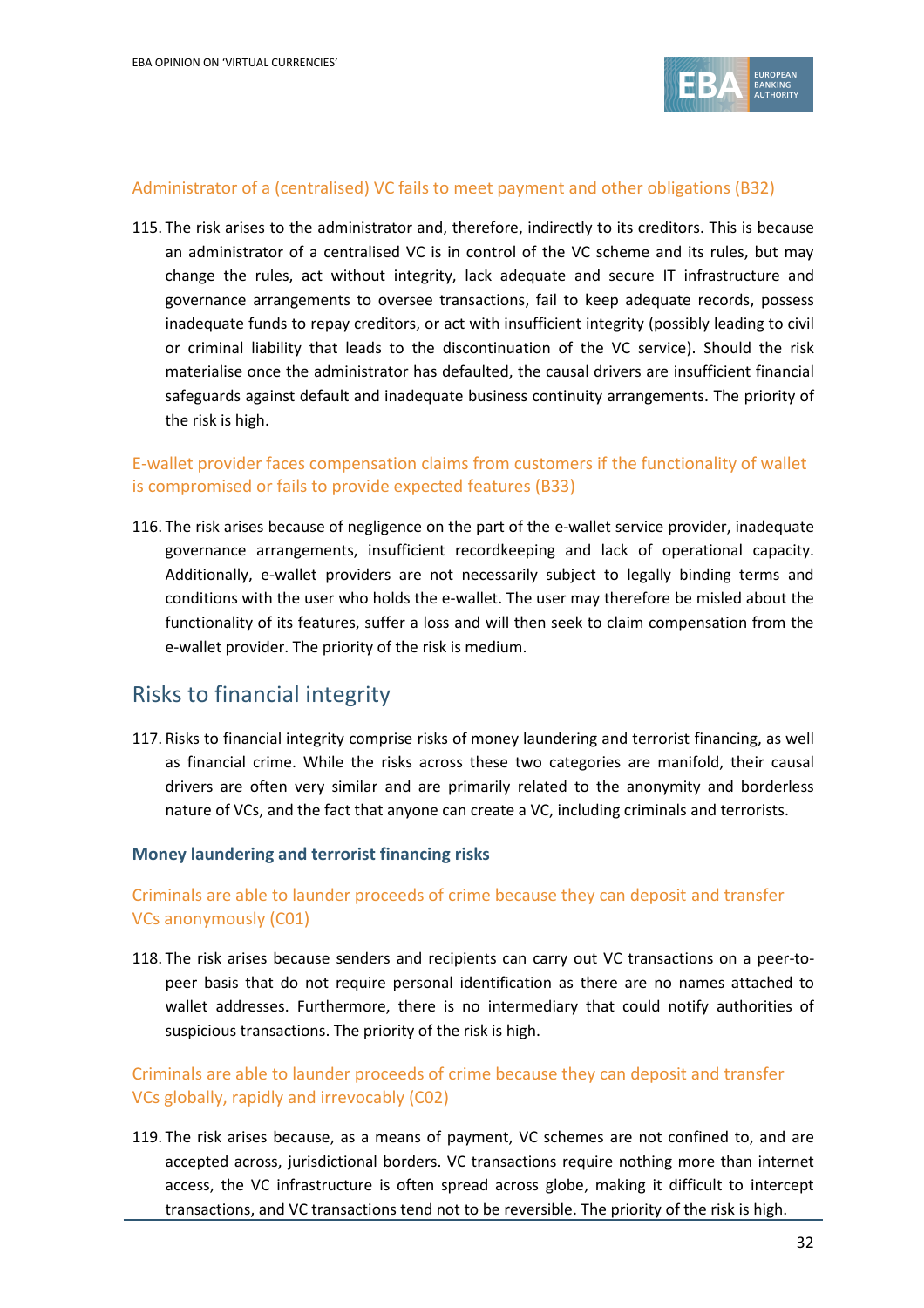

## Criminals or terrorists use the VC remittance systems and accounts for financing purposes (C03)

120. The risk arises because, as a means of payment, VC schemes are not confined to, and are accepted across, jurisdictional borders. VC transactions require nothing more than internet access, the VC infrastructure is often spread across globe, making it difficult to intercept transactions, and VC transactions tend not to be reversible. The priority of the risk is high.

## Criminals or terrorists disguise the origins of criminal proceeds, undermining the ability of enforcement authorities to obtain evidence and recover criminal assets (C04)

121. The risk arises because, as a means of payment, VC schemes are not confined to, and are accepted across, jurisdictional borders. VC transactions require nothing more than internet access, the VC infrastructure is often spread across globe, making it difficult to intercept transactions, and VC transactions tend not to be reversible. The priority of the risk is high..

#### Market participants are controlled by criminals, terrorists or related organisations (C05)

122. The risk arises because market participants are often led by individuals who are not 'fit and proper'. The risk also arises because VC schemes are not confined to, and are accepted across, jurisdictional borders. VC transactions require nothing more than internet access, the VC infrastructure is often spread across globe, making it difficult to intercept transactions, and VC transactions tend not to be reversible. The priority of the risk is high.

#### **Risks of financial crime**

## Criminals use VC exchanges to avoid regulated financial sector and trade in illegal commodities (C11)

- 123. The risk arises because senders and recipients can carry out VC transactions on a peer-topeer basis that do not require personal identification, because there are no names attached to wallet addresses, and without the need for an intermediary that could be required to notify authorities of suspicious transactions.
- 124. In addition, as a means of payment, VC schemes are not confined to, and are accepted across, jurisdictional borders. VC transactions require nothing more than internet access, the VC infrastructure is often spread across globe, making it difficult to intercept transactions, and VC transactions tend not to be reversible. The priority of the risk is high.

## Restorative justice for victims of crime is hindered by criminals using VCs to avoid seizure of assets and confiscation (C12)

125. In addition to the previously mentioned drivers of anonymity and the possibility for global and rapid peer-to-peer transactions, the risk is also caused by the possibility that law enforcement authorities are unable to target individual entities, as VCs do not require an intermediary (with the possible exception of exchanges). The priority of the risk is high.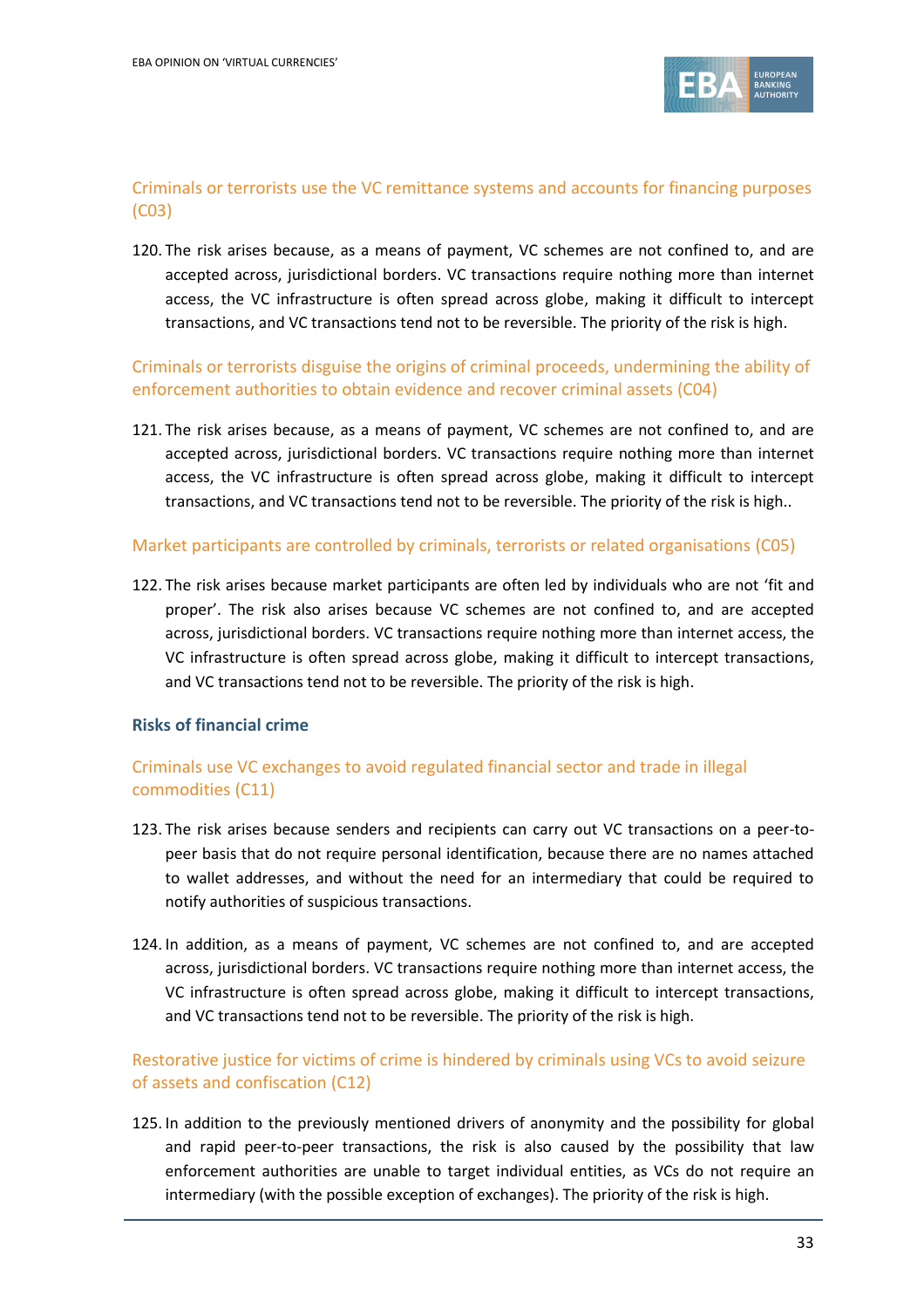

#### Criminals can use VCs for anonymous extortion (C13)

- 126. The risk arises because senders and recipients can carry out VC transactions on a peer-topeer basis that do not require personal identification, because there are no names attached to wallet addresses, and without the need for an intermediary that could be required to notify authorities of suspicious transactions.
- 127. In addition, as a means of payment, VC schemes are not confined to, and are accepted across, jurisdictional borders. VC transactions require nothing more than internet access, the VC infrastructure is often spread across globe, making it difficult to intercept transactions, and VC transactions tend not to be reversible. The priority of the risk is high.

## Criminal organisations can use VCs for settlement of internal or inter-organisational payment needs (C14)

128. In addition to the previously mentioned drivers of anonymity and the possibility for global and rapid peer-to-peer transactions, the risk is also created because no interaction is required with the regulated financial system and the transactions are not monitored. The priority of the risk is medium.

#### VCs make it more feasible for individuals to engage in criminal activity (C15)

129. The anonymity of the creation (and subsequent changes to the function of VCs) combined with the easy access to VCs, the easy exchange between VCs and FCs, and the ability to avoid regulated financial systems makes it more feasible for individuals to engage in criminal activity, including the illicit purchase of goods and services and tax evasion. The priority of the risk is high.

### The hacking of VC software, wallets, or exchanges allows a criminal to implicate others in the criminal activities that criminal commits (C16)

130. Criminals tend to use any means available to cover their tracks. Insufficient safeguards against the hacking and the lack of control of e-wallet providers, exchanges, trade platform and VC protocols allows a criminal to steal internet identities and therefore implicate others in the criminal activities they commit. The priority of the risk is medium

## Jurisdictions are able to avoid seizure of assets and confiscation, as well as international embargos and financial sanctions (C17)

131. VC transactions are not recorded and are anonymous, global and irrevocable. Also, decentralised VC transactions are not dependent on entities on which financial sanctions and embargoes could be imposed. As a result, it is difficult for governments and international governmental organisations to enforce financial sanctions or embargos against other jurisdictions, for example to further humanitarian objectives. The priority of the risk is high.

Criminals are able to create a VC scheme and use it for criminal purposes (C18)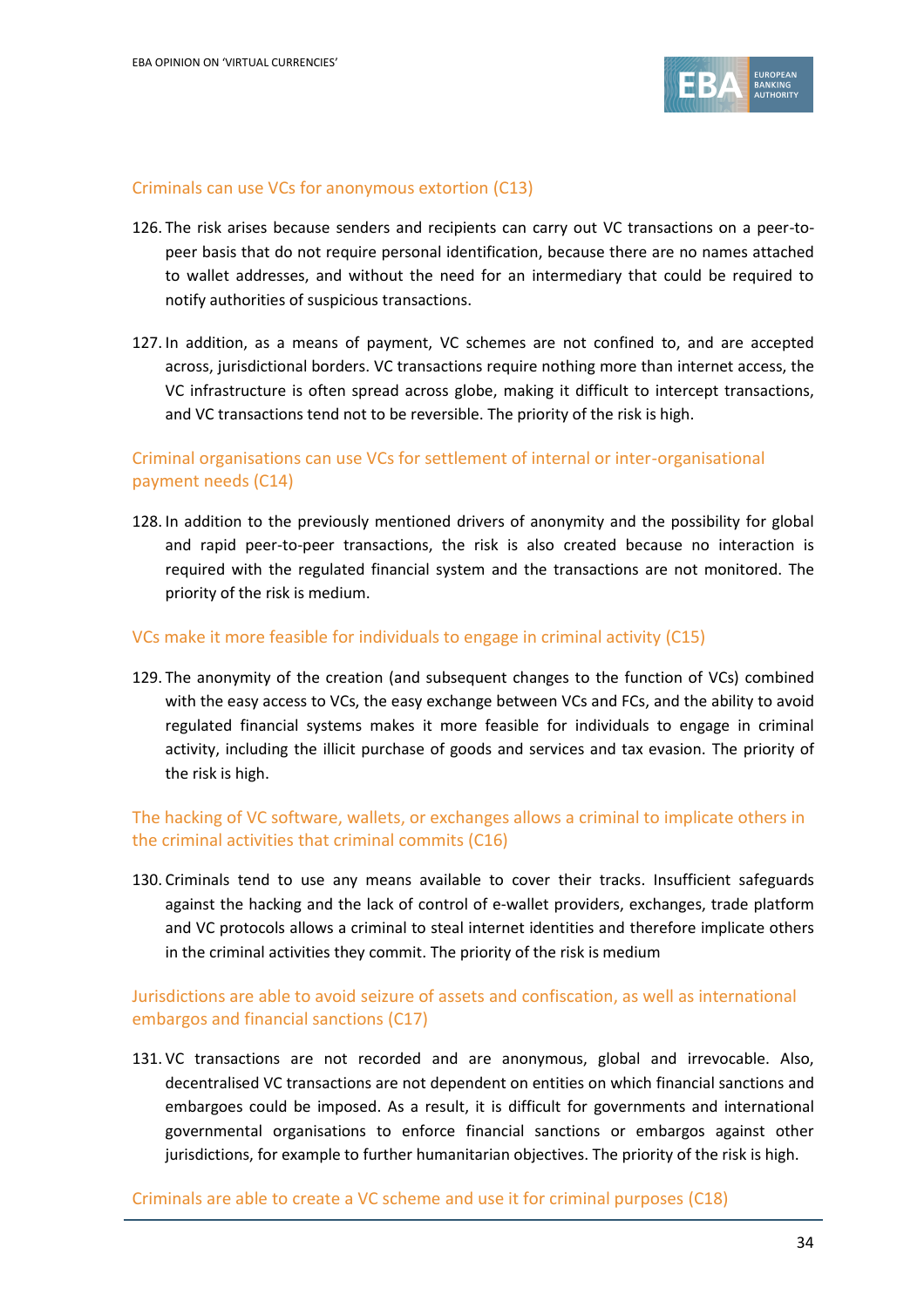

132. Given the anonymity of the sender and the recipient of VC transactions, and of the inventor(s) of the VC scheme, criminals are able to create anonymously a VC scheme and 'pre-mine' a substantial share before the VC units are more widely released. As and when the currency has gained popularity and benefits from a higher exchange rate (which is potentially many years later), the criminals will possess substantial purchasing power, without ever needing to interact with FCs or to use an exchange. The priority of the risk is high.

## Tax evaders are able obtain income denominated in VCs, outside monitored FC payment systems (C19)

133. VC transactions are not recorded and are anonymous, global and irrevocable. Also, decentralised VC transactions are not dependent on entities on which financial regulations could be imposed. The priority of the risk is medium.

## Risks to payment systems and payment service providers in FCs

134. The risks listed in this category cover issues that may potentially arise as a result of possible interdependencies between payment systems denominated in FCs and those denominated in VCs.

## PSPs that use FC and also provide VC services suffer losses due to laws that render VC contracts illegal (D01)

135. Until governmental and regulatory authorities have reached an opinion on VCs, legal uncertainty remains over any contractual relationships that market participants may have forged. Once authorities have reached an opinion, these legal contracts may be rendered illegal or unenforceable, with associated impacts on the liquidity of the PSP. The priority of the risk is low.

### PSPs that provide services in FC as well as VC fail to meet their contractual obligations as payment system participants due to liquidity exposures in their VC operations (D02)

136. The risk arises because of the decentralised setup of the VC system, the anonymity of (some) counterparties, VC counterparties failing to hold sufficient VC units to settle transactions, VC exchange price changing rapidly and the price formation not being transparent. Furthermore, the liquidity management of the PSPs may be inadequate; the need for liquidity may intensify, as well as potential operational problems in linking FC and VC (e.g. settlement failure, outages, capacity, fraud and data loss). The priority of the risk is low.

## PSPs in FCs offering VC payment services suffer loss and reputational risk when providing unregulated VC services that subsequently fail to perform (D03)

137. This risk applies, in particular, to credit institutions that are also PSPs, as they may offer additional VC payment services to their existing banking customers, therefore implying that the product offered is also regulated. Should the VC services fail to perform as expected, the PSP risks its reputation and, possibly, suffers a financial risk too. The risk arises because PSPs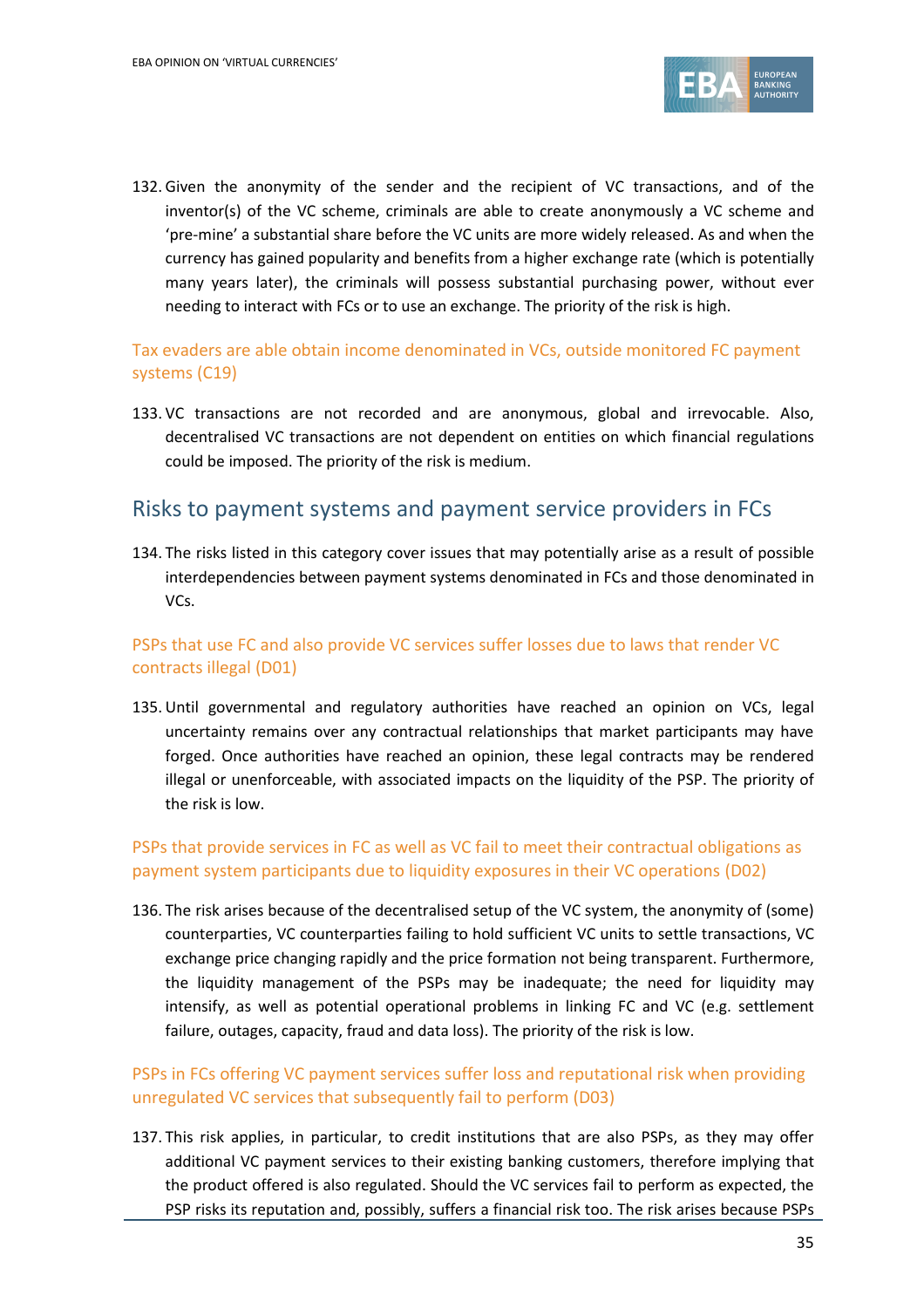

have a legitimate incentive to innovate and provide better value or lower costs offerings to consumers, and because consumers have trust in their banks and the products they offer. The priority of the risk is medium.

## The overall economy suffers losses due to disruptions in financial markets that were caused by VC transactions and assets that were blocked or delayed, etc. (D04)

138. The risk arises in a scenario where VCs have grown to be so important that their nonfunctioning leads to unexpected credit and liquidity exposures of PSPs in VCs, which in turn delays VC and FC transactions to the detriment of the genuine business of the overall economy. The priority of the risk is low.

## Risks to regulatory authorities

139. Regulators themselves incur risks regardless of whether or not they do anything at all, deliberately decide not to regulate or decide to regulate but the approach fails. The risks may be of a legal nature, of a reputational nature or because the activity undermines one or more of the regulator's objectives. Unlike the risks in the previous categories, the mitigation of the risks listed below is firmly in the hands of the regulators.

### **Reputational risks**

#### Regulators decide to regulate VCs but the chosen regulatory approach fails (E01)

140. The risk can arise if the analysis of the risks and the identification of the regulatory response have been incomplete, if the regulatory approach was arbitraged by market participants acting from outside the regulator's jurisdiction, or if the regulatory measures chosen were not suitable to mitigate the risks. The priority of the risk is medium.

## Regulators do not regulate VCs but the viability of regulated financial institutions is compromised as a result of their interaction with VCs (E02)

141. The risk can arise if a decision not to regulate was made based on an incomplete analysis of the VC risks, or if the decision was insufficiently communicated to market participants. The priority of the risk is medium.

### Regulation and supervision of conventional financial activities is circumvented by unregulated 'shadow' activities that incur the same risks (E03)

142. VC schemes offer the same service and are subject to the same risks as traditional payment systems in conventional FC, but do so outside of (or in ways only loosely linked to) the traditional payment systems. The absence of the regulation of VC schemes therefore undermines the regulator's objective of ensuring well-functioning payment systems. The risk arises because compliance costs are significantly lower in VC markets, if not non-existent, providing an incentive for market participants to use the unregulated markets and save compliance costs. The priority of the risk is medium.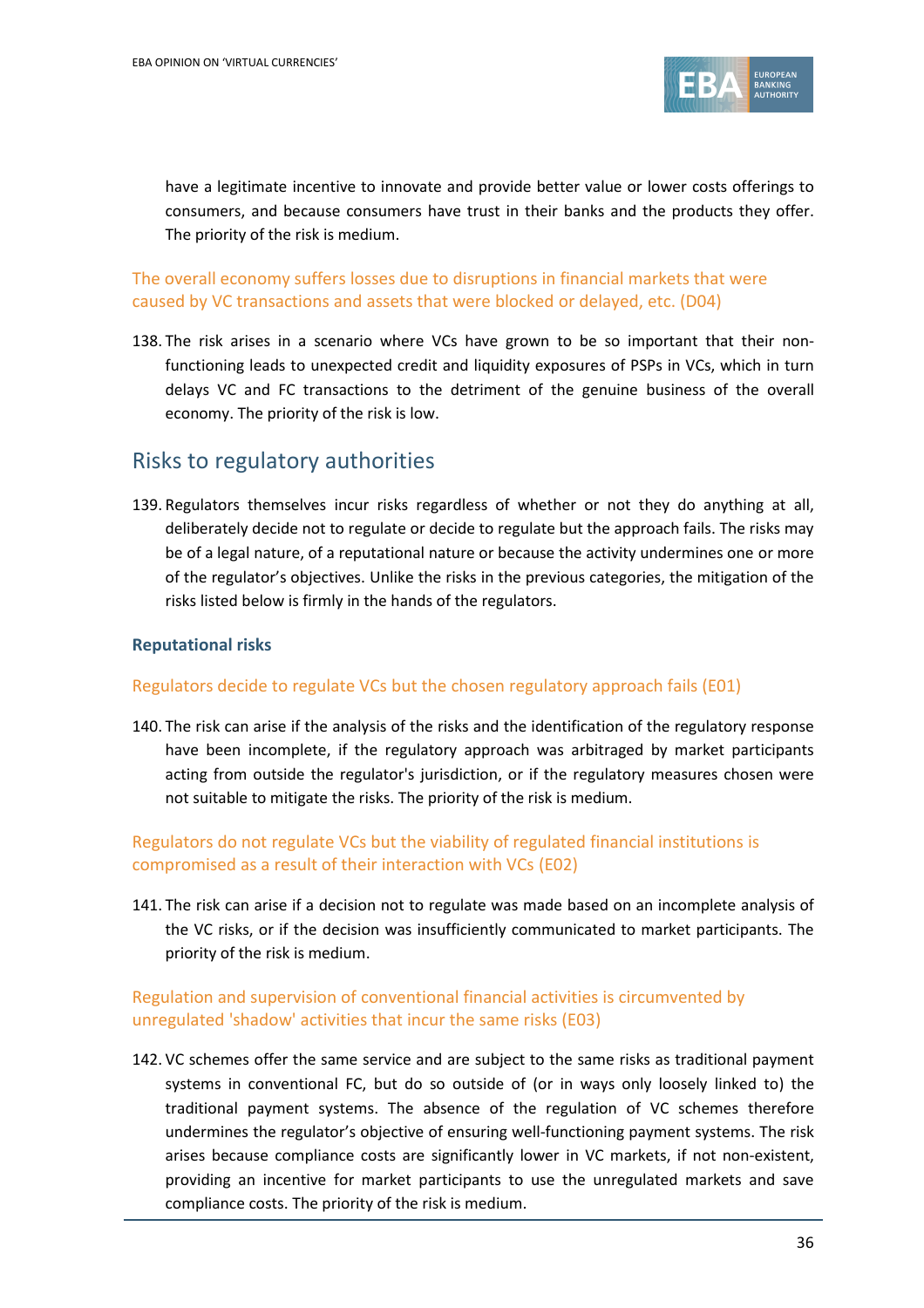

### **Legal risks**

## Regulator is subject to litigation as a result of introducing regulation that renders preexisting contracts illegal/unenforceable (E11).

143.Once regulatory authorities come to a view on their regulatory approach to VCs, existing contractual relationships that market participants may have forged may be rendered illegal, which in some cases may prompt market participants to consider litigation action against the regulator. The priority of the risk is low.

#### **Risks to competition objectives**

## Should the regulator decide to regulate VCs more leniently than FCs, an unequal playing field will emerge in the market for payment and financial services (E21)

144. If regulators decide to regulate different activities that have the same function and the same risk profile with a differing degree of intensity (for example in terms of governance, prudential and anti-money laundering requirements), then an unequal level playing field is created in the market. This risk arises as a result of an incomplete analysis of VC risks.. The priority of the risk is medium.

## If an unequal playing field is retained, the intensity of competition in the market for FC payment and financial services diminishes as providers exit FC markets (E22)

145. The risk arises as a result of participants in the market for FC payment services exiting the FC market due to cost pressures arising from competition with less regulated VC actors. The priority of the risk is medium.

## Regulators prevent potential new entrants to the market for payment services if the regulatory approach to VCs is excessive (E23)

146. The risk can arise if the regulator's analysis of the risks arising from VCs was incomplete or insufficient or the identification of suitable regulatory measures was faulty. The priority of the risk is medium.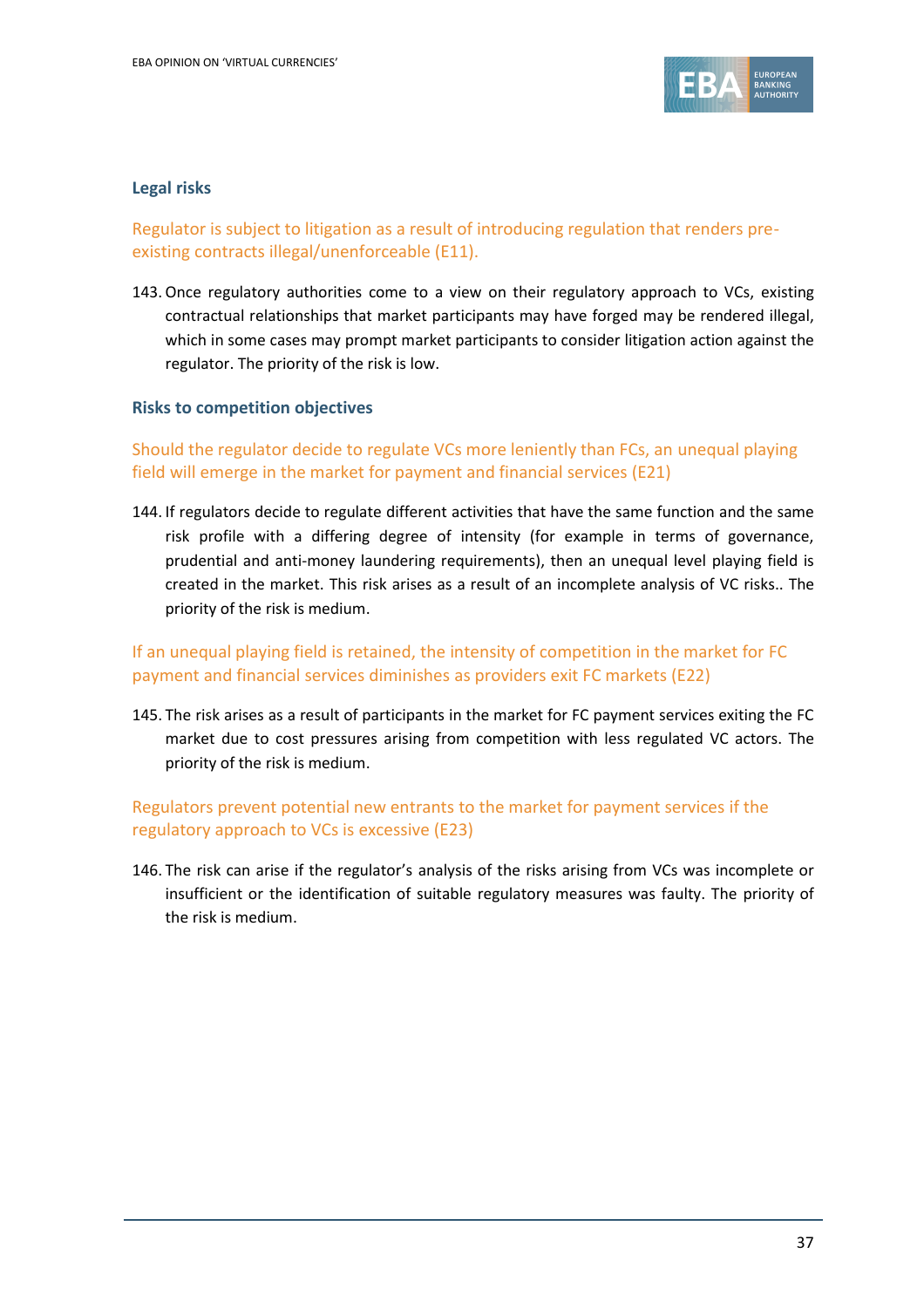

# The proposed regulatory approach

# Summary of the key risk drivers

147. To understand how to mitigate the risks described in the previous chapter, the drivers of the risks need to be identified and addressed. Figure 2 lists the risk drivers that have been identified in chronological order.

Figure 2: Overview of risk drivers

| #            | <b>Driver of risks</b>                                                                                                                                                                                                                                                                      | Risk(s) for which the driver<br>is relevant                                                                                              |
|--------------|---------------------------------------------------------------------------------------------------------------------------------------------------------------------------------------------------------------------------------------------------------------------------------------------|------------------------------------------------------------------------------------------------------------------------------------------|
| a            | VC schemes can be created (and their functioning subsequently changed) by<br>anyone, anonymously: Anyone can anonymously create a VC and can<br>subsequently make changes to the VC protocol or other core components if the<br>required majority of (anonymous) miners agree.              | A02, A06, A08, A21, A25, B31,<br>C05, C15,                                                                                               |
| b            | Payer and payee are anonymous: Transmitters and recipients of VCs interact on a<br>person-to-person basis but remain anonymous.                                                                                                                                                             | A01, A03, A05, A06, A21, B01,<br>B02, B03, B05, C01, C02, C03,<br>C04, C05, C11, C12, C13, C14,<br>C15, C17, C18, D01, D02, D03,<br>E22, |
| $\mathsf{C}$ | Global reach: the internet-based nature of VC schemes does not respect national<br>and, therefore, jurisdictional boundaries                                                                                                                                                                | C01, C02, C03, C04, C05, C11,<br>C13, C17,                                                                                               |
| d            | Lack of probity: exchange is neither audited nor subject to governance and probity<br>standards, and is subject to misappropriation, fraud and seizure                                                                                                                                      | A01, B23, C04,                                                                                                                           |
| e            | Not a legal person: market participants are not incorporated as entities that could<br>be subjected to standards                                                                                                                                                                            | A01, A02, C12, C17,                                                                                                                      |
| f            | Opaque price formation: price formation on exchanges is not transparent and is<br>not subject to reliable standards, and exchange rates differ significantly between<br>exchanges, which facilitates manipulation of exchanges                                                              | A03, A41, A43, A44, A45, A46,<br>B23, D02, D03                                                                                           |
| g            | No refunds or payment guarantee: VC transactions are not reversible, so no<br>refunds are issued for erroneous transactions                                                                                                                                                                 | A05, A06, A08, A 21, A22, A24,<br>A27, A28, A29, A 43, B04                                                                               |
| h            | Unclear regulation: the regulatory treatment is unclear and creates uncertainty for<br>market participants                                                                                                                                                                                  | A04, A10, B01, D01, E02, 11, E22                                                                                                         |
| $\mathbf{I}$ | Lack of definitions and standards: the features of a product can be<br>misrepresented because of a lack of definitions and standards                                                                                                                                                        | A06, A42,                                                                                                                                |
| Ť            | Inadequate IT safety: the IT systems, infrastructure, transaction ledger, VC<br>protocol and encryption are either insecure, subject to fraud and manipulation,<br>and, in the case of the protocol, can be changed through a majority of minders                                           | A07, A08, A11, A21, A22, A41,<br>A42, B11, B12, B21, B31, C16,<br>D01,                                                                   |
| k            | Information is neither objective nor equally distributed: limited availability of<br>comprehensible, independent and objective information on VC activities. As a<br>result, some market participants benefit from information inequality, e.g. on<br>events that influence price formation | A09, A41, A42, B05, B06, D03                                                                                                             |
| $\mathbf{I}$ | Insufficient funds or VC units: market participants have insufficient funds to meet<br>financial obligations or to compensate creditors in the case of bankruptcy                                                                                                                           | A21, A28, A29, A30, B04, B12,<br>D01, D02,                                                                                               |
| m            | No separation of accounts: VC units temporarily held at an exchange are often not<br>segregated from the exchange, i.e. held in client accounts                                                                                                                                             | A27, A30,                                                                                                                                |
| n            | No complaint process: no effective channel for users to complain                                                                                                                                                                                                                            | A06, A22, A42, B24, B33,                                                                                                                 |
| $\circ$      | Lack of access to redress: no access to redress, compensation or protection<br>schemes                                                                                                                                                                                                      | A22, A28, A30, A42, A44,                                                                                                                 |
| p            | Lack of corporate capacity and governance: lack of skills, expertise, systems,<br>controls, organisational structure and governance exercised by market participants                                                                                                                        | A45, B04, B11, B12, B32, B33,<br>E21                                                                                                     |
| q            | No reporting: lack of reporting requirements to any authority, e.g. of suspicious<br>transactions                                                                                                                                                                                           | C01, C02, C03, C04, C11, C13,<br>C14, C16                                                                                                |
| r            | Interconnectedness to FC: VC units and FC funds can be exchanged easily,<br>therefore creating spill-over effects or risks from VC to FC systems                                                                                                                                            | D02, D03, D04, B05,                                                                                                                      |
| S            | Not legal tender: merchants are not legally required to accept a particular (or any)<br>VC and can switch between different VC schemes                                                                                                                                                      | A23                                                                                                                                      |
| t            | No stabilising authority: no authority that could provide exchange rate stability<br>and/or act as the redeemer of last resort                                                                                                                                                              | A44, B22,                                                                                                                                |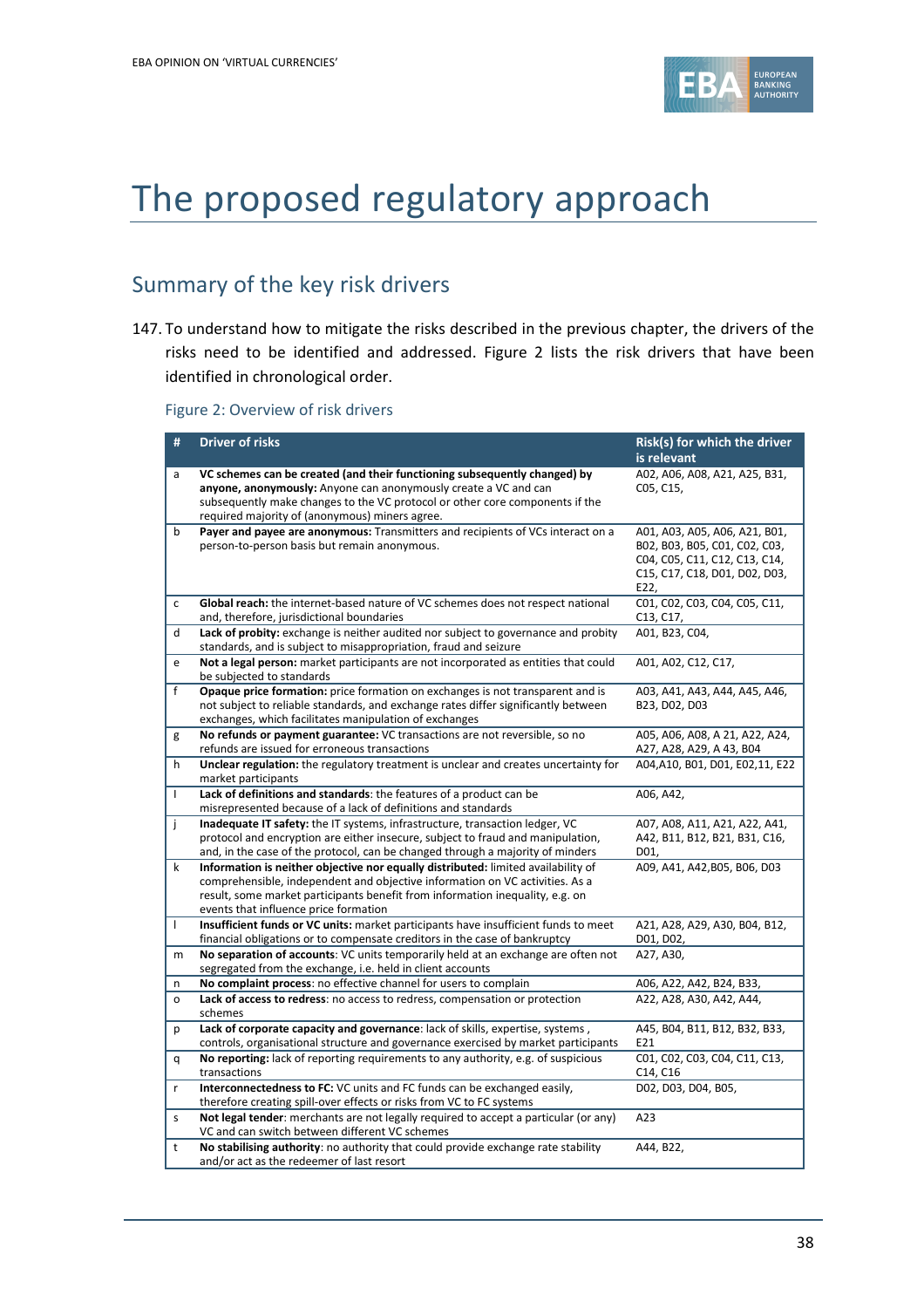

- 149. These risk drivers would need to be addressed to mitigate the risks identified in the previous chapter. The section below specifies the regulatory measures that would need to be taken to achieve this task. It is clear that a regulatory response that addresses the risks comprehensively – in other words, addresses risks that are comparable to risks in existing financial services, such as payment services and electronic money – would, in aggregate, require a substantial, and in some aspects unprecedented and untested, body of regulation, as well as resources to enforce the regulation.
- 150. This would include requirements for the governance of VC schemes, the segregation of client accounts, capital requirements and many others, which in aggregate would amount to a comprehensive regulatory approach, as described in the section below. It would be for EU legislators to form a view on whether this approach can be established within the scope of any of the existing EU directives or regulations, or whether a separate legal initiative would need to be started.
- 151. However, the details of a regulatory approach will take time to develop, and the feasibility of some components is yet to be assessed. As long as there is no regime in place, the question exists of whether some of the more pressing risks identified can and need to be mitigated. To that end, an 'immediate regulatory response' is proposed in a separate section below.

## A potential regulatory approach for the long term

152. This section addresses each of the risk drivers separately and, in aggregate, specifies a potential comprehensive regulatory approach for the long term.

#### Scheme governance authority

1

- 153. To address risk driver a) i.e. that anyone, including criminals, can anonymously create a VC without being held responsible for any changes made to the VC protocol, or other core elements of the VC scheme by others at a later stage – the creation of an entity that is accountable to the regulator would need to be a mandatory requirement for a VC scheme to be regulated as a financial service and for it to be allowed to interact with existing regulated financial services.
- 154. The entity would be called the 'scheme governance authority', which is a non-governmental entity that establishes and governs the rules for the use of a particular VC scheme.<sup>24</sup> It is a legal person, and is responsible for maintaining the integrity of the central transaction ledger, the protocol, and any other core functional component of the scheme. The scheme governance authority would be required to comply with regulatory and supervisory requirements of various kinds to mitigate identified risks.

<sup>24</sup> The concept of governance authority is derived from the European Central Bank, *Harmonised oversight approach and oversight standards for payment instruments*, February 2009. There, the governance authority is described as being accountable for the overall functioning of the scheme that promotes the (initiation of the) payment instrument in question and for ensuring that all the actors involved comply with the scheme's rules. Moreover, it is responsible for ensuring the scheme's compliance with oversight standards.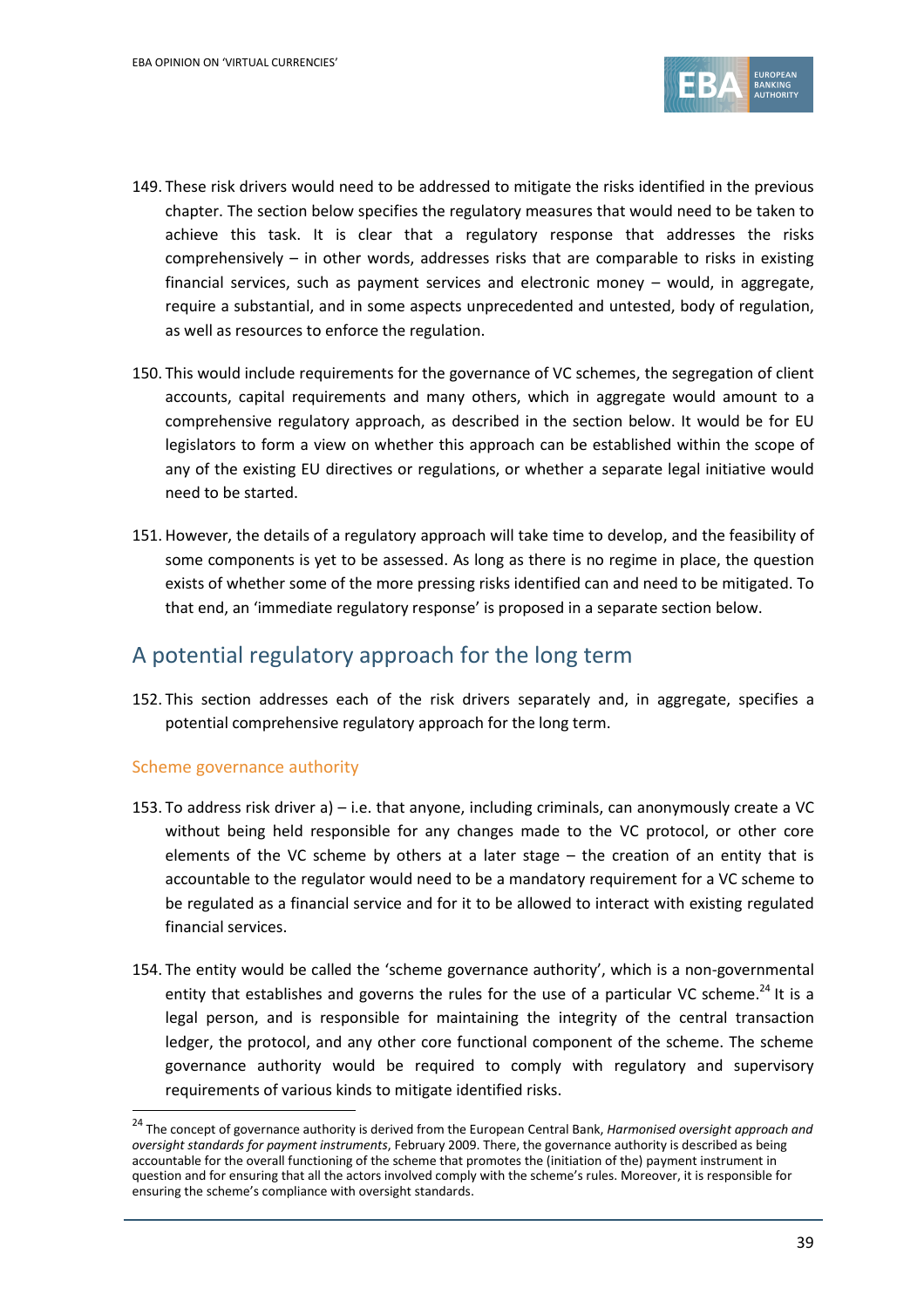

155. A governance authority may, at first, appear incompatible with the conceptual origins of VCs as a decentralised scheme that does not require the involvement of a central bank or government. However, the mandatory creation of a scheme governance body does not imply that VC units have to be centrally issued. This function can remain decentralised and be run through, for example, a protocol and a transaction ledger. If it is true that the decentralised VC schemes are secure, it should be possible for market participants to establish themselves as scheme governance authorities. However, if a legal person is not able to exercise authority over market participants and is therefore unaccountable to a regulator for compliance purposes, it would be unreasonable to expect a regulator to guarantee integrity in their place. In the case of a centralised VC scheme, the issuer of the scheme arguably already controls the core elements of the scheme.

#### Customer due diligence (CDD) requirements

- 156. The risk driver b), which concerns the anonymity of payers and payees could be addressed, at least within the EU, by requiring exchanges, and any other non-user market participants that interact with FC, to comply with CDD requirements. CDD requirements include the collection and verification of basic identity information; matching names against lists of known parties (such as '[politically exposed persons](http://en.wikipedia.org/wiki/Politically_exposed_person)'); determining the customer's risk in terms of likeliness to commit money laundering, terrorist finance or identity theft; and monitoring a customer's transactions against their expected behaviour and recorded profile, as well as that of the customer's peers.
- 157. With transfers and exchanges of VC units (other than person-to-person transactions between wallets), information on the payer and the payee has to be exchanged with the relevant scheme governance authority. These transactions are then not only traceable but can also be linked to an individual's identity. KYC requirements would need to be imposed on exchanges, scheme governing authorities and potentially on some other market participants too.

#### Fitness and probity standards

158. To address risk driver d) -- the lack of probity of individuals that take decisions with potentially harmful effects on other market participants -- fitness and probity standards would have to be imposed on individuals performing specified functions in a scheme governance body, an exchange, and other relevant market participants. These standards will require individuals to be competent and capable, honest, ethical, financially sound and to act with integrity.

#### Mandatory incorporation

159. To ensure that market participants such as scheme governance authorities and exchanges can be held accountable for their actions (risk driver e)), they would be required to incorporate themselves in an EU Member State as a legal person that has standing to sue and be sued. Furthermore, a separation of the different risks of conventional FC and VC activities will be required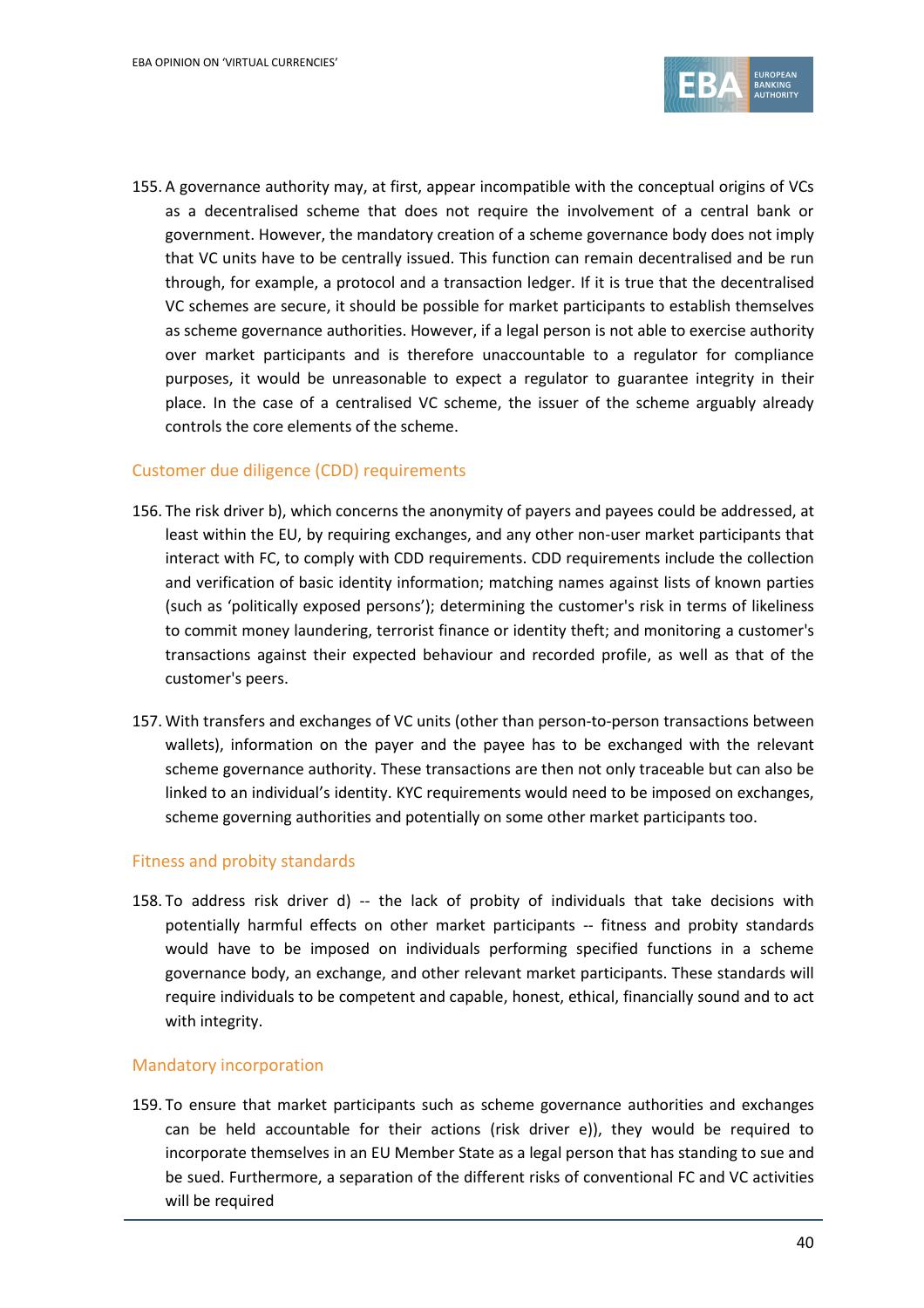

#### Transparent price formation and requirements against market abuse

- 160. To address the risk drivers of opaque price formation and market abuse (risk driver f), exchanges would need to be subject to market abuse requirements to prevent [insider](http://en.wikipedia.org/wiki/Insider_dealing)  [dealing](http://en.wikipedia.org/wiki/Insider_dealing) (when a person makes use of information unavailable to other investors for personal gain) and market manipulation (when a person knowingly gives out false or misleading information to influence the price of a share for personal gain).
- 161. Furthermore, every transaction would therefore be documented, so authorities can monitor the process of price creation. To that end, exchanges would need to be authorised and subject to reporting requirements.

#### Authorisation and corporate governance

- 162. To address risk driver p), market participants such as scheme governance authorities and exchanges (and perhaps others) would need to be registered and authorised before beginning to provide VC services. An authorisation should only be granted to a legal person established in a Member State. The authorisation requirements would need to be tailored to address the risks specific to each type of market participants, such as accreditation of IT security with international standards certified by an independent third party and periodic assessments, to mitigate IT security vulnerabilities.
- 163. In addition, information on the identity of persons who ultimately own or control the legal entity would need to be provided, including evidence of their being fit and proper persons, and that they are capable to run these businesses.

#### Capital requirements

164. To ensure that market participants have sufficient funds to meet financial obligations in VC as well as FC, to compensate creditors during bankruptcy (risk driver l), and to absorb losses and facilitate an orderly wind-down, capital requirements will need to be placed on those participants that hold VC units on behalf of others. The requirements should consist of a fixed as well as a variable component that increase with business volume. The capital should to be held in a FC.

#### Separation of client accounts

165. To address risk driver m), market participants that hold VC units on behalf of others would be required to segregate their client VCs from their own VCs, complete periodic reconciliations of VC trading systems and VC stock held, and to keep appropriate records of reconciliations and transactions.

#### Evidence of secure IT systems

166. Given the exclusively digital-based nature of VCs, the IT security of a VC scheme is of utmost importance. Scheme governance authorities would be required to document the way in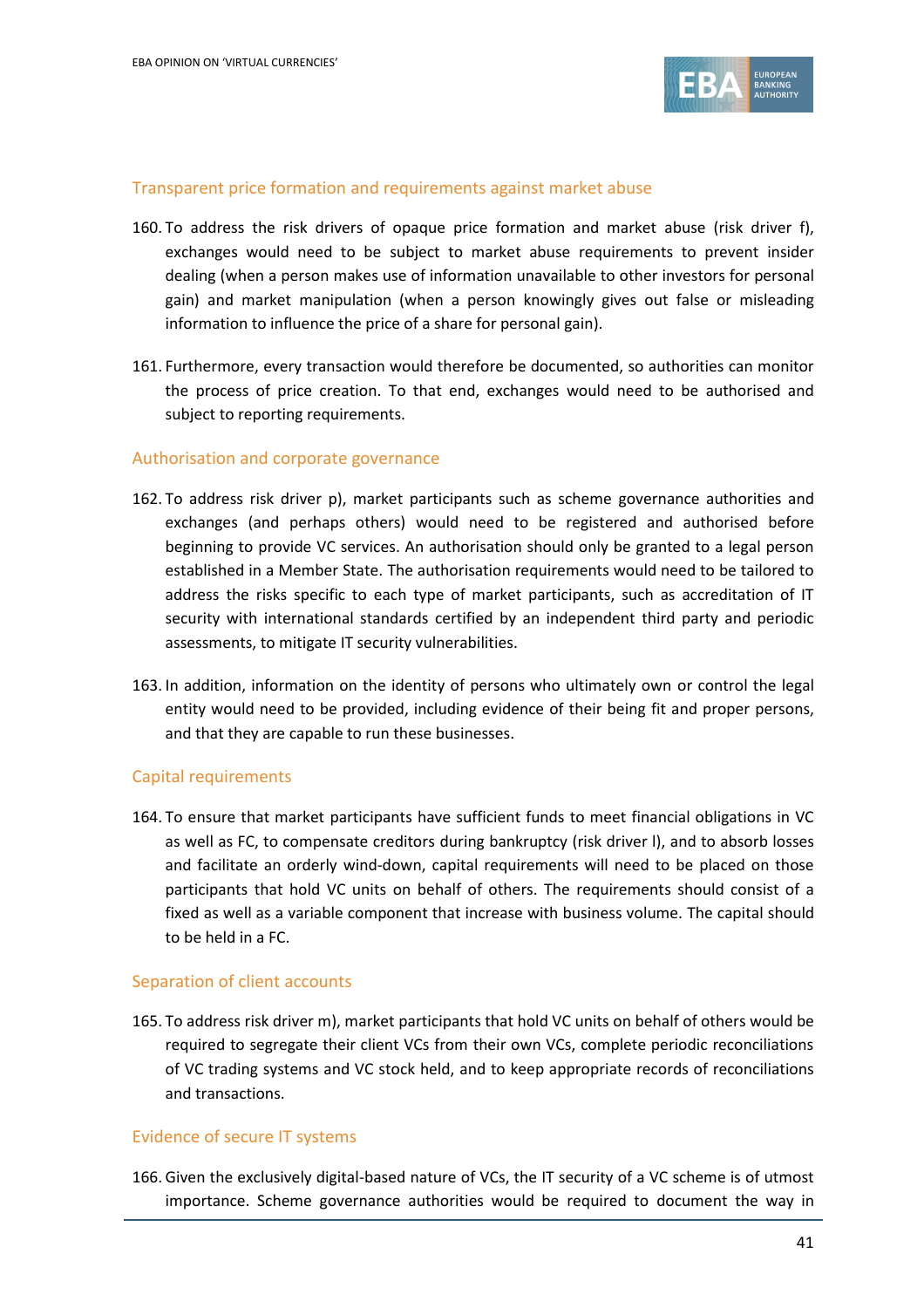

which they intend to guarantee the integrity of the transaction ledger, the protocol, the IT infrastructure and any other relevant components. Related requirements may also need to be placed on other market participants, such as exchanges and e-wallet providers. It will be a resource intensive task for regulators to check the adequacy of the systems and controls.

#### Payment guarantee and refunds

- 167. In the case of an unauthorised VC transaction, market participants involved in the transfer of the funds are required to refund to the payer immediately the amount of the unauthorised payment transaction and, where applicable, to restore the debited VC account to the state it would have been in had the unauthorised VC transaction not taken place. This would address risk driver g) regarding the lack of refunds and payment guarantees. Additional financial compensation may be determined in accordance with the law applicable to any contract concluded between the payer and their payment service provider.
- 168. Market participants could potentially comply with this requirement in various ways, and the effectiveness of each approach would require further assessment. These include: (a) the merchant keeping a deposit amount with a proxy as a condition of using the service, (which is used by the proxy to 'reverse' transactions as required); (b) the proxy maintaining a wallet for the sole purpose of sending unbacked IOU documents acknowledging the debt to the merchant (to which it will forward the 'cleared payment' – the merchant sees a payment immediately but cannot spend the money until the payment 'clears'); or (c), the proxy indicates to the merchant that it has received a valid payment, and will forward the payment on to the merchant once the customer has indicated that the merchant has fulfilled their part of the transactions.

#### Separation of VC schemes from conventional payment systems

169. Risk driver r) regarding the interconnectivity between VC and FC schemes should mainly be addressed by the mitigation measures in pre-existing oversight requirements for payment systems. However, complete mitigation can only be assured by requiring regulated financial institutions that decide to provide VC services to establish a separate entity for the VCrelated business. This is to make sure that VC activities do not impair the financial soundness and settlement obligations of the regulated financial entity.

#### Miscellaneous requirements

- 170. Risk driver l), regarding the lack of definitions and standards, could be addressed by regulators defining broader terms, and for the scheme governance authority to develop more specific standards, quality marks and definitions, and to make this party responsible for public information. Drivers n) and o) could be mitigated by requiring firms to set up complaints and redress schemes that are akin to those already in place for regulated VCs.
- 171. Drivers k) and q) regarding the lack of reporting requirements and resultant non-objective information could be addressed by requiring relevant market participants to submit specified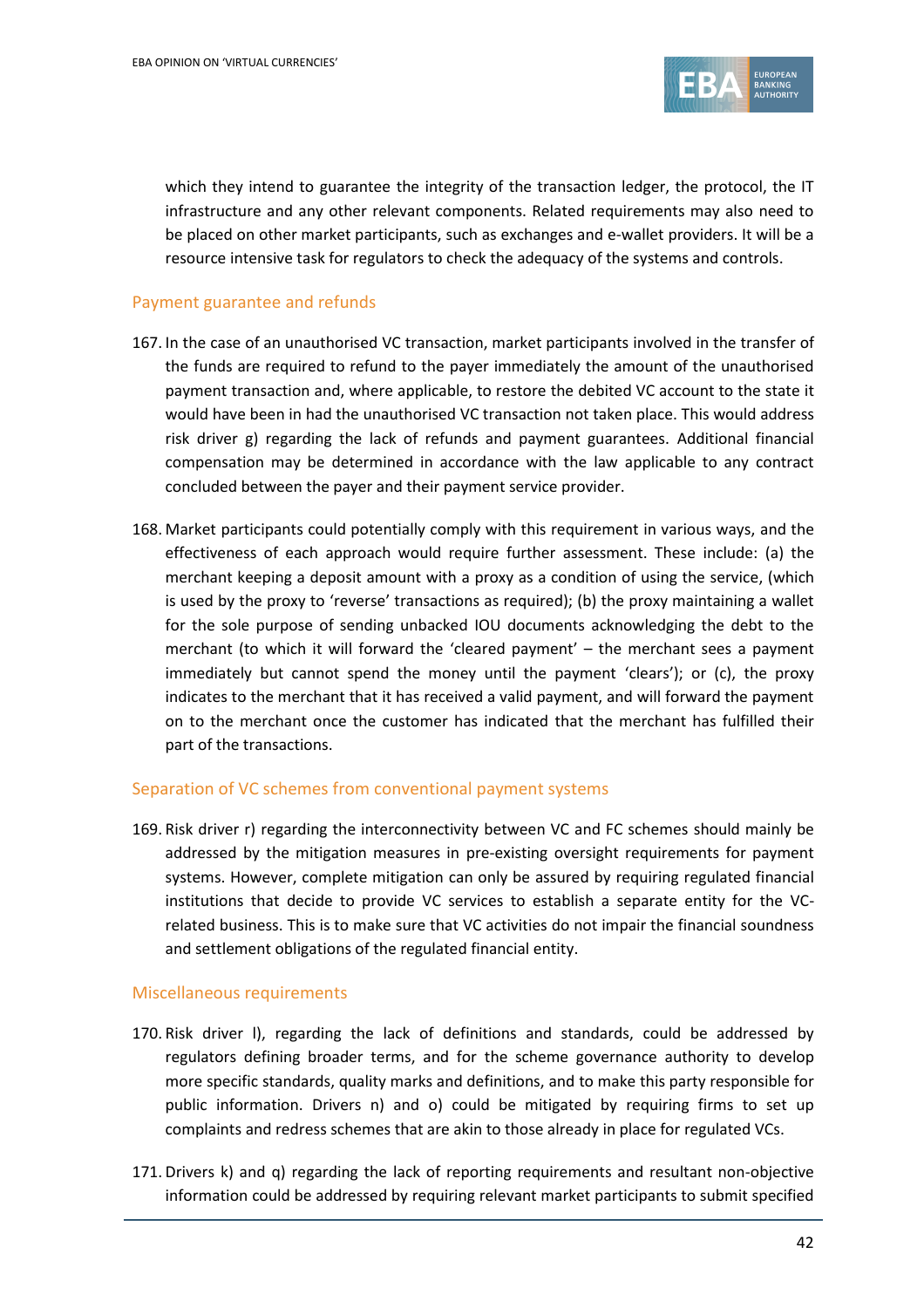

documents to regulators, including the results of their transaction monitoring, data on the amount and exchange rate applied to executed transactions, in addition to an obligation to report suspicious transactions. The data and information provided can be used to produce more objective and reliable information for market participants. Some market participants would also be required to disclose terms and conditions of their services to consumers.

#### Clear and transparent regulation

172. The risk driver of unclear regulation (h) would be addressed implicitly once the other risk drivers have been addressed and regulatory requirements along the proposal above have been put in place. However, even in this scenario, continued warnings to the public are likely to be required to make them aware of those risks that remain deliberately unmitigated, such as VC not being legal tender (see below).

#### A global regulatory approach

173. As expressed in risk driver c), the global, internet-based nature of VCs would require a regulatory approach to strive for an international, and ideally global, coordination, otherwise it will be difficult achieve a successful regulatory regime. In the absence of a global approach, national regulators will be required to issue continued warnings to potential users to make them aware of the risks of VC schemes that do not comply with the regulatory regime.

#### Risks drivers that remain deliberately unaddressed

174. The last two risk drivers (s and t) remain deliberately unaddressed. Given that VCs are not issued by a public authority, there is arguably no reason why a government would want to assign legal tender status to a VC scheme that is beyond its control. There will also be no requirement to establish a central authority that could provide exchange rate stability and would act as the redeemer of last resort. However, it is conceivable that a scheme governance authority may decide to take on this additional role, and as a result, the VC scheme would no longer be decentralised. The risk drivers will therefore remain unmitigated, as will any risks that derive from them. Market participants will need to be repeatedly reminded about the continued existence of these risks even once VC schemes are subject to a regulatory regime.

## The immediate regulatory response for the short term

- 175. The comprehensive regulatory approach outlined above would be highly resource-intensive. Moreover, this approach may take considerable time to develop, fine-tune and implement, depending (amongst other things) on the development of the VC market. The question, then, is what should the regulatory and supervisory approach be in the meantime?
- 176. The risks identified in the previous chapter highlight the issues that arise for users, exchanges, wallet providers, conventional payment service providers and regulators, as well as the dangers to financial integrity more generally. Some of these risks are considered to be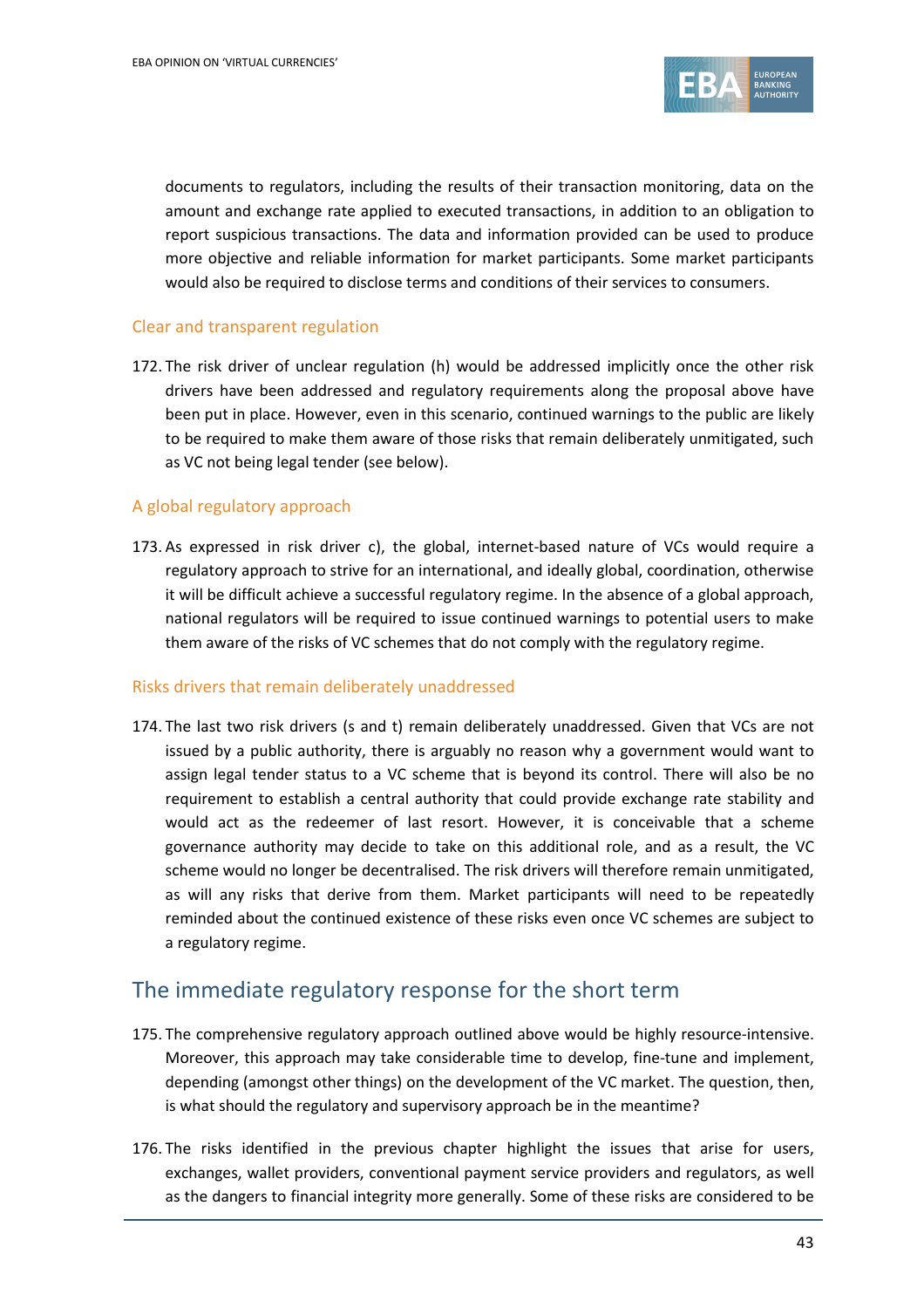

of high importance, and some others have already materialised, through losses and theft of VCs, the bankruptcy of VC exchanges or large-scale money laundering and other criminal activity.

- 177. Until a comprehensive regulatory regime is developed, (if it is developed at all), only those risks can be mitigated that arise in the interaction between VC schemes and the regulated financial services sector (but not those that arise from activities within or between VC schemes). This would include risks of money laundering and financial crime, the risks to conventional payment systems, and some risks to individual users. To that end, the EBA recommends that national supervisory authorities discourage credit institutions, payment institutions, and e-money institutions from buying, holding or selling VCs, thereby 'shielding' regulated financial services from VCs.
- 178. The EBA also recommends that EU legislators consider declaring virtual currency exchanges as 'obliged entities' that must comply with anti-money laundering and counter terrorist financing requirements set out in the EU Anti Money Laundering Directive.
- 179. Furthermore, the EBA cautions against drawing similarities between existing payment and payment-related services and some VC-based services. The decentralised nature of many VC schemes, the fact that the functioning and rules of a VC scheme can be changed, and the absence of a redeemer of last resort means that VCs are not comparable to conventional payment or electronic money services. As a result, they give rise to risks that do not exist in these services. Declaring some actors as falling into the remit of a specific national or EU law may therefore lend credibility to these actors and, by implication, to VC schemes themselves that may not necessarily be warranted.
- 180. The immediate response specified above would 'shield' regulated financial services from VC schemes. As a result, the response would mitigate the risks arising from the interaction between VC schemes and regulated financial services, but it would not mitigate those risks that arise within, and between, VCs themselves.
- 181.Other things being equal, this immediate response will allow VC schemes to innovate and develop outside of the financial services sector, including the development of solutions that would satisfy regulatory demands of the kind specified above. The immediate response would also still allow financial institutions to maintain, for example, a current account relationship with businesses active in the field of VCs.

## Legal basis for this Opinion

182.One of the tasks of the EBA, in accordance with Article 9 of its founding regulation, is to monitor new and existing financial activities and to adopt guidelines and recommendations with a view to promoting the safety and soundness of markets and the convergence of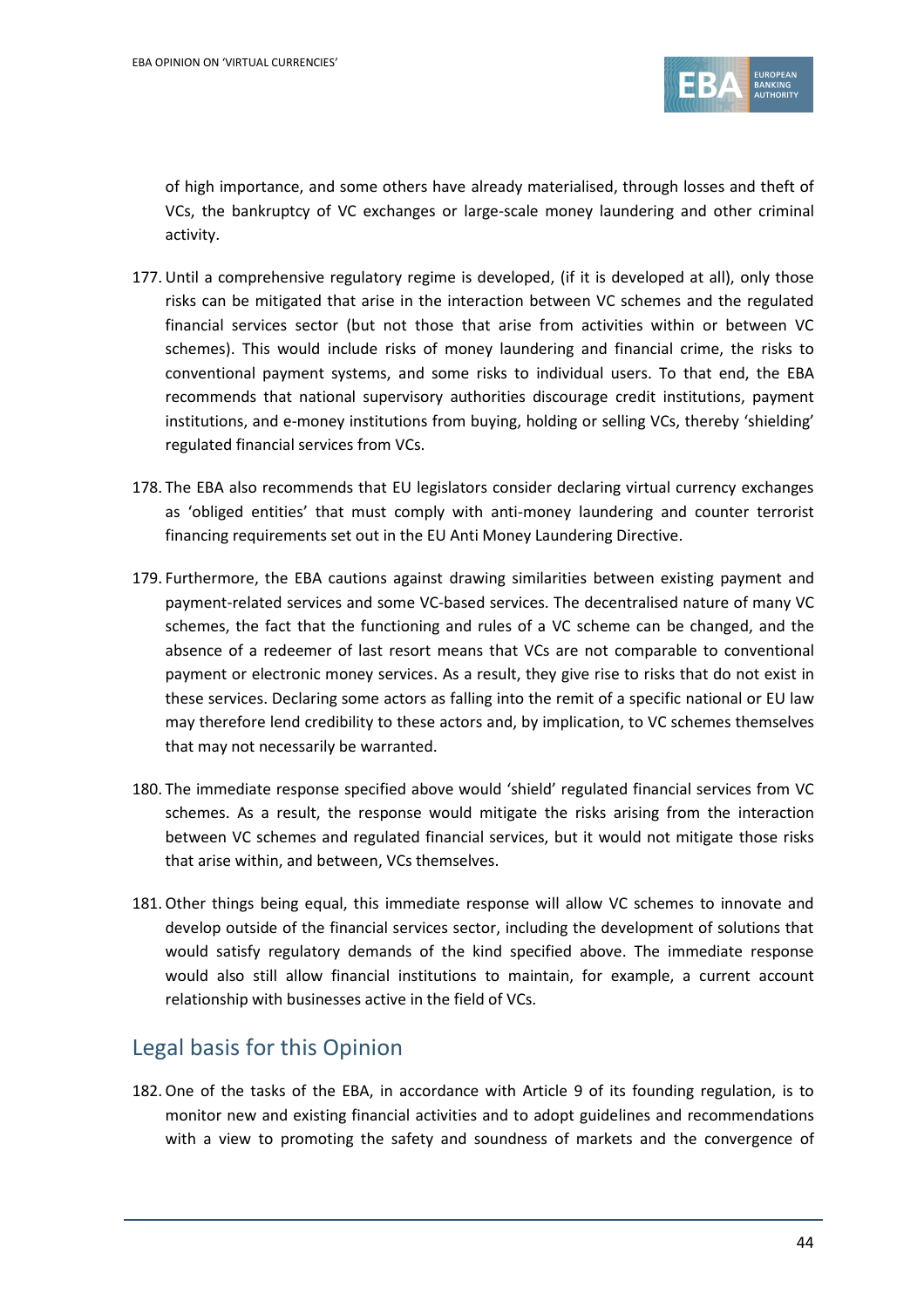

regulatory practice.  $25$  VCs are one of the activities it has been monitoring since September 2013 and on which it now issues this Opinion.

- 183. Furthermore, Article 1(3) mandates the EBA to act in the field of activities of credit institutions, financial conglomerates, investment firms, payment institutions and e-money institutions in relation to issues not directly covered in the Capital Requirements Directive, Payment Services Directive and the E-Money Directive, including matters of corporate governance, auditing and financial reporting, provided that EBA actions are necessary to ensure there is the effective and consistent application of those acts.
- 184. The EBA issues this Opinion to national supervisory authorities of credit institutions, payment service providers and electronic money institutions (in accordance with Article 29(1)(a) of the EBA Regulation) and to the EU Council, Commission and Parliament (in accordance with Article 34 of the EBA Regulation) as legislators in the European Union.

## The rationale for a consistent regulatory response across the EU

- 185. With regard to national supervisory authorities, the aim of the Opinion is to build a common supervisory culture and practice across the European Union, and ensure there are uniform procedures and consistent approaches throughout. These form part of the EBA's regulatory response by seeking to put in place appropriate supervisory (and, in the long term, regulatory) practices in relation to VCs, insofar as this falls within the competence of national authorities. Given that the regulatory environment for VCs is undeveloped, an EBA Opinion is an appropriate tool on which guidelines or recommendations could be built at a later stage, should a more comprehensive regime be developed in European Union law.
- 186. The European Parliament, Council and Commission can use the EBA Opinion to identify risks to consumers across the EU and to recommend that the EU institutions propose new legislation or amend existing legislation to establish those aspects of the regulatory regime proposed by the EBA that are not already established in European Union law.
- 187. The need for a regulatory response at European Union level by the EBA should be assessed against the EBA's objective, as established in Article 1(5) of the EBA Regulation, of protecting the public interest by contributing to the short-, medium- and long-term stability and effectiveness of the financial system, for the European Union economy, its citizens and businesses. In doing so, the EBA contributes to:
	- improving the functioning of the internal market, including, in particular, a sound, effective and consistent level of regulation and supervision;
	- ensuring the integrity, transparency, efficiency and orderly functioning of financial markets;
	- strengthening international supervisory coordination;
	- preventing regulatory arbitrage and promoting equal conditions of competition;

<sup>-&</sup>lt;br><sup>25</sup> <http://eur-lex.europa.eu/legal-content/EN/TXT/HTML/?uri=CELEX:32010R1093&from=EN>